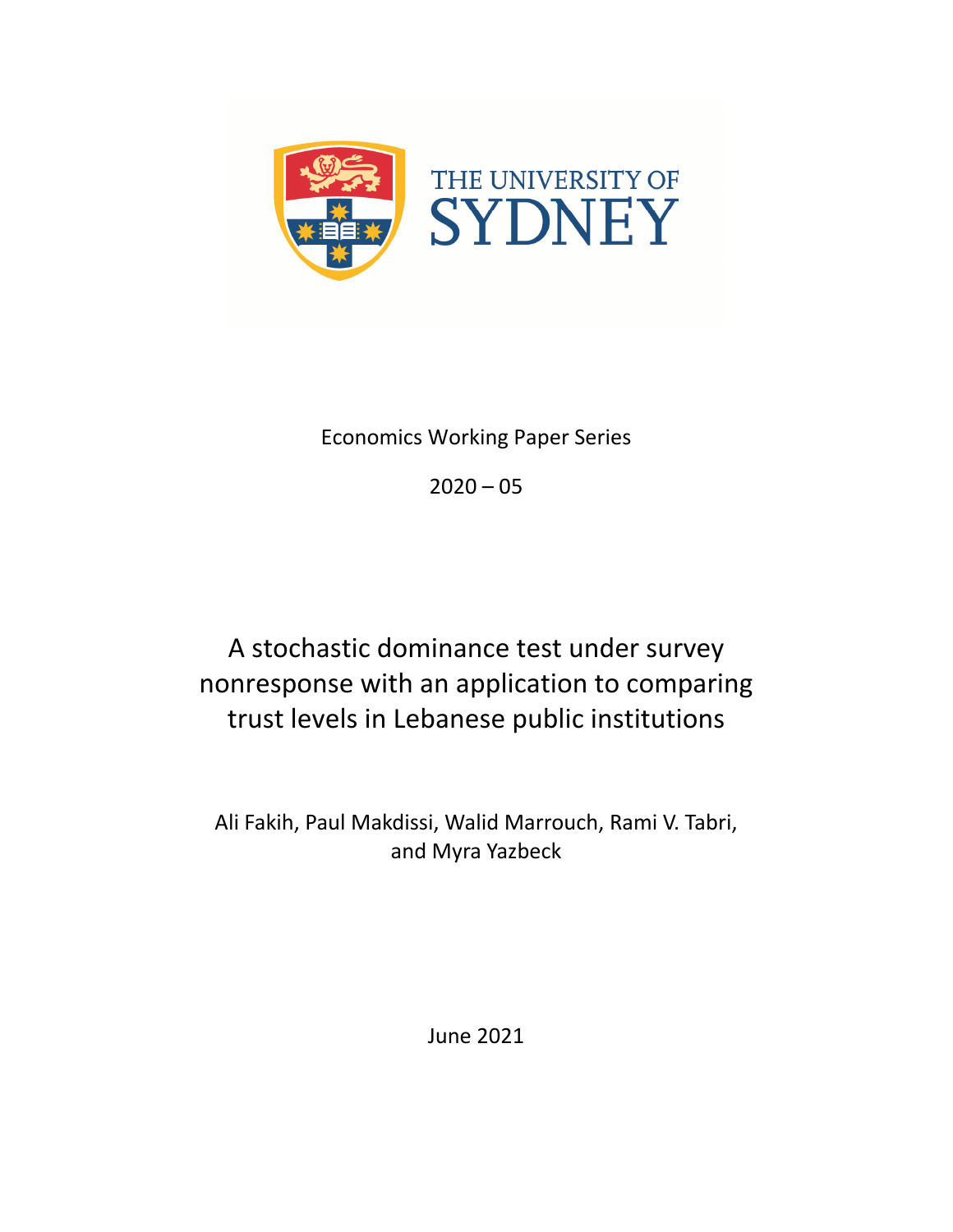# A stochastic dominance test under survey nonresponse with an application to comparing trust levels in Lebanese public institutions\*

Ali Fakih† Lebanese American University Paul Makdissi‡ University of Ottawa Walid Marrouch<sup>§</sup> Lebanese American University

> Rami V. Tabri¶ University of Sydney

Myra Yazbeck<sup>||</sup> University of Ottawa

June 7, 2021

#### **Abstract**

Stochastic dominance comparisons of distributions based on ordinal data arise in many areas of economics. This paper develops a testing procedure for such comparisons under survey sampling from large finite populations with nonresponse using the worst-case bounds of the distributions. The advantage of using these bounds in distributional comparisons is that conclusions are robust to the nature of the nonresponse-generating mechanism. While these bounds on the distributions are often too wide in practice, we show that they can be informative for distributional comparisons in an empirical analysis. This paper examines the dynamics of trust in Lebanese public institutions using the 2013 *World Values Survey* as well as the 2016 and 2018 waves of the *Arab Barometer*, and finds convincing evidence of a decrease in confidence in most public institutions between 2013 and 2016.

JEL Classification: C12;C14

Keywords: Empirical Likelihood; Stochastic Dominance Test; Ordinal Variables; Survey Nonresponse

# **1 Introduction**

Distributional comparisons of ordinal variables is a frequently encountered topic in many areas of economics. Examples of ordinal data are self-reported Likert-type scale responses like health status in the *National Health Interview Survey*, happiness levels in the *General Social Survey*, and trust levels in public institutions in the *World Values Survey*. The difficulty arising with such comparisons is that the absence of a

<sup>\*</sup>This paper was previously circulated under the title "Confidence in public institutions and the run up to the October 2019 uprising in Lebanon" as IZA Discussion Paper No. 13104.

<sup>†</sup> Department of Economics, Lebanese American University, Lebanon.

<sup>‡</sup> Department of Economics, University of Ottawa, Ottawa, Canada

<sup>§</sup> Department of Economics, Lebanese American University, Lebanon.

<sup>¶</sup> Corresponding author. School of Economics, University of Sydney, Sydney, Australia; Email: rami.tabri@sydney.edu.au

<sup>||</sup> Department of Economics, University of Ottawa, Ottawa, Canada, and School of Economics, University of Queensland, Australia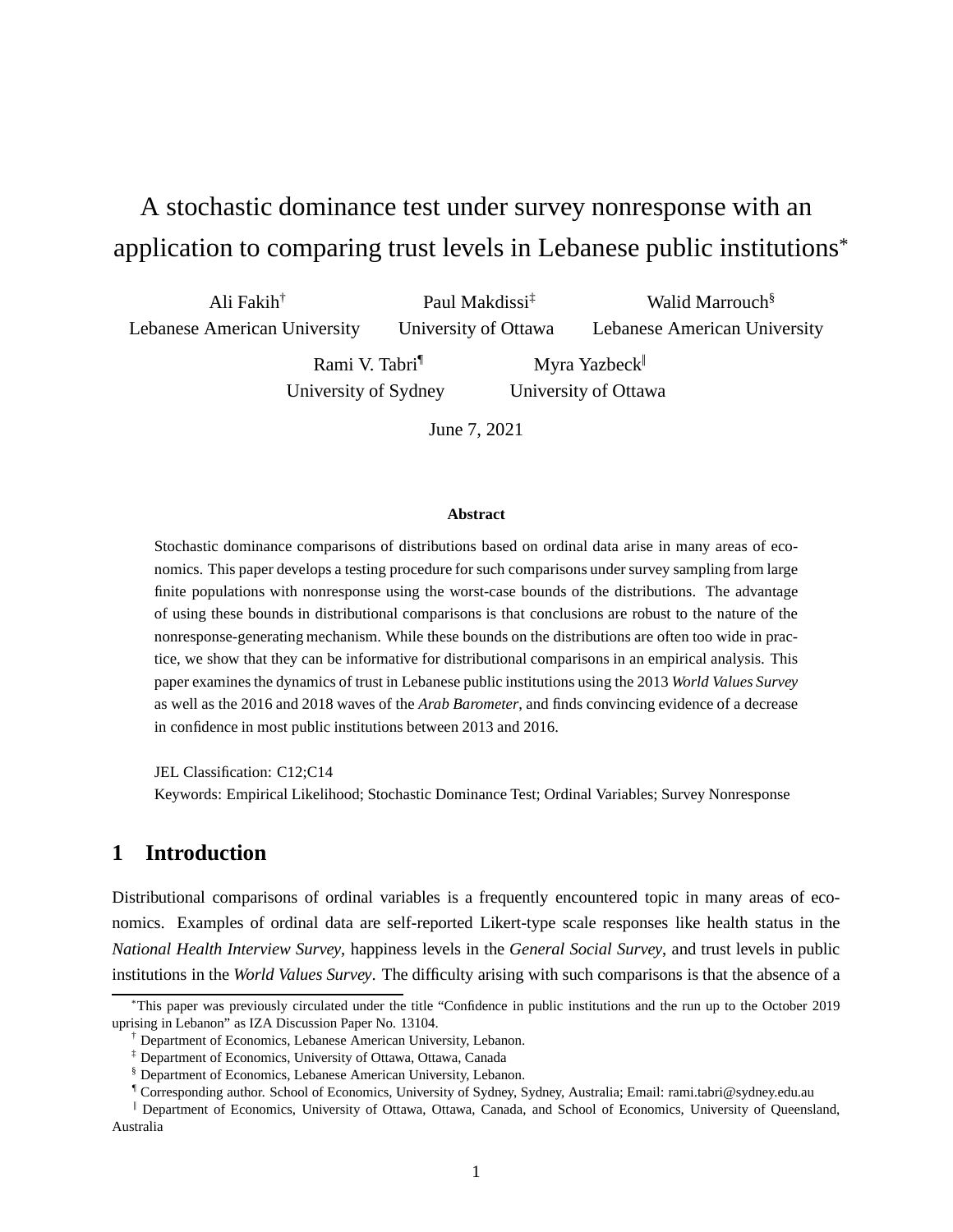numerical scale of such variables prevents the use of traditional tools for distributional analysis.<sup>1</sup> First-order stochastic dominance has been proposed to circumvent this difficulty since the comparisons based upon it are scale-independent (e.g., Allison and Foster, 2004). Additionally, second-order stochastic dominance has been proposed to compare such distributions in terms of inequality. As a consequence, stochastic dominance orderings have been, and continue to be, one of the most widely used analytical tools for comparing such distributions. For example, Madden (2009) compares mental stress levels across populations, Allison and Foster (2004) propose a method of health status comparisons, Dutta and Foster (2013) extend Allison and Foster's approach to happiness status comparisons, and Jenkins (2019) establishes that a version of generalized Lorenz dominance comparisons of such distributions is equivalent to comparisons based on classes of ordinal data inequality indices put forward by Cowell and Flachaire (2017).

In practice, empirical researchers either perform 'dominance checks' by visually inspecting graphs of stochastic dominance curves (e.g., Jenkins, 2020), or test for stochastic dominance (e.g. Martinez-Marquina et al., 2019, González and Moral, 2019 and Aryal and Gabrielli, 2013) using a statistical procedure. While it is one thing to observe that the ordinates for one distribution lie above that for another, it still has to be established that such dominance is statistically significant because of error due to sampling. There is a substantial body of literature on tests for stochastic dominance – see, for example, the recent book by Whang (2019) and the references therein. To the best of our knowledge, all of these tests, however, are not applicable to data generated from surveys with complex designs (e.g., involving stratification and clustering). The reason is that these tests apply only to data generated from a simple random sample or time series, which is rarely the case for data from surveys like the aforementioned examples. Furthermore, these tests are only valid when the data do not contain missing values, which is generally unachievable in practice, as nonresponse is a universal problem in all self-reported surveys.

This paper has two objectives. The first is methodological: to develop a statistical test for first-order stochastic dominance of ordinal distributions that applies under survey nonresponse, using distributional bounds. The standard practice with nonresponse has been to use weights and imputations to implement assumptions that nonresponse is conditionally random; however, these assumptions are unverifiable in practice and may yield biased inferences due to misspecification (see, for example, Manski, 2016). Our approach circumvents this difficulty by comparing the worst-case bounds of distributions, because it achieves robustness to the nature of the nonresponse-generating process. The testing procedure is based on the test of Davidson and Duclos (2013) for first-order stochastic dominance. Their test uses the method of empirical likelihood (Owen, 2001) and is based on the random sampling assumption without missing data problems. We adapt their procedure to the context of survey sampling from large finite populations using the method of pseudo-empirical likelihood proposed by Chen and Sitter (1999), and use the worst-case bounds to account for survey nonresponse.

The test posits a null hypothesis of nondominance and its negation as the alternative hypothesis, which

<sup>&</sup>lt;sup>1</sup>To see why standard distributional analysis does not apply, consider the following simple numerical example involving the mean. Suppose that  $x_1 = (2, 3, 2, 1)$  and  $x_2 = (3, 0, 0, 5)$  are distributions of two populations consisting of 8 respondents each, whose responses are for the 4 ordinal categories {"not at all", "not very much", "a lot", "a great deal"}. Given the scale  $c = [1, 2, 3, 4]$  the mean of  $x_1$  is higher than the mean of  $x_2$  (2.3 > 1.8), and given the scale  $c' = [1, 10, 11, 12]$  the ranking is reversed  $(6.3 < 6.6)$ .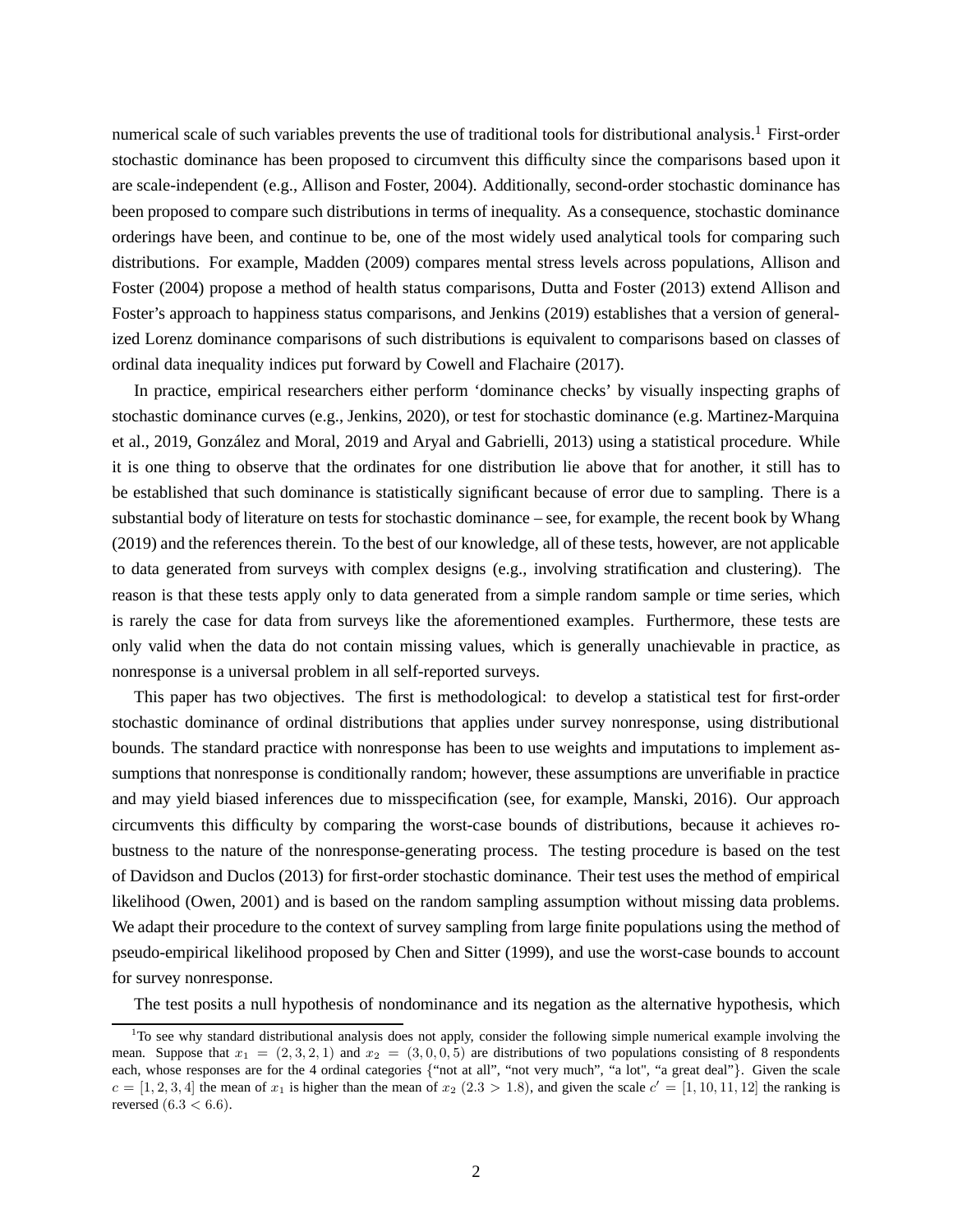is dominance. This formulation of the testing problem is advantageous because in practice one wishes to find convincing evidence for dominance, and rejecting the null in this formulation with a small significance level provides this evidence. The pseudo-empirical likelihood-ratio statistic we propose is similar to the test statistic in Davidson and Duclos (2013), and we establish that the procedure which compares it to a critical value drawn from the chi-square distribution with one degree of freedom is asymptotically valid with uniformity. An appealing feature of this testing procedure is its computational simplicity; however, it is conservative. Thus, a rejection of the null using such a critical value provides very convincing evidence for the alternative hypothesis of dominance.

We also derive the asymptotic power of this test for local and non-local alternatives. Under reasonable assumptions, the test has asymptotic power equal to 1 against (i) distant local and (ii) non-local alternatives. Additionally, the test is asymptotically biased against alternatives that converge to the boundary of the null hypothesis at a sufficiently fast rate. This result is not surprising, as the test is not asymptotically similar on the boundary of the null hypothesis.

The idea of using bounds to account for data problems is not new, but gained popularity with the seminal paper of Horowitz and Manski (1995). Since then, there has been a growing influential literature on partial identification that has shaped empirical practice (e.g., Haile and Tamer, 2003, Canay, 2010, Andrews and Soares, 2010, Shi, 2015, and Andrews and Shi, 2017 among others). Our work is related to various papers in that literature, most closely to those involving distributional analyses using bounds when data contain missing values, such as Blundell et al. (2007), and Lee (2009). These papers focus on refining the worstcase bounds of continuous distributions using economic theory and the development of testable implications based on them, under random sampling. By contrast, our focus is on comparisons of ordinal distributions under survey sampling with nonresponse, using the worst-case bounds of the distributions.

Other testing procedures that posit a null of nondominance are Berger (1988) and Kaur et al. (1994). Similar to other tests in the literature, both focus on continuous distributions and the random sampling assumption without missing data problems. An important difference between those tests and the test of Davidson and Duclos (2013) is that the latter applies to both continuous and discrete random variables. The procedures put forward by Alvarez-Esteban et al. (2017) also focus on a null of non-dominance, but for relaxed versions of stochastic dominance. However, their methods also rely on the data not suffering from missingness.

The second objective of this paper is an empirical analysis on the dynamics of trust in Lebanese public institutions leading to the October 2019 uprising. The uprising turned into multiple social protests demanding social justice, the replacement of the corrupted political elite, and the end to the sectarian political system that shaped the last three decades of the post 1975-1990 civil war era. Caught by surprise, many politicians have argued that this uprising does not reflect a real desire for change since, very recently (in May 2018), a general election was held and the Lebanese voted the same political class back into power. Considering that (i) the voter turnout was very low<sup>2</sup> and (ii) the lack of space to express distrust of political elites is significant, it is interesting to investigate whether the electoral outcome reflects the population's views.

The data we use are on trust (or confidence)<sup>3</sup> levels from the 2016 and 2018 waves of the *Arab Barometer* 

 ${}^{2}$ Baalbaki (2018).

<sup>&</sup>lt;sup>3</sup>We use the words "trust" and "confidence" interchangeably.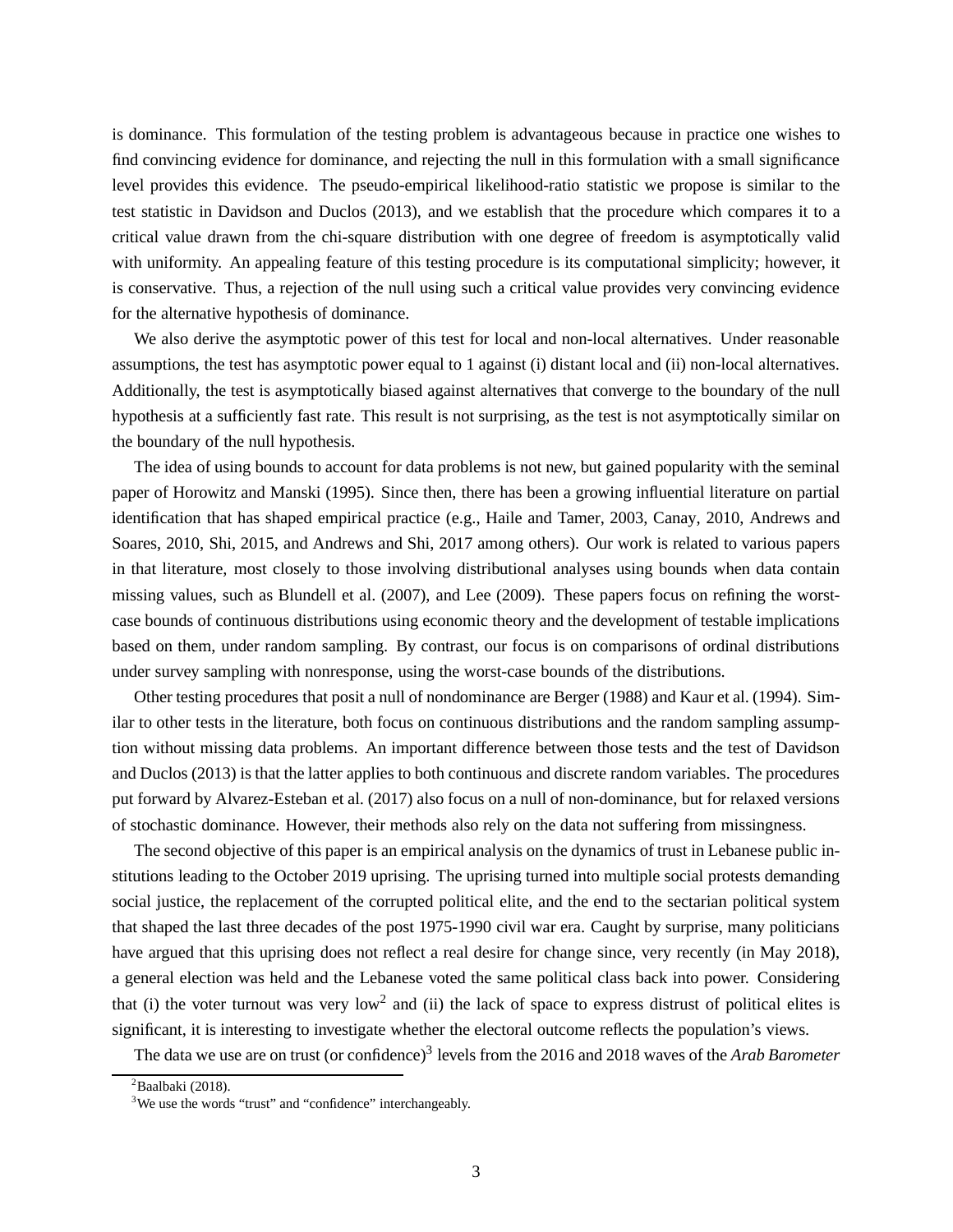as well as the 2013 *World Values Survey*. We use these datasets to explore how trust in Lebanese public institutions has been changing over time.<sup>4</sup> Given that there is a high incidence of nonresponse for some of these variables in the datasets, it is essential to appropriately account for nonresponse in the comparisons. We show the worst-case bounds can be informative about changes in the distribution of trust levels over time and find evidence on the change in salience of trust in political institutions, using the proposed test. This finding is important as it points to the instrumental role of analyzing information on people's perceptions (e.g., trust, confidence and satisfaction) of public policy in developing countries where such information is discounted and, in some cases, fully rejected by political elites.

The rest of this paper is organized as follows. Section 2 presents the testing problem of interest. Section 3 introduces the testing procedure, and Section 4 presents the asymptotic framework and uniform validity result. Section 5 presents the asymptotic power properties of the test. Section 6 discusses the scope of our main results and implications for empirical practice. Section 7 presents the empirical analysis on dynamics of trust in Lebanese public institutions, and Section 8 concludes. All proofs are relegated to the Appendix.

## **2 Setup**

Consider an ordinal variable measured on a scale characterized by the numerical labels  $S = \{s_1, s_2, \ldots, s_K\}$ , where  $-\infty < s_1 < s_2 < \cdots < s_K < +\infty$ . Survey samples on the ordinal variable of interest are drawn from fixed finite populations according to the survey designs, which can have missing values due to nonresponse. For  $Y \in \{A, B\}$ , denote by  $\mathcal{P}_{Y, N_Y} = \{\{X_{Y,i}, D_{Y,i}\}, i = 1, 2, 3, \ldots, N_Y\}$  the set of vectors of finite population Y with total  $N_Y$ , where  $X_{Y,i} \in S$  and  $D_{Y,i}$  0/1 binary variables indicating an individual's response to the survey in the reference population for each  $i$ . In this setup,

the practitioner observes 
$$
\begin{cases} X_{Y,i} & \text{if } D_{Y,i} = 1 \\ \text{missing value code} & \text{if } D_{Y,i} = 0, \end{cases}
$$

when individual *i* is sampled from population  $\mathcal{P}_{Y,N_Y}$ , for  $Y \in \{A, B\}$ .

An objective of this paper is to compare the finite population distributions of the ordinal variable arising from  $\mathcal{P}_{A,N_A}$  and  $\mathcal{P}_{B,N_B}$ . For each  $Y \in \{A, B\}$ , the cumulative distribution function (CDF) of the ordinal variable under  $\mathcal{P}_{Y,N_Y}$  is defined as  $F_{Y,N_Y}(s) = N_Y^{-1} \sum_{j=1}^{N_Y} 1 \left[ X_{Y,j} \leq s \right]$  for each  $s \in \mathcal{S}$ . We say that  $F_{B,N_B}$ strictly dominates  $F_{A,N_A}$ , stochastically, at first-order, if  $F_{B,N_B}(s) < F_{A,N_A}(s)$  for each  $s \in S^{\circ}$ , where  $S^{\circ} = S - \{s_K\}$ . Note that we have excluded the support point  $s_K$  as  $F_{B,N_B}(s_K) = F_{A,N_A}(s_K) = 1$ because  $F_{B,N_B}$  and  $F_{A,N_A}$  are CDFs. We would like to infer that  $F_{B,N_B}(s) < F_{A,N_A}(s)$   $\forall s \in S^{\circ}$ , holds, using the survey samples. For this reason, we follow Davidson and Duclos (2013) by positing the testing problem

$$
H_0: \max_{s \in \mathcal{S}^\circ} (F_{B,N_B}(s) - F_{A,N_A}(s)) \ge 0 \quad \text{Vs.} \quad H_1: F_{B,N_B}(s) < F_{A,N_A}(s) \; \forall s \in \mathcal{S}^\circ. \tag{2.1}
$$

The null hypothesis states that  $F_{B,N_B}$  does not strictly dominate  $F_{A,N_A}$ , stochastically, at first-order. The

<sup>&</sup>lt;sup>4</sup>Earlier versions of the Arab Barometer do not include questions on trust in public institutions.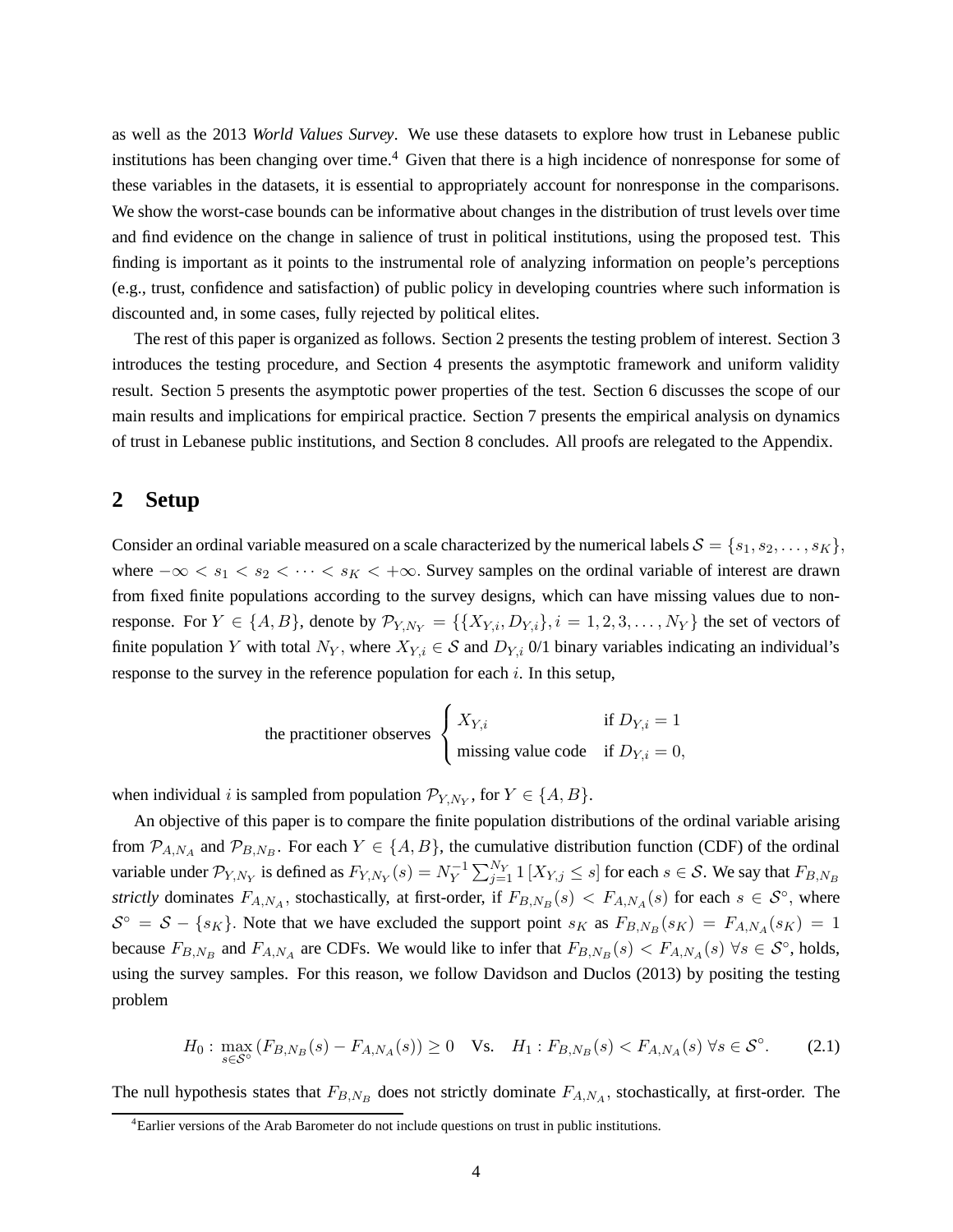alternative hypothesis is the negation of the null. We formulate the null and alternative hypotheses as in (2.1) since we would like to use the data to provide strong evidence for  $F_{B,N_B}(s) < F_{A,N_A}(s)$   $\forall s \in S^{\circ}$ .

With this objective, the contrasts  $F_{B,N_B}(s_i) - F_{A,N_A}(s_i)$  for  $i = 1, ..., K-1$ , are a natural estimand for developing a testing procedure for the testing problem (2.1). This estimand can be defined using the notion of estimating functions (Godambe and Thompson, 2009). Let  $\theta_{N_A,N_B} = [\theta_{N_A,N_B}(1), \dots, \theta_{N_A,N_B}(s_{K-1})]$ be vector of size  $K-1$  such that  $\theta_{N_A,N_B}(i) \in [-1,1]$  for each i, which is defined by the following estimating functions

$$
g(X_A, X_B, \theta_{N_A, N_B}(i)) = 1 [X_B \le s_i] - 1 [X_A \le s_i] - \theta_{N_A, N_B}(i), \quad \forall i = 1, ..., K - 1.
$$
 (2.2)

Thus, if we observed the finite populations  $\mathcal{P}_{A,N_A}$  and  $\mathcal{P}_{B,N_B}$ , then

$$
\frac{1}{N_A} \frac{1}{N_B} \sum_{\ell=1}^{N_A} \sum_{j=1}^{N_B} g\left(X_{A,\ell}, X_{B,j}, \theta_{N_A, N_B}(i)\right) = 0, \quad \forall i = 1, \dots, K-1,
$$
\n(2.3)

are the so-called *census estimating equations*. These equations target this estimand because  $\theta_{N_A,N_B}(i)$  =  $F_{B,N_B}(s_i) - F_{A,N_A}(s_i)$  for each i, is their solution. A design-based estimator of  $\theta_{N_A,N_B}$  can be defined as the solution of the sample estimating equation

$$
\sum_{\ell \in U_A} \sum_{j \in U_B} \frac{g(X_{A,\ell}, X_{B,j}, \theta_{N_A, N_B}(i))}{\pi_{A,\ell} \pi_{B,j}} = 0, \quad \forall i = 1, ..., K - 1,
$$

where  $U_Y \subset \{1, \ldots, N_Y\}$  is a survey sample from population  $\mathcal{P}_{Y,N_Y}$  and  $\pi_{Y,e} = \text{Prob}\left[e \in U_Y\right]$  for  $Y \in$  $\{A, B\}$ , are the inclusion probabilities of the samples. The resulting estimator has the form

$$
\hat{\theta}_{N_A, N_B}(i) = \hat{F}_{B, N_B}(s_i) - \hat{F}_{A, N_A}(s_i) \quad \forall i = 1, ..., K - 1, \quad \text{where}
$$
\n
$$
\hat{F}_Y(s) = \frac{\sum_{j \in U_Y} \pi_{Y,j}^{-1} 1 \left[ X_{Y,j} \le s \right]}{\sum_{j \in U_Y} \pi_{Y,j}^{-1}} \quad \forall Y \in \{A, B\}
$$

are the Hájek estimators of the CDFs  $F_{B,N_B}$  and  $F_{A,N_A}$ . In practice, the inclusion probabilities  $\pi_{Y,e}$  are included in the surveys' datasets in the form of survey *design* weights  $\{W_{Y,i}, i \in U_Y\}$ , which do not include any missing values, and satisfy

$$
\frac{W_{Y,i}}{n_Y} = \frac{\pi_{Y,i}^{-1}}{\sum_{i \in U_Y} \pi_{Y,i}^{-1}}
$$
\n(2.4)

where  $n_Y = \sum_{i \in U_Y}$ . These weights enable consistent estimation of  $\theta_{N_A,N_B}$  using  $\hat{\theta}_{N_A,N_B}$  when  $D_{A,\ell}$  $D_{B,j} = 1$  for all  $\ell$  and  $j$  (i.e., when survey samples are always complete). Consequently, this estimator can be used in a testing procedure for the testing problem (2.1). However, as nonresponse is a feature of survey datasets in practice, which is not necessarily ignorable, this classical estimating equations approach to developing a testing procedure for the testing problem (2.1) is not feasible, because  $\theta_{N_A,N_B}$  is partially identified.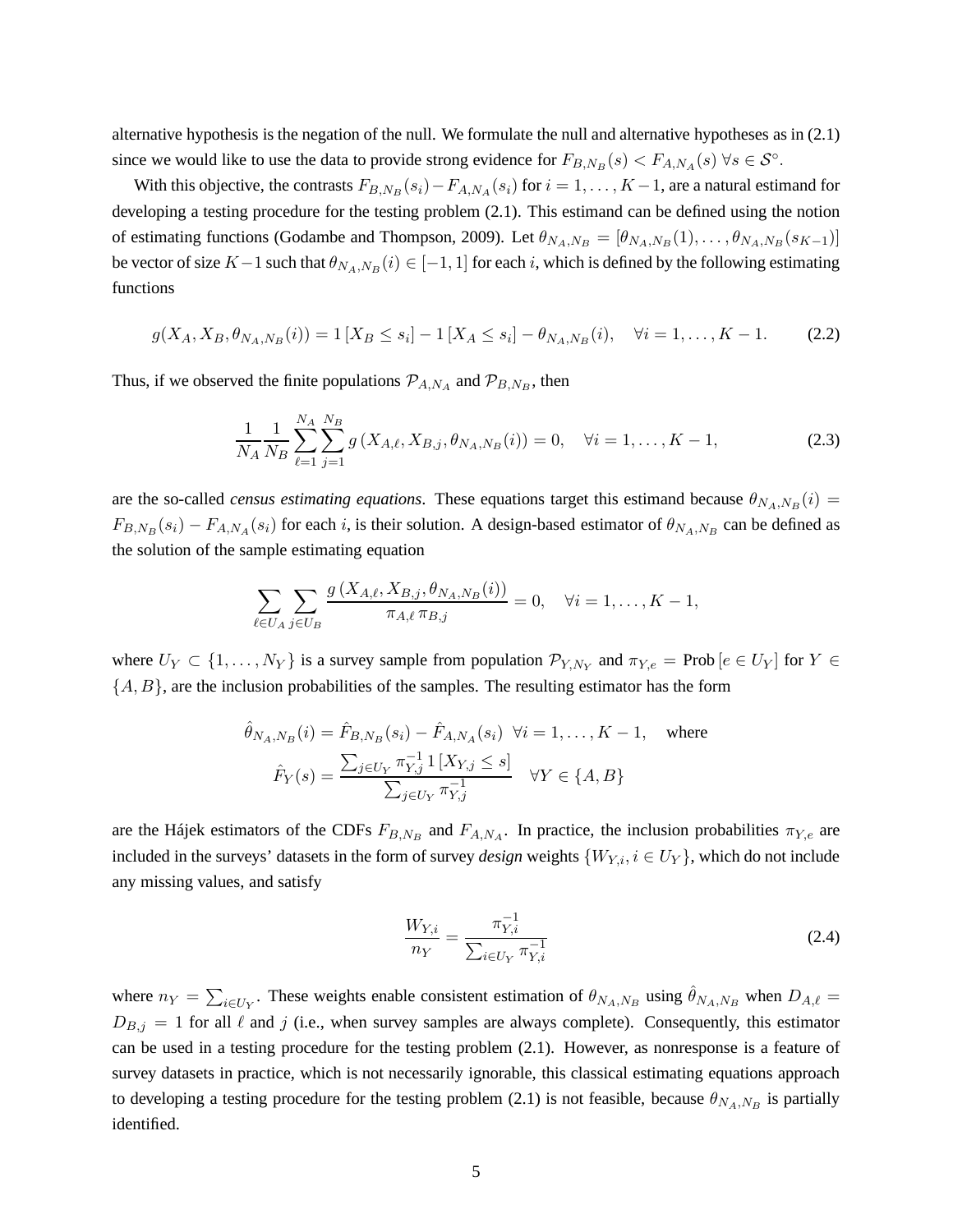For inference under survey nonresponse, it is productive to firstly consider the identified set of  $\theta_{N_A,N_B}$ . The practitioner can only learn the distribution of the ordinal variable for individuals who respond to the surveys. These distributions are

$$
F_{Y,N_Y,1}(s) = \frac{\sum_{j=1}^{N_Y} 1 \left[ X_{Y,j} \le s, \, D_{Y,j} = 1 \right]}{\sum_{j=1}^{N_Y} D_{Y,j}} \quad \forall s \in \mathcal{S} \text{ and } for all Y \in \{A, B\}. \tag{2.5}
$$

Also, the practitioner can learn the fraction of response:  $\sum_{j=1}^{N_Y} D_{Y,j}/N_Y$  for  $Y = A, B$ . Following Manski (1994), an application of the Law of Total Probability to the CDF  $F_{Y,N_Y}$  reveals that it can be decomposed as

$$
F_{Y,N_Y}(s) = F_{Y,N_Y,1}(s) \left(N_Y^{-1} \sum_{j=1}^{N_Y} D_{Y,j}\right) + F_{Y,N_Y,0}(s) \left(1 - N_Y^{-1} \sum_{j=1}^{N_Y} D_{Y,j}\right), \text{ where } (2.6)
$$

$$
F_{Y,N_Y,0}(s) = \frac{\sum_{j=1}^{N_Y} 1\left[X_{Y,j} \le s, D_{Y,j} = 0\right]}{1 - N_Y^{-1} \sum_{j=1}^{N_Y} D_{Y,j}} \quad \forall s \in \mathcal{S}.
$$
\n(2.7)

Manski (1994) also noted that  $0 \leq F_{Y,N_Y,0}(s) \leq 1$  for each  $s \in S$ , because it is a CDF. Substituting these inequalities into (2.6) yields the worst-case bounds:  $\underline{F}_{Y,N_Y}(s) \leq F_{Y,N_Y}(s) \leq F_{Y,N_Y}(s)$  for each  $s \in S$ , where

$$
\overline{F}_{Y,N_Y}(s) = F_{Y,N_Y,1}(s) \left(N_Y^{-1} \sum_{j=1}^{N_Y} D_{Y,j}\right) + \left(1 - N_Y^{-1} \sum_{j=1}^{N_Y} D_{Y,j}\right) \text{ and } (2.8)
$$

$$
\underline{F}_{Y,N_Y}(s) = \begin{cases} F_{Y,N_Y,1}(s) \left( N_Y^{-1} \sum_{j=1}^{N_Y} D_{Y,j} \right), & s \in \mathcal{S}^\circ, \\ 1, & s = s_K. \end{cases}
$$
\n(2.9)

These bounds exhaust all the information on  $F_{Y,N_Y}$  in the absence of any information on nonresponse from the practitioner's perspective. Consequently, the identified set of  $\theta_{N_A,N_B}$  based on the populations  $\mathcal{P}_{A,N_A}$ and  $\mathcal{P}_{B,N_B}$  is given by

$$
\Theta_I = \left\{ \theta \in [-1,1]^{K-1} : \underline{F}_{B,N_B}(s_i) - \overline{F}_{A,N_A}(s_i) \leq \theta(i) \leq \overline{F}_{B,N_B}(s_i) - \underline{F}_{A,N_A}(s_i), \forall i \right\}.
$$

This set is a singleton when either  $D_{A,\ell} = D_{B,j} = 1$  for all  $\ell$  and j, which is the complete data scenario, or when  $F_{Y,N_Y,1}(s) = F_{Y,N_Y,0}(s)$  for each  $s \in S$  and  $Y \in \{A, B\}$ , which corresponds to nonresponse being ignorable. Without assuming anything about the nature of nonresponse,  $\Theta_I$  is not necessarily a singleton, which renders  $\theta_{N_A,N_B}$  as partially identified.

We adopt a bounds approach in developing a testing procedure for inferring  $F_{B,N_B}(s) < F_{A,N_A}(s)$   $\forall s \in$  $S^{\circ}$ . In particular, we consider the following testing problem:

$$
H_0^1: \max_{s \in \mathcal{S}^\circ} (\overline{F}_{B,N_B}(s) - \underline{F}_{A,N_A}(s)) \ge 0 \quad \text{Vs.} \quad H_1^1: \overline{F}_{B,N_B}(s) - \underline{F}_{A,N_A}(s) < 0 \,\forall s \in \mathcal{S}^\circ. \tag{2.10}
$$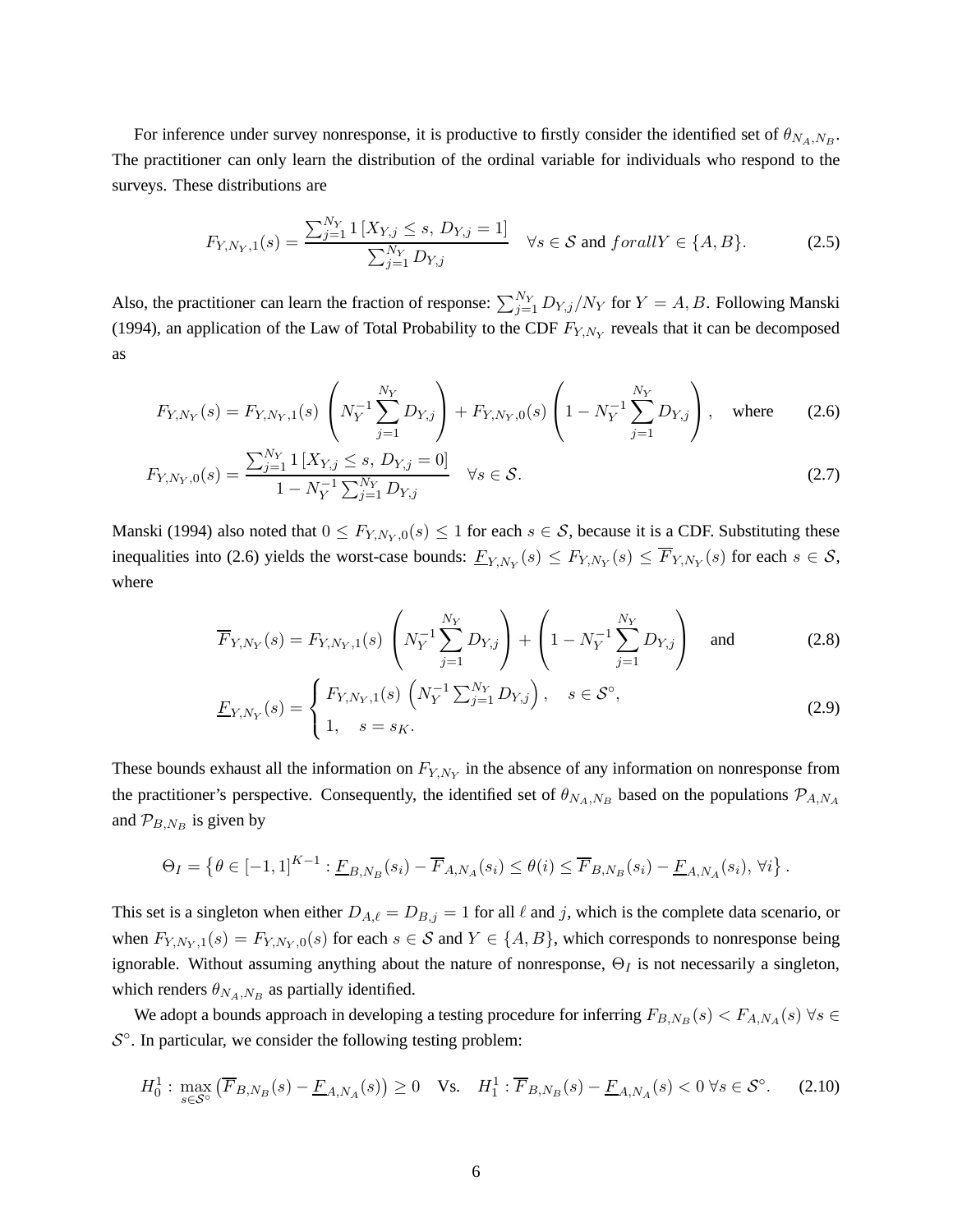Rejecting  $H_0^1$  in favor of  $H_1^1$  in (2.10) implies rejection of  $H_0$  in favor of  $H_1$  in (2.1), since  $F_{B,N_B}(s) \le$  $F_{B,N_B}(s) < E_{A,N_A}(s) \le F_{A,N_A}(s)$   $\forall s \in S$ . The natural estimand in the testing problem (2.10) are the contrasts  $\theta_{N_A,N_B}(i) = F_{B,N_B}(s) - \underline{F}_{A,N_A}(s_i)$  for each *i*. It is defined by the estimating functions

$$
g(\underline{X}_A, \overline{X}_B, \overline{\theta}_{N_A, N_B}(i)) = 1 \left[ \overline{X}_B \le s_i \right] - 1 \left[ \underline{X}_A \le s_i \right] - \overline{\theta}_{N_A, N_B}(i), \quad \forall i = 1, \dots, K - 1,
$$
 (2.11)

which are of the same form as the estimating functions in (2.2), but with  $X_A$  and  $X_B$  replaced by

$$
\underline{X}_A = \begin{cases} X_A & \text{if } D_A = 1, \\ s_K & \text{if } D_A = 0, \end{cases} \quad \text{and} \quad \overline{X}_B = \begin{cases} X_B & \text{if } D_B = 1, \\ s_1 & \text{if } D_B = 0, \end{cases}
$$

respectively. This adjustment of  $X_A$  and  $X_B$  essentially replaces the finite populations  $\mathcal{P}_{A,N_A}$  and  $\mathcal{P}_{B,N_B}$ with  $\{\{\underline{X}_{A,i}, D_{A,i}\}, i = 1, 2, 3, ..., N_A\}$  and  $\{\{\overline{X}_{B,i}, D_{B,i}\}, i = 1, 2, 3, ..., N_B\}$ , respectively. The advantage of this adjustment is that the CDF bounds (2.8) and (2.9), have the following representation in terms of the populations  $\{\{\underline{X}_{A,i}, D_{A,i}\}, i = 1, 2, 3, ..., N_A\}$  and  $\{\{\overline{X}_{B,i}, D_{B,i}\}, i = 1, 2, 3, ..., N_B\}$ :  $F_{A,N_A}(s) \, = \, N_A^{-1}$  $\sum_{j=1}^{N_A} 1\left[\underline{X}_{A,i} \leq s\right]$  and  $\overline{F}_{B,N_B}(s) = N_B^{-1}$  $\sum_{j=1}^{N_B} 1 \left[ \overline{X}_{B,i} \leq s \right]$ , so that  $\overline{\theta}_{N_A,N_B}$  is the solution of the census estimating equations

$$
\frac{1}{N_A} \frac{1}{N_B} \sum_{\ell=1}^{N_A} \sum_{j=1}^{N_B} g\left(\underline{X}_{A,\ell}, \overline{X}_{B,j}, \overline{\theta}_{N_A, N_B}(i)\right) = 0, \quad \forall i = 1, \dots, K-1.
$$
 (2.12)

A design-based estimator of  $\theta_{N_A,N_B}$  can be defined as the solution of the sample version of this estimating equation

$$
\frac{1}{n_A} \frac{1}{n_B} \sum_{\ell \in U_A} \sum_{j \in U_B} W_{A,\ell} W_{B,j} g\left(\underline{X}_{A,\ell}, \overline{X}_{B,j}, \overline{\theta}_{N_A, N_B}(i)\right) = 0, \quad \forall i = 1, \dots, K-1,
$$

where, as above,  $U_Y$  is a survey sample from population  $\mathcal{P}_{Y,N_Y}$  and  $\{W_{Y,i}, i \in U_Y\}$  are the survey design weights for  $Y \in \{A, B\}$  that satisfy (2.4). While it is a common practice to use survey weights that are adjusted for selection/missing data in estimating a finite population characteristic, it should be noted that such weights (i) are functions of data, and hence, are random variables, and (ii) depend on a specification of the nonresponse-generating process, which can be misspecified. Consequently, statistical procedures that employ adjusted weights should appropriately account for the sampling variability due the adjustment, and the error due to mispecification of the nonresponse model. Otherwise, their use in empirical practice can result in biased inferences.

By contrast, the design weights are non-random, but are usually scaled as in (2.4). Additionally, they enable consistent estimation of  $\theta_{N_A,N_B}$ . This combination of the worst-case bounds and the design weights enables the practitioner to account for selection of any kind in a testing procedure for the test problem (2.10). The next section describes this testing procedure.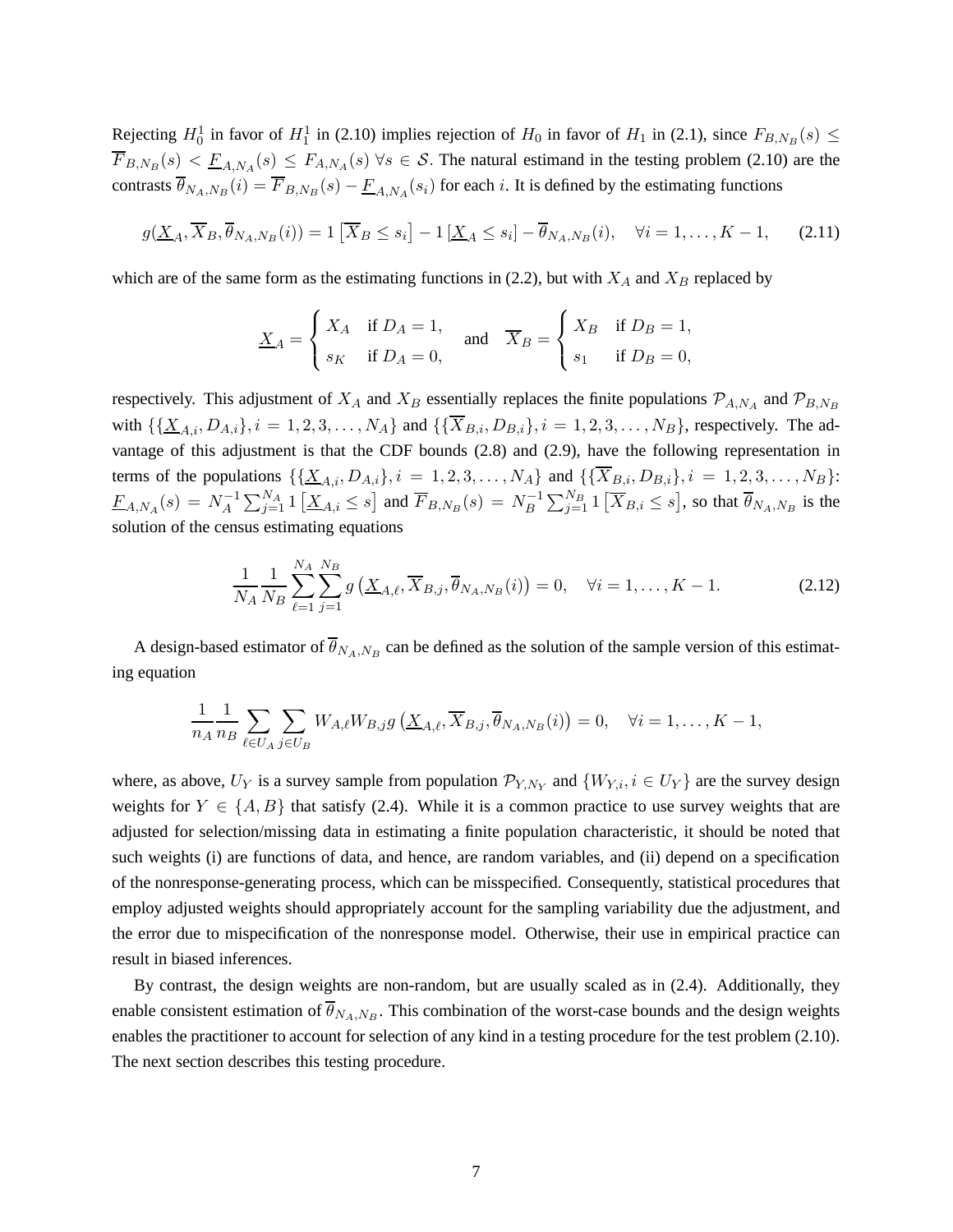## **3 Testing Procedure**

We adapt the testing procedure of Davidson and Duclos (2013) for the test problem (2.10). To that end, we use the method of pseudo-empirical likelihood put forward by Chen and Sitter (1999). We have access to two independent survey-samples from potentially different designs: for each  $Y \in \{A, B\}$ ,  $\{X_{Y,i}, D_{Y,i}, W_{Y,i} :$  $i \in U_Y$ } where  $U_Y \subset \{1, \ldots, N_Y\}$ , and the  $W_{Y,i}$  are the survey design weights which have no missing values. The surveys' design weights have been scaled as in (2.4), which implies that  $\sum_{i\in U_Y} W_{Y,i} = \sum_{i\in U_Y}$  $n_Y$ , holds for each  $Y \in \{A, B\}.$ 

The first step is to adjust the survey samples to obtain samples from  $F_{A,N_A}$  and  $F_{B,N_B}$ . Using the sample  $\{X_{B,i}, D_{B,i}, i \in U_B\}$ , replace each missing value in it with the smallest value in S (i.e., s<sub>1</sub>). Similarly, modifying the sample  $\{X_{A,i}, D_{A,i}, i \in U_A\}$  by replacing each missing value in it with the largest value in S (i.e.,  $s_K$ ) yields a sample from  $\underline{F}_A$ . Specifically, the samples are

$$
\overline{X}_{B,i} = \begin{cases} X_{B,i} & \text{if } D_{B,i} = 1, \\ s_1 & \text{if } D_{B,i} = 0, \end{cases} \forall i \in U_B \text{ and } \underline{X}_{A,i} = \begin{cases} X_{A,i} & \text{if } D_{A,i} = 1, \\ s_K & \text{if } D_{A,i} = 0 \end{cases} \forall i \in U_A.
$$

Following Davidson and Duclos (2013), the test focuses on the boundary of the null hypothesis  $H_0^1$ in (2.10). A pair of populations in the boundary of  $H_0^1$  has at least one  $s \in S^{\circ}$  such that  $\overline{F}_{B,N_B}(s) =$  $F_{A,N_A}(s)$ . Thus, only one such  $s \in S^{\circ}$  is required. To maximize the pseudo-empirical likelihood function (PELF) under the constraint of the boundary of the null, we begin by computing for each  $s \in S^{\circ}$  the maximum PELF when imposing  $\overline{F}_{B,N_B}(s) = \underline{F}_{A,N_A}(s)$ . We then choose the value  $s \in S^{\circ}$  which gives the greatest value of the constrained PELF. For a given  $s \in S^{\circ}$ , the constraint we impose is

$$
0 = \sum_{i \in U_B} \sum_{j \in U_A} p_j^A p_i^B H_{i,j}(s), \tag{3.1}
$$

where  $H_{i,j}(s) = W_{B,i}W_{A,j}h(\overline{X}_{B,i}, \underline{X}_{A,j}, s)$   $\forall i, j$ , with  $h(Z_1, Z_2, z) = 1 |Z_1 \leq z| - 1 |Z_2 \leq z|$ , and  ${p_i^Y : i \in U_Y}$  for  $Y \in \{A, B\}$  are probability masses on the samples. The maximisation of the PELF corresponding to the restriction (3.1) is

$$
\max_{p_i^Y : i \in U_Y, Y \in \{A, B\}} \sum_{Y \in \{A, B\}} \sum_{i \in U_Y} W_{Y,i} \log p_i^Y \quad \text{subject to}
$$
\n
$$
p_i^Y > 0, \sum_{i \in U_Y} p_i^Y W_{Y,i} = 1 \quad \forall i \in U_Y \text{ and } Y \in \{A, B\}, \text{ and } 0 = \sum_{i \in U_B} \sum_{j \in U_A} p_j^A p_i^B H_{i,j}(s). \tag{3.2}
$$

We denote by  $L_R(s)$  the maximal value of this optimization problem. The unconstrained estimators of  $F_{B,N_B}$  and  $F_{A,N_A}$  are the Hájek CDF estimators

$$
\hat{\overline{F}}_B(s) = n_B^{-1} \sum_{i \in U_B} W_{B,i} \mathbb{1} \left[ \overline{X}_{B,i} \le s \right] \text{ and } \hat{\underline{F}}_A(s) = n_A^{-1} \sum_{i \in U_A} W_{A,i} \mathbb{1} \left[ \underline{X}_{A,i} \le s \right] \ \forall s \in \mathcal{S}, \tag{3.3}
$$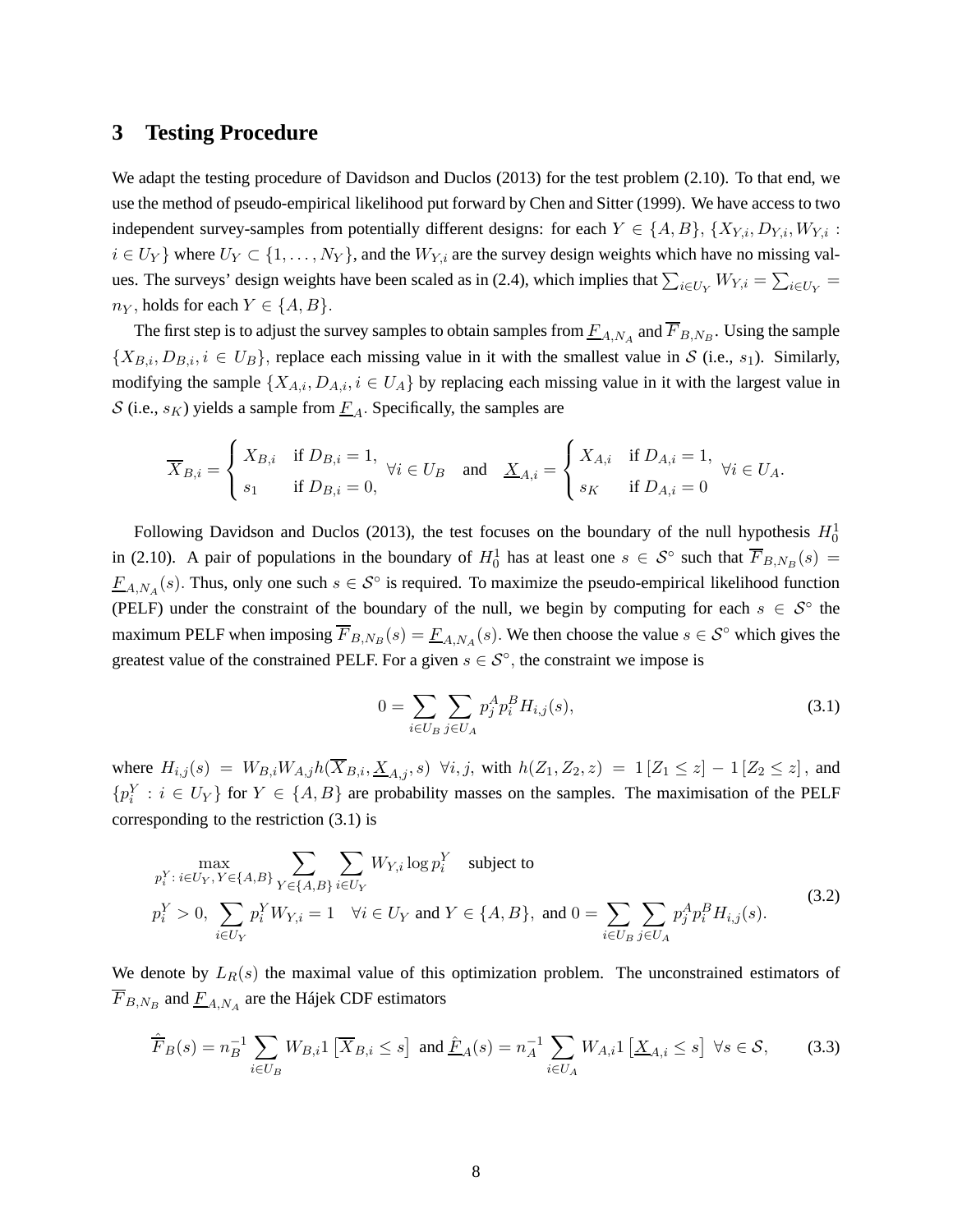respectively. The pseudo-empirical likelihood-ratio test statistic for testing  $H_0^1$  is thus defined as

$$
LR^{(A,B)} = \begin{cases} \min_{s \in \mathcal{S}^{\circ}} 2(L_{UR} - L_R(s)) & \text{if } \hat{\overline{F}}_B(s) < \hat{\underline{F}}_A(s) \,\forall s \in \mathcal{S}^{\circ}, \\ 0 & \text{otherwise}, \end{cases}
$$
(3.4)

where  $L_{UR} = \sum_{Y \in \{A,B\}} \sum_{i \in U_Y} W_{Y,i} \log(1/n_Y)$  is the unconstrained maximum value of the PELF. The formulation of  $LR^{(A,B)}$  as in (3.4) implements the procedure if we observe the sample satisfies  $\hat{F}_B(s)$  <  $\underline{\hat{F}}_A(s)$   $\forall s \in S^\circ$ ; that is, dominance in the sample, holds. Otherwise,  $LR^{(A,B)} = 0$  and we do not reject  $H_0^1$ . This formulation of the test statistic follows the prescription described in Section 6 of Davidson and Duclos (2013).

The decision rule is to reject  $H_0^1$  if and only if  $LR^{(A,B)} > c(\alpha)$ , where  $c(\alpha)$  is the  $1 - \alpha$  quantile from the  $\chi_1^2$  distribution. The next two sections develop the asymptotic properties of this testing procedure under null and alternative hypotheses for large finite populations.

## **4 Asymptotic Null Properties**

This section develops the uniform asymptotic validity of the proposed testing procedure as the sizes of the finite populations diverge (i.e., as  $N_A, N_B \to +\infty$ ). Establishing validity with uniformity is crucial for reliable inference in large finite populations, because the asymptotic distribution of the test statistic is discontinuous as a function of the underlying sequence of finite populations. Discontinuities of this type can create asymptotic size problems that are analogous to those that arise with parameters that are near a boundary (e.g., Andrews and Guggenberger, 2009). Because the survey sampling schemes can be complex (e.g., involving multiple stages and stratification), we present a detailed analysis of this asymptotic null property.

We start with a brief description of the probability space of the survey designs with finite populations. Recall that  $\mathcal{P}_{Y,N_Y} = \{\{X_{Y,i}, D_{Y,i}\}, i = 1, 2, 3, \ldots, N_Y\}$  is the set of vectors of population Y with total  $N_Y$ , for  $Y \in \{A, B\}$ . Given a sampling scheme on population  $\mathcal{P}_{Y, N_Y}$ , let  $\mathcal{U}_{N_Y} = \{U_Y : U_Y \subset$  $\{1, 2, \ldots, N_Y\}$  denote the set of all possible samples under the scheme, for  $Y \in \{A, B\}$ . The sigmaalgebra generated by  $\mathcal{U}_{N_Y}$  is denoted as  $\sigma_{N_Y}$  for  $Y \in \{A, B\}$ . Additionally, let  $\mathcal{M}_{Y, N_Y} = \{ \mathcal{P}_{Y, N_Y}$ :  $X_{Y,i} \in S$  and  $D_{Y_i} \in \{0,1\}$   $\forall i = 1, \ldots, N_Y\}$ , for  $Y \in \{A, B\}$ . The set  $\mathcal{M}_{Y,N_Y}$  consists of all finite populations Y with total  $N_Y$ . Following Rubin-Bleuer and Kratina (2005), the probability sampling design associated with a given sampling scheme on  $\mathcal{P}_{Y,N_Y}$  is the function  $P_Y : \sigma_{N_Y} \times \mathcal{M}_{Y,N_Y} \to [0,1]$  such that (i) for all  $U_Y \in \mathcal{U}_{N_Y}, P_Y(U_Y, \cdot)$  is Borel measurable in  $\mathcal{M}_{Y, N_Y}$ , and (ii) for all  $\mathcal{P}_{Y, N_Y} \in \mathcal{M}_{Y, N_Y}$ ,  $P_Y(\cdot, \mathcal{P}_{Y,N_Y})$  is a probability measure on  $\mathcal{U}_{N_Y}$ , for  $Y \in \{A, B\}$ . We say  $(\mathcal{U}_{N_Y}, \sigma_{N_Y}, P_Y)$  is a design probability space, where  $P_Y(U_Y, \cdot) > 0$  for any  $U_Y \in \mathcal{U}_{N_Y}, \sum_{U_Y \in \mathcal{U}_{N_Y}} P_Y(U_Y, \cdot) = 1$ , for  $Y \in \{A, B\}.$ The design probability space for sampling with two independent survey samples on the two populations is  $(\mathcal{U}_{N_A} \times \mathcal{U}_{N_B}, \sigma_{N_A} \times \sigma_{N_B}, P)$ , with the joint probability set function P being the product of  $P_A$  and  $P_B$ . In this framework, the sample size from the given scheme on population  $\mathcal{P}_{Y,N_Y}$  is thus  $n_Y = \sum_{i \in U_Y}$ , and is a random variable. In this formulation, the scaled design weights,  $W_{Y,i}$ , are proportional to the first-order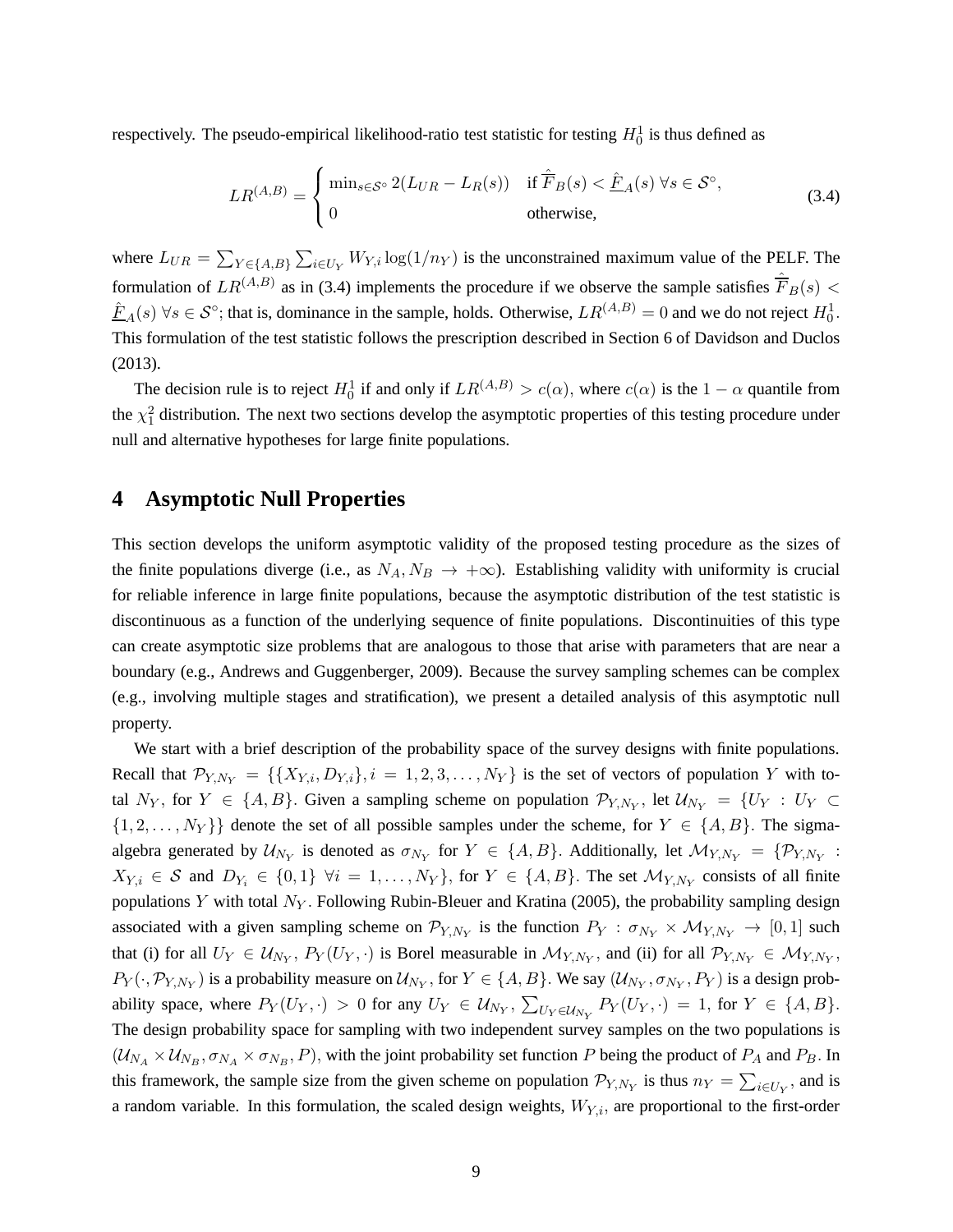inclusion probabilities  $\pi_{Y,i} = \sum_{U_Y \in \mathcal{U}_{N_Y}: i \in U_Y} P_Y(U_Y, \mathcal{P}_{Y,N_Y})$  and satisfy (2.4) for  $Y \in \{A, B\}$ .

Now let  $\Pi = \{P_{A,N_A}, P_{B,N_B}\}\$ , and denote by  $\Pi_0$  the true population. Then the set of all finite populations of totals  $N_A$  and  $N_B$  is thus  $\mathcal{M}_{N_A,N_B} = {\Pi = {\mathcal{P}_{A,N_A}, \mathcal{P}_{B,N_B}}} : \mathcal{P}_{Y,N_Y} \in \mathcal{M}_{Y,N_Y}, Y \in \{A, B\}}.$ The model of the null hypothesis is given by

$$
\mathcal{M}_{N_A,N_B}^0 = \left\{ \Pi \in \mathcal{M}_{N_A,N_B} : \max_{s \in \mathcal{S}^\circ} \left( \overline{F}_{B,N_B}(s) - \underline{F}_{A,N_A}(s) \right) \ge 0 \right\},\,
$$

so that the assertion  $\Pi_0$  satisfies  $H_0^1$  in (2.10) is equivalent to  $\Pi_0 \in \mathcal{M}_{N_A,N_B}^0$ . The size of the test for  $H_0^1$  in (2.10) is defined as  $\sup_{\Pi \in \mathcal{M}_{N_A,N_B}^0} E\left[\mathbb{1}[LR^{(A,B)} > c(\alpha)] \mid \Pi\right]$ , where  $E\left[\mathbb{1}[LR^{(A,B)} > c(\alpha)] \mid \Pi\right]$ denotes the expected value of the statistic  $1[LR^{(A,B)} > c(\alpha)]$ , taken over all samples possible under the designs for the finite population Π. In our framework the only source of randomness is from sampling according to the surveys' probability designs on the different populations (i.e., the probability set functions  $P_A$  and  $P_B$ ).

We shall approximate the size of the test using its asymptotic size when the populations' totals tend to infinity. In that direction, we embed  $\mathcal{M}_{N_A,N_B}^0$  in to a hypothetical sequence  $\{\mathcal{M}_{N_A,N_B}^0,N_A,N_B=1,2,\ldots\}$ that satisfies enough restrictions so that

$$
\limsup_{N_A, N_B \to +\infty} \sup_{\Pi \in \mathcal{M}_{N_A, N_B}^0} E\left[1[LR^{(A,B)} > c(\alpha)] \mid \Pi\right] \le \alpha,\tag{4.1}
$$

holds. The approach to proving (4.1) uses a characterization of it in terms of sequences of finite populations,  ${\{\Pi_{N_A,N_B} = \{\mathcal{P}_{A,N_A}, \mathcal{P}_{B,N_B}\}, N_A, N_B = 1, 2, \ldots\}}$ , where  ${\Pi_{N_A,N_B} \in \mathcal{M}_{N_A,N_B}^0$  for all  $N_A$  and  $N_B$ , and the asymptotic distribution of any sample quantity is its limiting distribution along this hypothetical infinite sequence. As the only source of randomness is from sampling according to the probability designs of the surveys, the asymptotic distribution of  $\{LR^{(A,B)} | \Pi_{N_A,N_B}\}_{N_A,N_B=1}^{+\infty}$  is calculated from the sequence of survey-samples selected from the sequence of finite populations  $\{\Pi_{N_A,N_B}, N_A, N_B = 1, 2, ...\}$ . Note that  $LR^{(A,B)}$  |  $\Pi_{N_A,N_B}$  means the statistic,  $LR^{(A,B)}$ , is a function of the survey samples selected from population  $\Pi_{N_A,N_B}$ .

Next, we describe the conditions on the surveys' designs for obtaining (4.1). For a given sequence of finite populations  $\{\Pi_{N_A,N_B}\}_{N_A,N_B=1}^{+\infty}$ , the conditions we impose on the designs of the surveys are given by the following assumption.

**Assumption 1.** (i)  $E[n_Y | P_{Y,N_Y}] \to +\infty$  as  $N_Y \to +\infty$ , for  $Y \in \{A, B\}$ .

(ii)  $\max_{s \in S^\circ} \left| \hat{\overline{F}}_B(s) - \overline{F}_{B,N_B}(s) \right| \mid \mathcal{P}_{B,N_B} \stackrel{P}{\longrightarrow} 0$  and  $\max_{s \in S^\circ} \left| \hat{\overline{F}}_B(s) - \overline{F}_{B,N_B}(s) \right|$  $\hat{F}_A(s) - \underline{F}_{A,N_A}(s)$  |  $\mathcal{P}_{A,N_A} \stackrel{P}{\longrightarrow} 0$ as  $N_A, N_B \rightarrow +\infty$ .

(iii) For each 
$$
s \in S^{\circ}
$$
,  $VAR\left(\hat{\overline{F}}_B(s) - \hat{\underline{F}}_A(s) | \Pi_{N_A, N_B}\right) > 0$  for  $N_A, N_B = 1, 2, ...$ 

(iv) 
$$
\frac{\hat{\overline{F}}_B(s) - \hat{\underline{F}}_A(s) - (\overline{F}_{B,N_B}(s) - \underline{F}_{A,N_A}(s))}{\sqrt{\text{VAR}(\hat{\overline{F}}_B(s) - \hat{\underline{F}}_A(s)|\Pi_{N_A,N_B})}} \mid \Pi_{N_A,N_B} \stackrel{d}{\longrightarrow} N(0,1) \text{ as } N_A, N_B \to +\infty \text{, uniformly in } s \in \mathcal{S}^{\circ}.
$$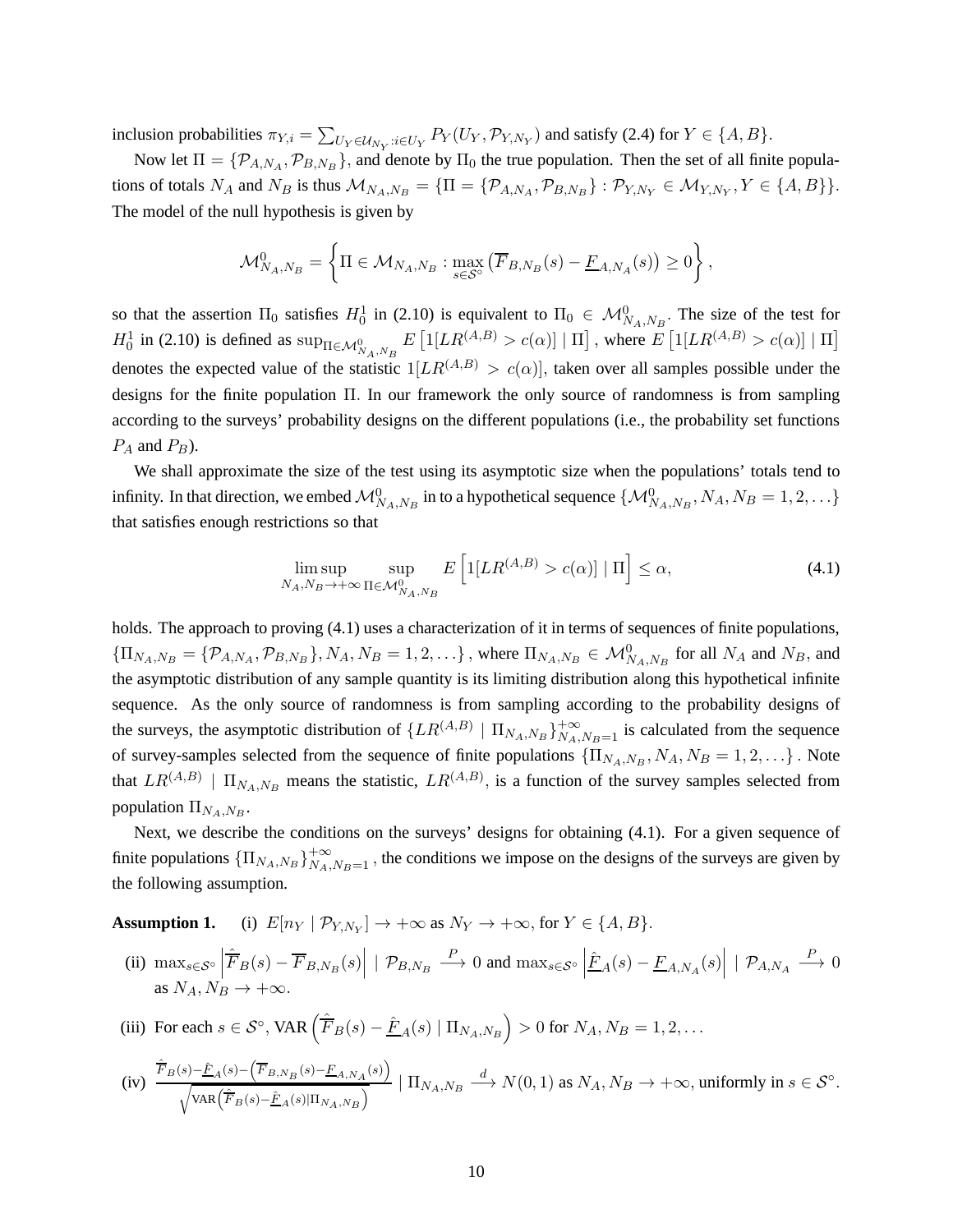(v)  $\max_{s \in S^{\circ}} |Deff(s) - 1| | \prod_{N_A, N_B} \stackrel{P}{\longrightarrow} 0$  as  $N_A, N_B \to +\infty$ , where  $Deff(s)$  is equal to

$$
\frac{\text{VAR}\left(\hat{\overline{F}}_B(s) - \hat{\underline{F}}_A(s) \mid \Pi_{N_A, N_B}\right)}{n_A^{-1} \sum_{i \in U_A} \frac{W_{A,i}}{n_A} \left(1[\underline{X}_{A,i} \le s] - \hat{\underline{F}}_A(s)\right)^2 + n_B^{-1} \sum_{i \in U_B} \frac{W_{B,i}}{n_B} \left(1[\overline{X}_{B,i} \le s] - \hat{\overline{F}}_B(s)\right)^2}.
$$

(vi) The above conditions hold for all subsequences  $\{\Pi_{N_{A,m},N_{B,m}}\}_{m=1}^{+\infty}$  in place of  $\{\Pi_{N_A,N_B}\}_{N_A,N_B=1}^{+\infty}$ .

The conditions of Assumption 1 are versions of commonly used large-sample properties in the partial identification and survey sampling literatures for developing asymptotic results (e.g, Wu and Rao, 2006, and Andrews and Soares, 2010). These conditions are mild and satisfied by many survey designs. Condition (i) specifies the means of the sample sizes diverge with the populations' totals. Condition (ii) imposes design-based consistency of the Hájek estimators  $\{\hat{F}_B \mid \mathcal{P}_{B,N_B}\}_{N_B=1}^{+\infty}$  and  $\{\hat{F}_A \mid \mathcal{P}_{A,N_A}\}_{N_A=1}^{+\infty}$  that holds with uniformity over  $s \in S^{\circ}$ . Condition (iii) requires the design variances of  $\{\hat{F}_B(s) - \hat{F}_A(s) \mid$  $\Pi_{N_A,N_B}\big\}_{N_A,N_B=1}^{+\infty}$  to be positive. Condition (iv) requires that a design-based uniform central limit theorem holds for an appropriately standardized version of  $\{\hat{F}_B(s) - \hat{F}_A(s) \mid \Pi_{NA,N_B}\}_{N_A,N_B=1}^{+\infty}$ . To elucidate, let  $\Psi(\cdot)_{s,N_A,N_B}$  denote the CDF of the statistic in Condition (vi), then this condition imposes  $\lim_{N_A,N_B\to+\infty} \sup_{s\in\mathcal{S}^{\circ}} \sup_{v\in\mathbb{R}} |\Psi(v)_{s,N_A,N_B} - \Phi(v)| = 0$ , where  $\Phi(\cdot)$  is the CDF of the standard normal distribution. Condition (v) is a design-based uniform consistency requirement of the Hájek-type estimator

$$
n_A^{-1} \sum_{i \in U_A} \frac{W_{A,i}}{n_A} \left( 1[\underline{X}_{A,i} \le s] - \hat{\underline{F}}_A(s) \right)^2 + n_B^{-1} \sum_{i \in U_B} \frac{W_{B,i}}{n_B} \left( 1[\overline{X}_{B,i} \le s] - \hat{\overline{F}}_B(s) \right)^2
$$

for the design variance VAR  $(\hat{\overline{F}}_B(s) - \hat{\underline{F}}_A(s) | \Pi_{N_A, N_B})$ . Their ratio is related to the so-called *design effect* introduced by Wu and Rao (2006), and Condition (v) states that there is no design effect of the estimators  $\{\hat{F}_B \mid \mathcal{P}_{B,N_B}\}_{N_B=1}^{+\infty}$  and  $\{\hat{F}_A \mid \mathcal{P}_{A,N_A}\}_{N_A=1}^{+\infty}$ . This condition is only imposed for simplicity as we discuss below after the statements of formal results. Condition (vi) is important for establishing (4.1) using its characterization via Theorem 1 below.

The sequence of null models for developing (4.1) is demarcated by the following definition.

**Definition 1.** The sequence  $\{\mathcal{M}_{N_A,N_B}^0, N_A, N_B = 1, 2, ...\}$  is such that every sequence of finite populations  $\{\Pi_{N_A,N_B}\}_{N_A,N_B=1}^{+\infty}$ , where  $\Pi_{N_A,N_B} \in \mathcal{M}_{N_A,N_B}^0$  for all  $N_A$  and  $N_B$ , satisfies Assumption 1.

We have the following characterization of (4.1) for  $\{M_{N_A,N_B}^0, N_A, N_B = 1, 2, ...\}$  satisfying Definition 1.

**Theorem 1.** Suppose  $\{\mathcal{M}_{N_A,N_B}^0, N_A, N_B = 1, 2, ...\}$  satisfies Definition 1. Let W denote the set of all sequences of finite populations  $\{\Pi_{N_A,N_B}\}_{N_A,N_B=1}^{+\infty}$  where  $\Pi_{N_A,N_B} \in \mathcal{M}_{N_A,N_B}^0$  for all  $N_A$  and  $N_B$ , and satisfies Assumption 1, and let  $\alpha \in (0,1)$ . Then, condition (4.1) is equivalent to

$$
\limsup_{N_A,N_B\to+\infty} E\left[\mathbb{1}[LR^{(A,B)} > c(\alpha)] \mid \Pi_{N_A,N_B}\right] \leq \alpha \quad \forall \left\{\Pi_{N_A,N_B}\right\}_{N_A,N_B=1}^{+\infty} \in \mathbb{W}.\tag{4.2}
$$

*Proof.* See Appendix B.1.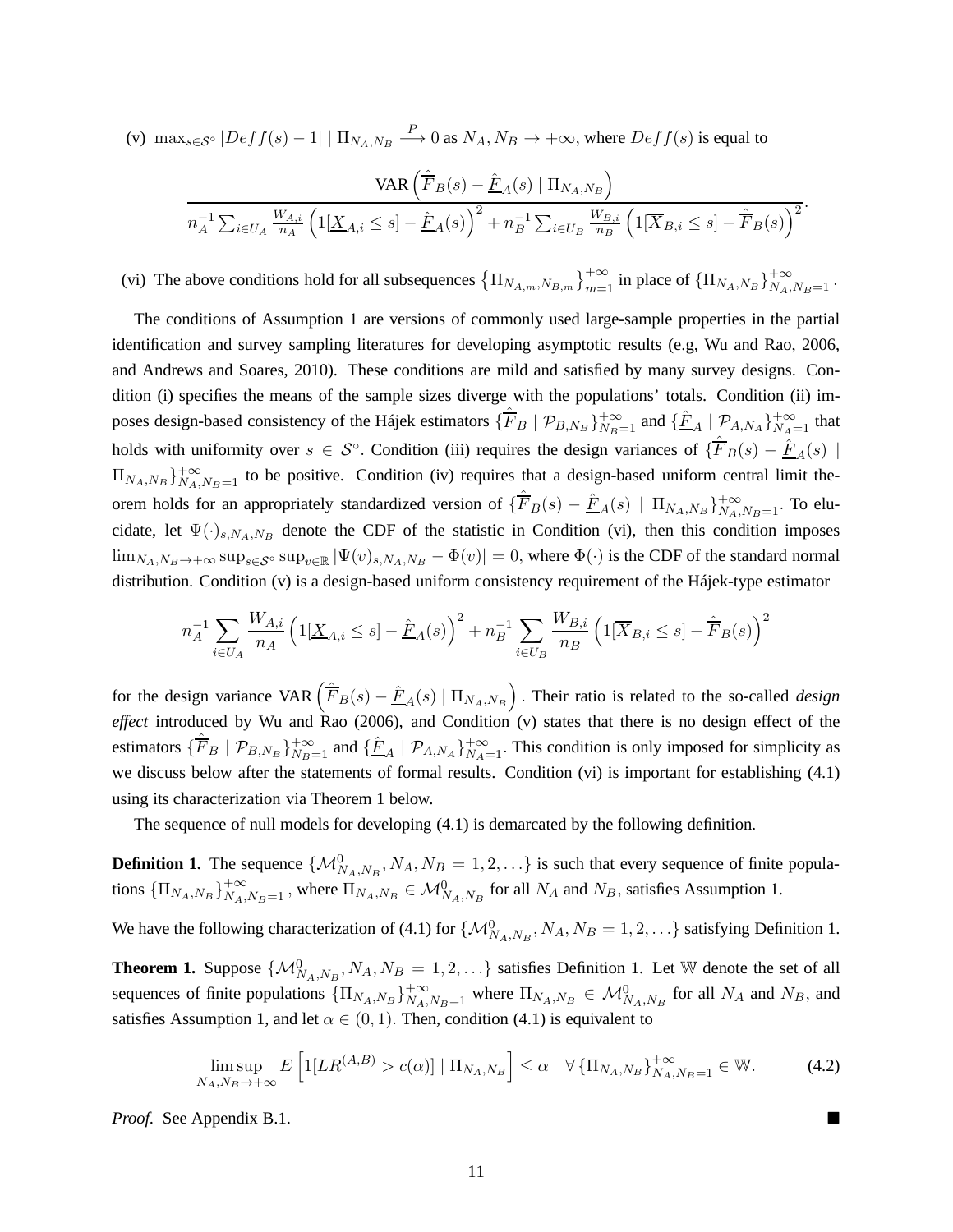An important distinction between our framework and that used in the literature on inference for finite populations is that we develop the behavior of the test over a set of sequences of finite populations, whereas that literature's focus has been on a single sequence of that sort (e.g., Wu and Rao, 2006, and Zhao et al., 2020). The result of Theorem 1 shows that this distinction is analogous to the difference between uniform and pointwise asymptotics in the partial identification literature.

Establishing uniform asymptotic validity of the testing procedure, as in (4.2), is crucial for reliable inference in large finite populations, because the limiting distribution of the test statistic is discontinuous as a function of the underlying sequence of finite populations. The next result establishes the uniform asymptotic validity of the testing procedure.

**Theorem 2.** Let  $\{\mathcal{M}_{N_A,N_B}^0, N_A, N_B = 1, 2, ...\}$ , W and  $\alpha$  be as in Theorem 1. Then (4.2) holds.

*Proof.* See Appendix B.2.

The proposed test is, in fact, asymptotically conservative. As  $LR^{(A,B)} \leq 2(L_{UR} - L_R(s))$  holds for any  $s \in S^{\circ}$ , we establish (4.2) by showing the limiting null distribution of  $\{2(L_{UR}-L_R(s)) | \Pi_{N_A,N_B}\}_{N_A}^{+\infty}$  $N_A, N_B=1$ along  $\{\Pi_{N_A,N_B}\}_{N_A,N_B=1}^{+\infty} \in \mathbb{W}$  drifting to/on the boundary of  $H_0^1$  where the rejection probability is highest, is  $\chi_1^2$ . Hence, a rejection of  $H_0^1$  based on this test using a small significance level constitutes very strong evidence in favor of  $H_1^1$ , and hence, is very strong evidence in favor of  $H_1$  defined in (2.1). It should be noted that Condition (v) is important in deriving this limiting distribution theory (see, for example, the proof of Lemma C.1 in the Appendix), and is only imposed for simplicity. When this condition does not hold, an adjustment of the statistics  $\{LR^{(A,B)} | \Pi_{N_A,N_B}\}_{N_A,N_B=1}^{+\infty}$  is required for the result of Theorem 2 to go through. Specifically, the adjustment is  $\{LR^{(A,B)}/Deff(s) \mid \Pi_{N_A,N_B}\}_{N_A,N_B=1}^{+\infty}$  so that  $\{2(L_{UR} L_R(s)/Deff(s) | \Pi_{N_A,N_B}$   $\}_{N_A,N_B=1}^{+\infty}$  has the same limiting distribution theory along the aforementioned sequences  ${\{\Pi_{N_A,N_B}\}}_{N_A,N_B=1}^{+\infty} \in \mathbb{W}$ . The implementation of this adjustment in practice is to plug in a consistent estimator of  $Deff(s)$ . The form of  $Deff(s)$  in Condition (v) implies that estimators of it can be obtained by plugging in an estimator of the design-variance VAR  $(\hat{F}_B(s) - \hat{F}_A(s) | \Pi_{N_A,N_B})$ , and estimators of this design-variance using data from complex surveys are abundant and well-established.

# **5 Asymptotic Power Properties**

This section develops the asymptotic power properties of the proposed testing procedure. In particular, we develop results on the test's consistency and its behavior under alternatives that converge to the boundary of  $H_0^1$ . The model of the *alternative* hypothesis is given by

$$
\mathcal{M}_{N_A,N_B}^1 = \left\{ \Pi \in \mathcal{M}_{N_A,N_B} : \max_{s \in \mathcal{S}^\circ} \left( \overline{F}_{B,N_B}(s) - \underline{F}_{A,N_A}(s) \right) < 0 \right\},
$$

so that the assertion  $\Pi_0$  satisfies  $H_1^1$  in (2.10) is equivalent to  $\Pi_0 \in \mathcal{M}_{N_A,N_B}^1$ . Thus, the power of the test is defined as  $E\left[1[LR^{(A,B)} > c(\alpha)] \mid \Pi_0\right]$  , where  $\Pi_0 \in \mathcal{M}_{N_A,N_B}^1$ . We shall describe the properties of the test when the populations' totals tend to infinity (i.e., as  $N_A, N_B \to +\infty$ ). In that direction, we embed  $\mathcal{M}^1_{N_A,N_B}$ into a hypothetical sequence  $\{\mathcal{M}^1_{N_A,N_B}, N_A, N_B = 1, 2, ...\}$  and consider sequences of finite populations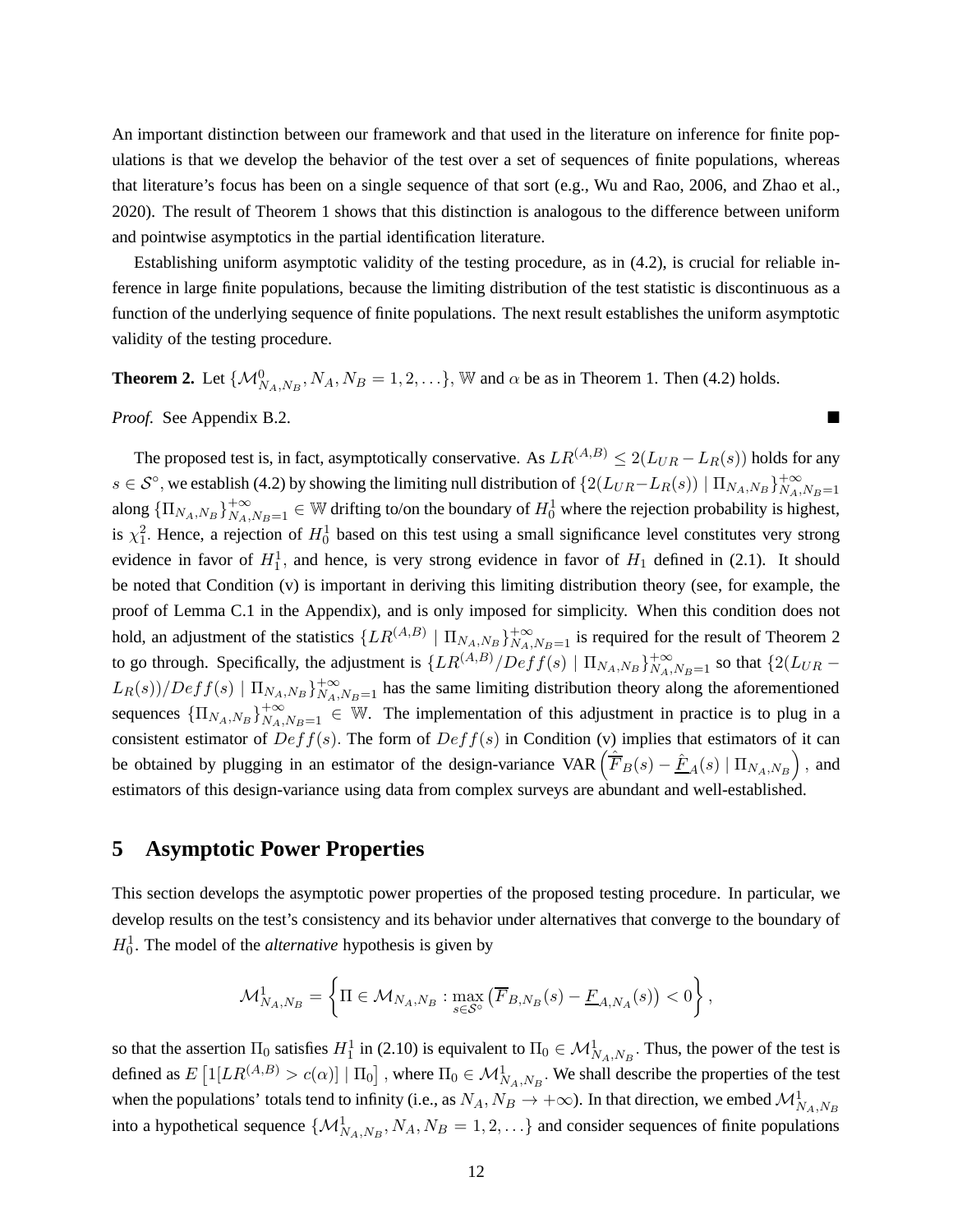${\{\Pi_{N_A,N_B}\}}_{N_A,N_B=1}^{+\infty}$  such that  $\Pi_{N_A,N_B} \in \mathcal{M}_{N_A,N_B}^1$  for each  $N_A$  and  $N_B$ , which satisfy certain restrictions described below. In this framework, asymptotic power of the test along the sequence of finite populations  $\{\Pi_{N_A,N_B}\}_{N_A,N_B=1}^{+\infty}$  is given by the limit

$$
\lim_{N_A,N_B\to+\infty} E\left[1[LR^{(A,B)} > c(\alpha)] \mid \Pi_{N_A,N_B}\right].\tag{5.1}
$$

Because we are employing a fixed critical value, the asymptotic behavior of  $\{LR^{(A,B)} | \Pi_{N_A,N_B}\}_{N_A}^{+\infty}$  $N_A, N_B = 1$ steers the limit (5.1).

In addition to Assumption 1, we impose the following conditions on  $\{\Pi_{N_A,N_B}\}_{N_A,N_B=1}^{+\infty}$ , which are helpful for deriving the asymptotic behavior of  $\{LR^{(A,B)} | \Pi_{N_A,N_B}\}_{N_A,N_B=1}^{+\infty}$  under the alternative.

**Assumption 2.** Let 
$$
K_{N_A,N_B} = \frac{E[n_B|\mathcal{P}_{B,N_B}]E[n_A|\mathcal{P}_{A,N_A}]}{E[n_B|\mathcal{P}_{B,N_B}]+E[n_A|\mathcal{P}_{A,N_A}]}
$$
, for each  $N_A$  and  $N_B$ .

(i) 
$$
\frac{K_{N_A,N_B}}{n_B} - \frac{K_{N_A,N_B}}{E[n_B|\mathcal{P}_{B,N_B}]}
$$
 |  $\mathcal{P}_{B,N_B} \stackrel{P}{\longrightarrow}$  0 and  $\frac{K_{N_A,N_B}}{n_A} - \frac{K_{N_A,N_B}}{E[n_A|\mathcal{P}_{A,N_A}]}$  |  $\mathcal{P}_{A,N_A} \stackrel{P}{\longrightarrow}$  0, as  $N_A, N_B \rightarrow$  + $\infty$ .

(ii) For each  $s \in S^{\circ}$ ,  $\lim_{N_A,N_B \to +\infty} \text{VAR} \left( \hat{\overline{F}}_B(s) - \hat{\underline{F}}_A(s) \mid \Pi_{N_A,N_B} \right) = 0$  and  $\lim_{N_A,N_B\to+\infty} K_{N_A,N_B}$ VAR  $\left(\hat{\overline{F}}_B(s) - \hat{\underline{F}}_A(s) \mid \Pi_{N_A,N_B}\right)$  exists and is positive.

The conditions of Assumption 2 are commonly used restrictions on the sampling designs of the surveys (see, e.g., Zhao et al., 2020). Because we have two populations of potentially different sizes, we need to introduce a quantity that stands in for a 'common' population size that can be used to describe the rate of decrease of the design-variance VAR  $\left(\hat{\overline{F}}_B(s) - \hat{\underline{F}}_A(s) \mid \Pi_{N_A, N_B}\right)$  as  $N_A, N_B \to +\infty$ . Note that the design-variance decreasing with the population sizes is a common structure of survey designs (see, e.g., Fuller, 2009) and Assumption 2 formalises this structure within our framework. Condition (i) of Assumption 2 imposes a condition on the way in which the sample sizes grow relative to their population sizes. It is a strengthening of Part (i) of Assumption 1, as that assumption only implies the divergence of the sample sizes  $n_A$  and  $n_B$ . Condition (ii) of Assumption 2 imposes a rate of decrease on the designvariance VAR  $(\hat{F}_B(s) - \hat{F}_A(s) | \Pi_{N_A, N_B})$  as  $N_A, N_B \to +\infty$  with respect to the 'common' population size  $K_{N_A,N_B}$ .

We assess the asymptotic power properties of the test against a given sequence of finite populations in the alternative hypothesis by deriving the value of the limit in (5.1) for that sequence. This entails characterising the asymptotic behavior of  $\{LR^{(A,B)}\mid \Pi_{N_A,N_B}\}_{N_A,N_B=1}^{+\infty}$  in terms of the asymptotic behavior of  $\{2(L_{UR} - L_R(s)) | \prod_{N_A,N_B}\}_{N_A,N_B=1}^{+\infty}$ , for each  $s \in S^{\circ}$ , under different conditions on

$$
\tau(s) = \lim_{N_A, N_B \to +\infty} \frac{\overline{F}_{B, N_B}(s) - \underline{F}_{A, N_A}(s)}{\sqrt{\text{VAR}\left(\hat{F}_B(s) - \hat{F}_A(s) \mid \Pi_{N_A, N_B}\right)}} \mid \Pi_{N_A, N_B}.
$$
\n(5.2)

Under Assumption 2, sequences in the alternative hypothesis satisfy  $\tau(s) \in \{0, -\infty\}$  for each  $s \in S^{\circ}$ , because (i)  $(\overline{F}_{B,N_B}(s) - \underline{F}_{A,N_A}(s))$  is uniformly bounded for all  $N_A$  and  $N_B$ , and for all  $s \in S^\circ$ , and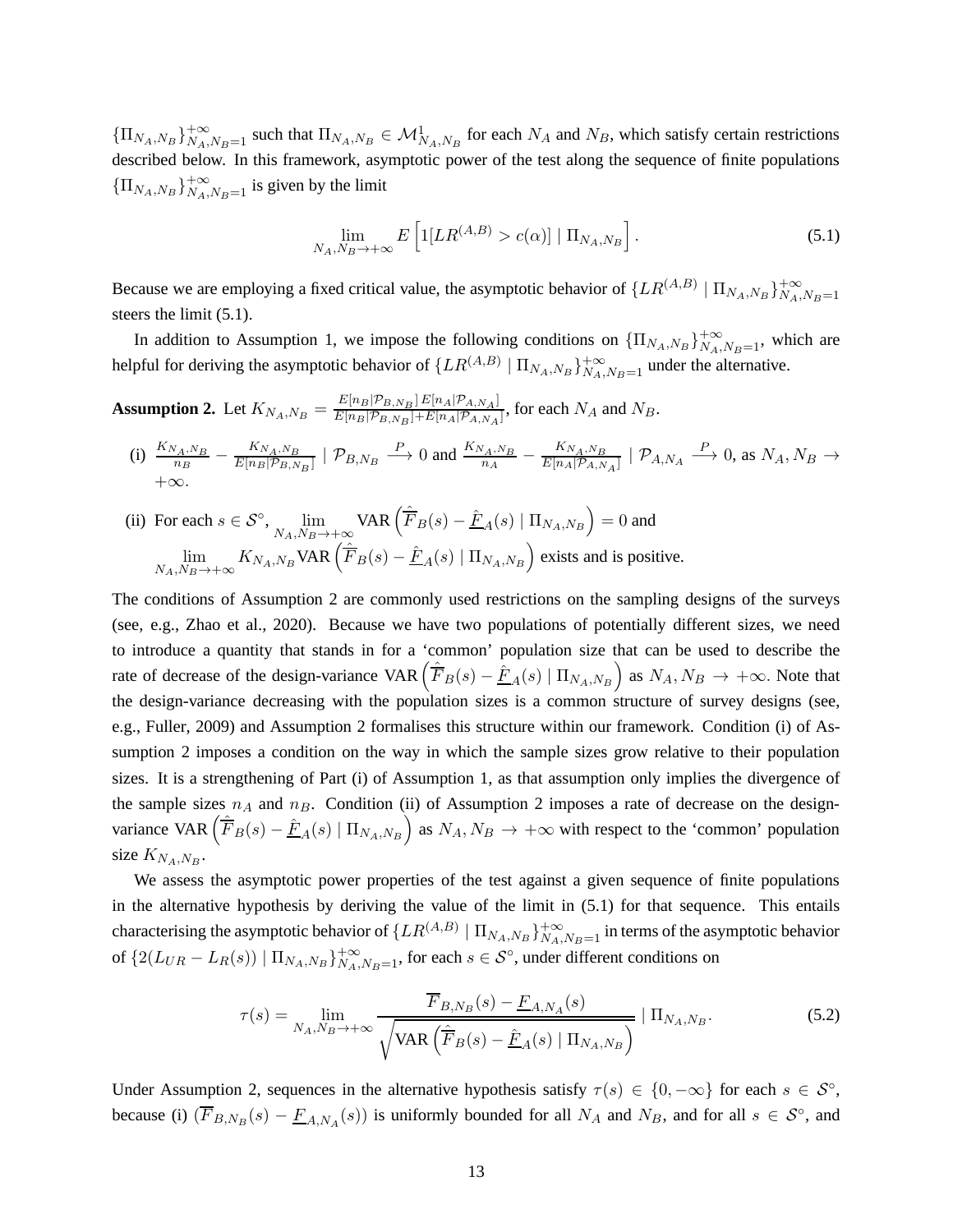(ii) VAR  $(\hat{F}_B(s) - \hat{F}_A(s) | \Pi_{N_A, N_B})$  is decreasing to zero at the rate  $[K_{N_A, N_B}]^{-1/2}$ , for each  $s \in S^\circ$ . The technical results describing the asymptotic behavior of  $\{2(L_{UR} - L_R(s)) | \Pi_{N_A,N_B}\}_{N_A,N_B=1}^{+\infty}$  in these different scenarios are given by Lemmas D.1 and D.2, which are relegated to the Appendix D for ease of exposition.

The next result presents the asymptotic power properties of the test.

**Theorem 3.** Let  $\{M^1_{N_A,N_B}, N_A, N_B = 1, 2, ...\}$  be as described above,  $\alpha \in (0,1)$ , and  $\tau$  be given by (5.2). Suppose that the sequence of finite populations  $\{\Pi_{N_A,N_B}\}_{N_A,N_B=1}^{+\infty}$  is such that  $\Pi_{N_A,N_B} \in \mathcal{M}_{N_A,N_B}^1$  for each  $N_A$  and  $N_B$ , and satisfies Assumptions 1 and 2. The following statements hold.

- 1. If  $\tau(s) = -\infty$  for each  $s \in S^\circ$ , then  $\lim_{N_A, N_B \to +\infty} E\left[1[LR^{(A,B)} > c(\alpha)] | \Pi_{N_A, N_B}\right] = 1$ .
- 2. Suppose  $\exists s \in S^{\circ}$  such that  $\tau(s) = 0$ , and let  $S_0 = \{ s \in S^{\circ} : \tau(s) = 0 \}$ . Then

$$
\lim_{N_A,N_B\to+\infty} E\left[\mathbb{1}[LR^{(A,B)} > c(\alpha)] \mid \Pi_{N_A,N_B}\right] = \text{Prob}\left[Z_s^2 > c(\alpha), Z_s < 0, s \in S_0\right],\tag{5.3}
$$

where  $\{Z_s, s \in S_0\} \stackrel{d}{\sim} MVN(\mathbf{0}, \Xi)$  and  $\Xi$  is the limiting covariance matrix of the terms

$$
\frac{\hat{\overline{F}}_{B,N_B}(s) - \hat{\underline{F}}_{A,N_A}(s) - (\overline{F}_{B,N_B}(s) - \underline{F}_{A,N_A}(s))}{\sqrt{\text{VAR}\left(\hat{\overline{F}}_B(s) - \hat{\underline{F}}_A(s) \mid \Pi_{N_A,N_B}\right)}} \mid \Pi_{N_{A,N_A},N_{B,N_B}}, \ s \in S_0, \text{ as } N_A, N_B \to +\infty.
$$

*Proof.* See Appendix B.3.

At this point, we describe the kinds of sequences of finite populations  $\{\Pi_{N_A,N_B}\}_{N_A,N_B=1}^{+\infty}$  covered by Theorem 3. Regarding Part 1 of Theorem 3, the scenarios in which  $\tau(s) = -\infty$  for each  $s \in S^{\circ}$ , there are essentially two classes of alternatives that are demarcated by our assumptions. The first class of examples of such a sequence of populations are those that satisfy

$$
\limsup_{N_A,N_B\to+\infty} \left(\overline{F}_{B,N_B}(s) - \underline{F}_{A,N_A}(s)\right) \mid \Pi_{N_A,N_B} < 0, \ \forall s \in \mathcal{S}^\circ.
$$

In this case, the decreasing design-variance (i.e., Condition (ii) of Assumption 2) is driving the limit (5.1), for each  $s \in S^{\circ}$ . The kinds of sequences of populations captured by this class are those in the alternative whose subsequences *do not* tend to the boundary of the null hypothesis, as  $N_A$ ,  $N_B \rightarrow +\infty$ . A second class of examples are those sequences that have a subsequence  $\left\{\Pi_{N_{A,m},N_{B,m}}\right\}_{m=1}^{+\infty}$  where for at least one  $s \in \mathcal{S}^{\circ}$ ,  $(\overline{F}_{B,N_{B,m}}(s) - \underline{F}_{A,N_{A,m}}(s)) | \Pi_{N_{A,m},N_{B,m}} \uparrow 0$  as  $m \to +\infty$ , and

$$
\lim_{m \to +\infty} \frac{(\overline{F}_{B,N_{B,m}}(s) - \underline{F}_{A,N_{A,m}}(s))}{\sqrt{\text{VAR}\left(\hat{\overline{F}}_B(s) - \hat{\underline{F}}_A(s) \mid \Pi_{N_{A,m},N_{B,m}}\right)}} \mid \Pi_{N_{A,m},N_{B,m}} = -\infty.
$$

These are sequences of finite populations in the alternative that have an accumulation point on the boundary of the null hypothesis, with subsequences converging to it at a slower rate than the rate  $[K_{N_{A,m},N_{B,m}}]^{-1/2}$ .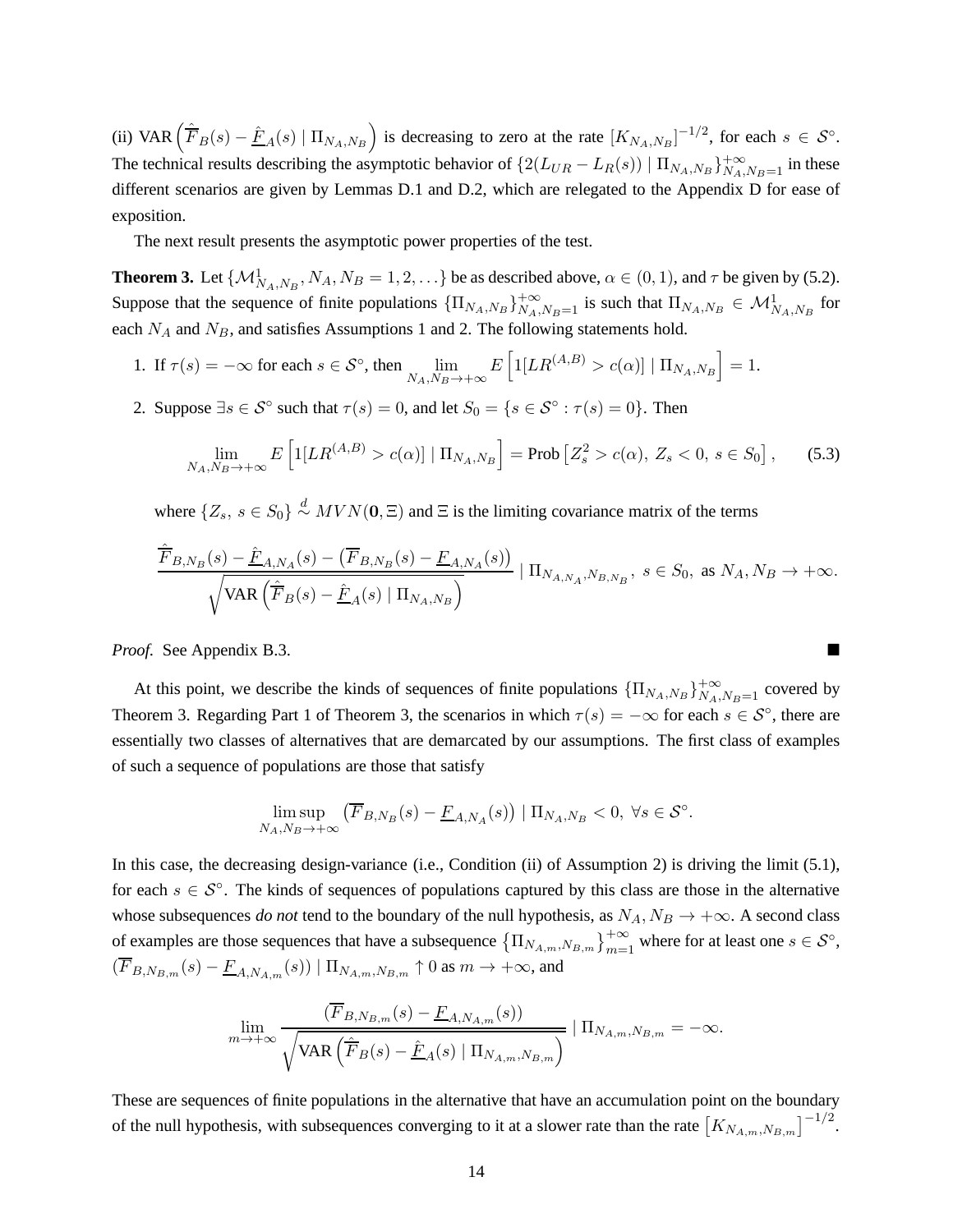Regarding Part 2 of Theorem 3, which covers scenarios where  $\exists s \in S^{\circ}$  such that  $\tau(s) = 0$ , the sequences  ${\prod_{N_A,N_B}}_{N_A,N_B=1}^{+\infty}$  converge to the boundary of  $H_0^1$ . This convergence also occurs at a rate faster than  $[K_{N_A,N_B}]^{-1/2}$ , which is why  $\tau(s) = 0$ . If  $S_0 = \{s\}$ , then the limiting local power function satisfies

$$
\lim_{N_A,N_B\to+\infty} E\left[\mathbb{1}[LR^{(A,B)} > c(\alpha)] \mid \Pi_{N_A,N_B}\right] = \text{Prob}\left[Z_s^2 > c(\alpha), Z_s < 0\right] \le \text{Prob}\left[Z_s^2 > c(\alpha)\right] = \alpha,
$$

as  $Z_s^2 \overset{d}{\sim} \chi_1^2$ . If  $|S_0| > 1$ , then we can also conclude

$$
\lim_{N_A,N_B\to+\infty} E\left[\mathbb{1}[LR^{(A,B)} > c(\alpha)] \mid \Pi_{N_A,N_B}\right] \leq \alpha,
$$

because Prob  $[Z_s^2 > c(\alpha), Z_s < 0, s \in S_0] \leq$  Prob  $[Z_{s'}^2 > c(\alpha)] = \alpha$ , for  $s' \in S_0$ . These derivations show the test may be asymptotically biased against such alternatives. This finding is not surprising, as the test is *not* asymptotically similar on the boundary of  $H_0^1$ . We also note that if the CDFs are close for more than one s, then this may exacerbate the asymptotic bias.

# **6 Discussion**

This section presents a discussion of the scope of our main results and implications for empirical practice. The statistical procedure of this paper is designed to infer  $F_{B,N_B}(s) < F_{A,N_A}(s)$   $\forall s \in S^\circ$ , on the basis of two independent survey samples and under survey nonresponse of any kind. This robustness with respect to the nature of the nonresponse-generating process is achieved by using an inferential approach that ranks the worst-case bounds of these CDFs with a rejection event that implies  $F_{B,N_B}(s) < F_{A,N_A}(s)$   $\forall s \in S^\circ$ ; i.e., the testing problem (2.10). However, this robustness comes at the expense of an ambiguity arising under the null hypothesis  $H_0^1$  in (2.10). Specifically, under the null, there exists an  $s^* \in S^{\circ}$  such that  $\overline{F}_{B,N_B}(s^*) \ge \underline{F}_{A,N_A}(s^*)$ , and this condition does not preclude that  $F_{B,N_B}(s) < F_{A,N_A}(s)$ , holds, at each  $s \in S^{\circ}$ . The uninformative nature of  $H_0^1$  is a consequence of circumventing assumptions about the nature of the nonresponse-generating process, which are unverifiable in practice. If one fails to reject this null hypothesis in practice, then, unfortunately, one cannot conclude anything informative about the ranking of the CDFs,  $F_{B,N_B}$  and  $F_{A,N_A}$ , using their worst-case bounds. In such a situation, we recommend empirical researchers perform a sensitivity analysis of this empirical conclusion (i.e., non-rejection of  $H_0^1$ ) with respect to plausible assumptions on the nonresponse-generating process.

In line with the partial identification approach in econometrics (e.g., Tamer, 2010), a sensitivity analysis entails executing the testing procedure under different assumptions on the nonresponse-generating process, in order to study the impact of those assumptions on inference. The virtue of this type of analysis is that it establishes, in a transparent way, clear links between empirical outcomes and different assumptions made on the nonresponse-generating process. Such an analysis would reveal non-trivial links between assumptions on the nonresponse-generating process and inferences made, when in the sample, the bounds  $F_{A,N_A}$  and  $\overline{F}_{B,N_B}$ are not so far apart and the estimates of the nonresponse fractions,  $(1 - \sum_{j=1}^{N_Y} D_{Y,j}/N_Y)$  for  $Y \in \{A, B\}$ , are not too small. For concreteness, we discuss two examples and illustrate their usage in the empirical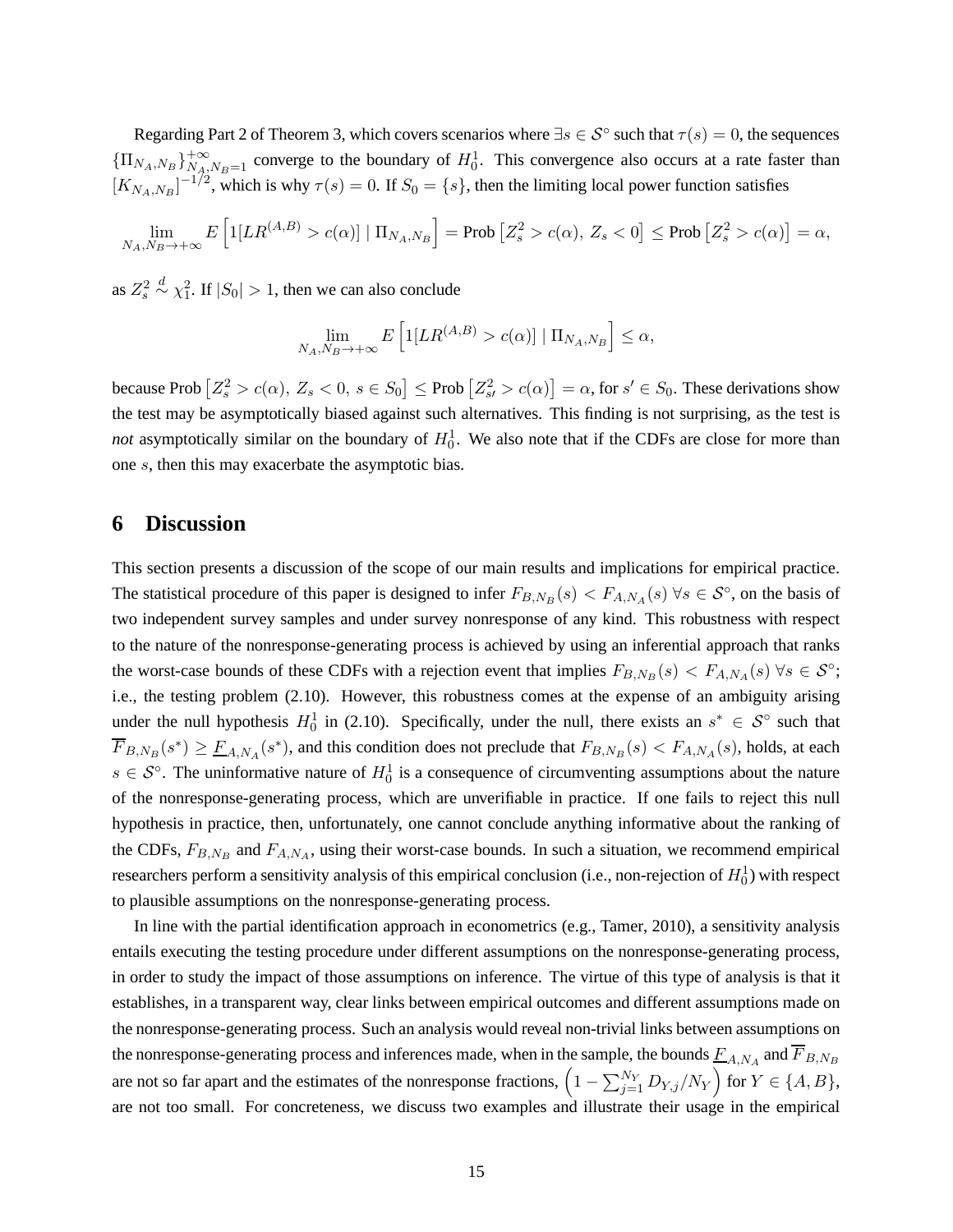application of Section 7. It should be noted, though, that there is a vast middle ground between the setup that makes no assumption on nonresponse, which is the framework of our paper, and the practice of positing point-identifying assumptions on the CDFs  $F_{B,N_B}$  and  $F_{A,N_A}$ .

**Example 1.** For population  $Y \in \{A, B\}$ , dominant selection posits a weak first-order stochastic dominance relation between the CDFs  $F_{Y,N_Y,1}$  and  $F_{Y,N_Y,0}$ , which are defined in (2.5) and (2.7), respectively. That is,  $F_{Y,N_Y,1}$  and  $F_{Y,N_Y,0}$  are the CDFs of the ordinal variable for the subpopulations of  $\mathcal{P}_{Y,N_Y}$  corresponding to responders and nonresponders to the survey, respectively. Consider, for instance,

$$
F_{Y,N_Y,1}(s) \le F_{Y,N_Y,0}(s) \quad \forall s \in \mathcal{S}^{\circ}.
$$
\n
$$
(6.1)
$$

In words, these inequalities state for population  $Y$  that responders of the survey are more likely to report larger values than nonresponders on the scale  $S$ . This assumption may be plausible in practice, and we consider it in the empirical application on trust levels in Lebanese public institutions. Substituting the inequalities (6.1) into the representation of  $F_{Y,N_Y}$  described in (2.6) for  $Y = A$ , refines the worst-case lower bound  $\underline{F}_{A,N_A}$  to  $F_{A,N_A,1}$ . Consequently, one would consider the following testing problem:

$$
H_0^2: \max_{s \in S^\circ} \left( \overline{F}_{B,N_B}(s) - F_{A,N_A,1}(s) \right) \ge 0 \quad \text{Vs.} \quad H_1^2: \overline{F}_{B,N_B}(s) - F_{A,N_A,1}(s) < 0 \,\forall s \in S^\circ. \tag{6.2}
$$

Rejecting  $H_0^2$  in favor of  $H_1^2$  in (6.2) implies rejection of  $H_0$  in favor of  $H_1$  in (2.1), since  $F_{B,N_B}(s) \le$  $F_{B,N_B}(s) < F_{A,N_A,1}(s) \le F_{A,N_A}(s)$   $\forall s \in S$ . The natural estimand in this testing problem is the contrast  $\overline{F}_{B,N_B}(s) - F_{A,N_A,1}(s)$   $\forall s \in S^\circ$ . It is defined as the  $(K-1)$ -dimensional vector  $\gamma_{N_A,N_B}$  through the estimating functions

$$
h\left(\overline{X}_B, X_A, \beta_{N_A,N_B}(i); \delta\right) = 1\left[\overline{X}_B \le s_i\right] - \delta 1\left[X_A \le s_i, D_A = 1\right] - \gamma_{N_A,N_B}(i), \ \forall i = 1,\ldots,K-1,
$$

where  $\delta = \left[ N_A^{-1} \right]$  $\left[\overline{A}^{-1}\sum_{j=1}^{N_A}D_{A,j}\right]^{-1}$  is a nuisance parameter. Thus, we can use the census estimating equation corresponding to these estimating functions to find an estimator of  $\gamma_{N_A,N_B}$ .

**Example 2.** A practitioner may find it credible to consider structure on the nonresponse propensities conditional on the outcome, as in Section 4.2 of Manski (2016). In the framework of this paper, for  $Y \in \{A, B\}$ , this assumption models

$$
R_Y(s) = \frac{N_Y^{-1} \sum_{i=1}^{N_Y} 1 \left[ D_{Y,i} = 0, X_{Y,i} \le s \right]}{N_Y^{-1} \sum_{j=1}^{N_Y} 1 \left[ X_{Y,i} \le s \right]}
$$

as lying in a neighborhood of the nonresponse fraction  $\left(1 - \sum_{j=1}^{N_Y} D_{Y,j}/N_Y\right)$ , for each  $s \in \mathcal{S}^\circ$ . Specifically, one can consider numbers  $\alpha_s$  and  $\beta_s$ , for  $s \in S^\circ$ , such that  $0 \le \alpha_s \le 1 \le \beta_s$ ,  $\alpha_{s_K} = \beta_{s_K} = 1$ , and

$$
\alpha_s \left( 1 - \sum_{j=1}^{N_Y} D_{Y,j} / N_Y \right) \le R_Y(s) \le \beta_s \left( 1 - \sum_{j=1}^{N_Y} D_{Y,j} / N_Y \right), \quad \forall s \in \mathcal{S}^\circ. \tag{6.3}
$$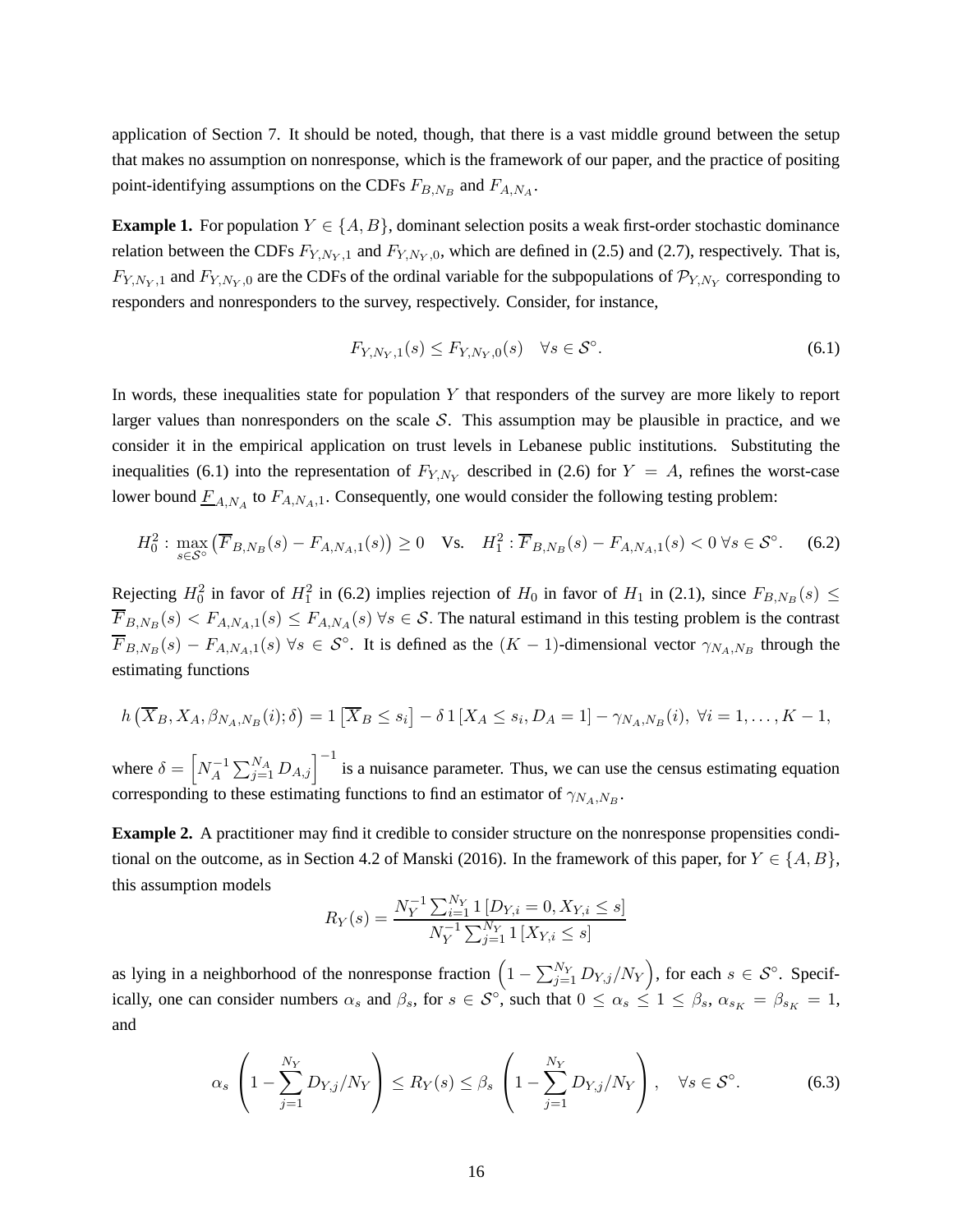Note that these conditions cover the assumption of ignorable nonresponse as the limiting case where  $\alpha_s =$  $\beta_s = 1$  for each  $s \in S^\circ$ . Furthermore, they can capture forms of monotone selection by selecting  $\beta_s$  and  $\alpha_s$ to be decreasing in s. For brevity, we only present the bounds on  $F_{Y,N_Y}$  under this assumption and relegate their derivation to Appendix E. For each  $s \in S^{\circ}$ ,  $\overline{F}_{Y}^{M}$  $Y_{Y, N_Y}^M(s) \leq F_{Y, N_Y}(s) \leq \underline{F}_{Y, N_Y}^M(s)$  where

$$
\overline{F}_{Y,N_Y}^M(s) = \overline{\kappa}(s) F_{Y,N_Y,1}(s) \quad \text{and} \quad \underline{F}_{Y,N_Y}^M(s) = \underline{\kappa}(s) F_{Y,N_Y,1}(s), \tag{6.4}
$$

with

$$
\overline{\kappa}(s) = \sum_{j=1}^{N_Y} \frac{D_{Y,j}}{N_Y} + \left(1 - \sum_{j=1}^{N_Y} \frac{D_{Y,j}}{N_Y}\right) \left(\frac{\beta_s \sum_{j=1}^{N_Y} \frac{D_{Y,j}}{N_Y}}{1 - \beta_s \left(1 - \sum_{j=1}^{N_Y} \frac{D_{Y,j}}{N_Y}\right)}\right)
$$
 and (6.5)

$$
\underline{\kappa}(s) = \sum_{j=1}^{N_Y} \frac{D_{Y,j}}{N_Y} + \left(1 - \sum_{j=1}^{N_Y} \frac{D_{Y,j}}{N_Y}\right) \left(\frac{\alpha_s \sum_{j=1}^{N_Y} \frac{D_{Y,j}}{N_Y}}{1 - \alpha_s \left(1 - \sum_{j=1}^{N_Y} \frac{D_{Y,j}}{N_Y}\right)}\right).
$$
(6.6)

A practitioner may find it plausible to posit such an assumption and perform a sensitivity analysis with respect to different values of  $\{\alpha_s, \beta_s : s \in S^\circ\}$  in combination with the bounds (6.4). For example, for a given set of values for those parameters, she may find this assumption plausible for population  $B$ , leading to a refinement of the worst-case bound  $\overline{F}_{B,N_B},$  given by  $\overline{F}_{B,}^M$  $B_{B,N_B}^M$ . Consequently, she would consider the following testing problem:

$$
H_0^3: \max_{s \in S^\circ} \left( \overline{F}_{B,N_B}^M(s) - \underline{F}_{A,N_A}(s) \right) \ge 0 \quad \text{Vs.} \quad H_1^3: \overline{F}_{B,N_B}^M(s) - \underline{F}_{A,N_A}(s) < 0 \,\forall s \in S^\circ. \tag{6.7}
$$

Rejecting  $H_0^3$  in favor of  $H_1^3$  in (6.7) implies rejection of  $H_0$  in favor of  $H_1$  in (2.1), since  $F_{B,N_B}(s) \le$  $\overline{F}_{B}^{M}$  $B_{2,N_B}(s) \leq E_{A,N_A}(s) \leq F_{A,N_A}(s)$   $\forall s \in S$ . The natural estimand in this testing problem is the contrast  $\overline{F}_{B}^{M}$  $B_{B,N_B}^{M}(s) - \underline{F}_{A,N_A}(s)$   $\forall s \in S^\circ$ . It is defined as the  $(K-1)$ -dimensional vector  $\psi_{N_A,N_B}$  through the estimating functions

$$
w(X_B, \underline{X}_A, \psi_{N_A, N_B}(i); v \overline{\kappa}(s_i)) = v \overline{\kappa}(s_i) 1 [X_B \le s_i, D_B = 1] - 1 [\underline{X}_A \le s_i] - \psi_{N_A, N_B}(i), \quad (6.8)
$$

for each  $i = 1, ..., K - 1$ , where  $\overline{\kappa}$  is described in (6.5) and  $v = \begin{bmatrix} N_B^{-1} \end{bmatrix}$  $\left[\sum_{j=1}^{N_B} D_{B,j}\right]^{-1}$ . The nuisance parameter in this case is the vector  $[v\overline{\kappa}(s_1), \ldots, v\overline{\kappa}(s_{K-1})]$ . Thus, we can use the census estimating equation corresponding to these estimating functions to find an estimator of  $\psi_{N_A,N_B}$ .

As might be expected, our empirical likelihood testing procedure can be extended to the setup covering the above examples by using "plug-in" estimators of the nuisance parameter. Developing a general theory for such extensions requires appropriate modifications to Assumptions 1 and 2 to account for (i) using different bounds than the worst-case bounds, and (ii) the nuisance parameters. Developing this general theory goes beyond the intended scope of this paper and are left for subsequent research.

This paper is part of the literature on inference for parameters defined by moment inequalities. It is a vast literature, and the majority of those tests apply to testing problems in which the null and alternative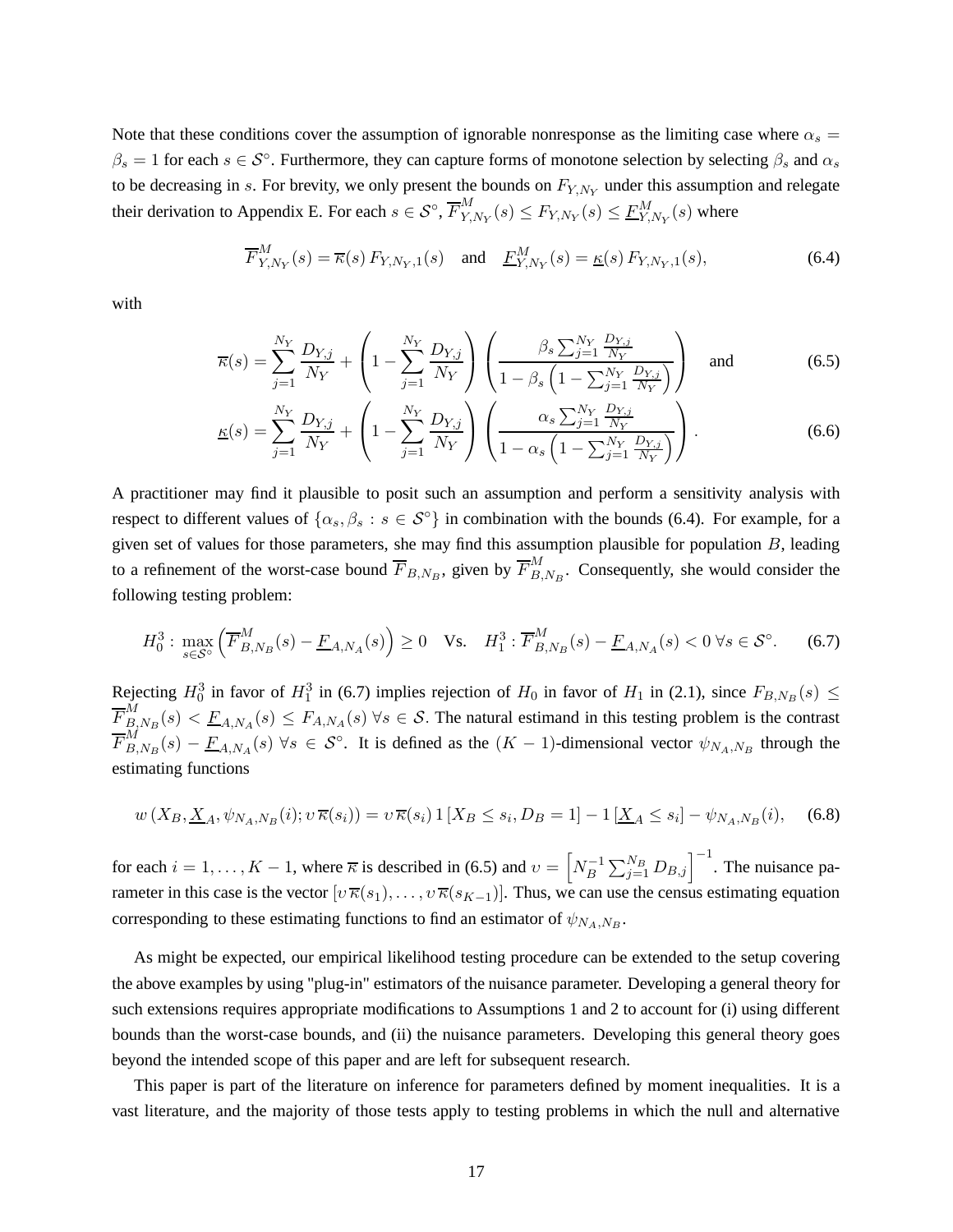hypotheses are the reverse of the ones in our testing problem (2.1). Specifically, those tests apply to the following testing problem:

$$
H_0^5: \max_{s \in \mathcal{S}^\circ} \left( \overline{F}_{B,N_B}(s) - \underline{F}_{A,N_A}(s) \right) \le 0 \quad \text{Vs.} \quad H_1^5: \exists s \in \mathcal{S}^\circ \text{ such that } \overline{F}_{B,N_B}(s) > \underline{F}_{A,N_A}(s), \tag{6.9}
$$

where  $H_0^5$  in (6.9) states  $\overline{F}_B$  dominates  $\underline{F}_A$ , stochastically and weakly, at the first-order, and  $H_1^5$  is the negation of  $H_0^5$  (i.e., non-dominance). Examples of tests that apply to the testing problem (6.9) include Andrews and Soares (2010) and Canay (2010) among many other tests. The testing problems, (6.9) and (2.1), are complementary in that positing a null of dominance cannot be used to infer dominance but can serve to infer non-dominance, while positing a null of non-dominance cannot serve to infer non-dominance but can lead to inferring dominance (Davidson and Duclos, 2013, p. 87). The reason is that failure to reject the null hypothesis, in general, cannot be taken as strong confirmation that the null hypothesis holds, unless test power is sufficiently high. Therefore, how one sets up the null and alternative hypotheses in their testing problem depends on the type of inference one wishes to make and the error one wishes to guard against. In this paper, we wish to infer strict dominance; consequently, we posit a null of non-dominance.

There aren't many testing procedures in the moment inequalities literature that apply to the testing problem (2.1). We only know of one such test other than the one put forward by Davidson and Duclos (2013). It is the test proposed by Kaur et al. (1994), which is based on the minimum  $t$ -statistic. Their test applies to second-order stochastic dominance with complete data, and Davidson and Duclos (2013) have shown how to adapt their test to the case of testing for first-order stochastic dominance. Furthermore, Davidson and Duclos establish the asymptotic local equivalence of their empirical likelihood statistic with the squared t-statistics under the null, at each point in the interior of the union of the populations' supports (Davidson and Duclos, 2013, Theorem 1 and its corollary) where the two CDFs are equal. Lemmas C.1 and C.2 in Appendix C establish an analogous result under the null hypothesis  $H_0^1$  in (2.10), as  $2(L_{UR} - L_R(s))$  ends up being asymptotically equivalent to the square of a  $t$ -statistic, given by

$$
\left[ \frac{\hat{\overline{F}}_B(s) - \hat{\underline{F}}_A(s) - (\overline{F}_{B,N_B}(s) - \underline{F}_{A,N_A}(s))}{\sqrt{\text{VAR}\left(\hat{\overline{F}}_B(s) - \hat{\underline{F}}_A(s) \mid \Pi_{N_A,N_B}\right)}} \right]^2,
$$

at any point  $s \in S^{\circ}$  such that  $\overline{F}_{B,N_B}(s) = \underline{F}_{A,N_A}(s)$ . A similar result holds under local alternatives, given by Lemma D.2 in Appendix D, which is used to develop Part 2 of Theorem 3. These technical results imply that our empirical likelihood test and the test based on the minimum of the squared t-statistics are asymptotically locally equivalent.

The next section presents an empirical application of the methodology this paper develops. The theory results are empirically relevant as the surveys we use are nationally representative of finite populations whose totals,  $N_A$  and  $N_B$ , are in the millions.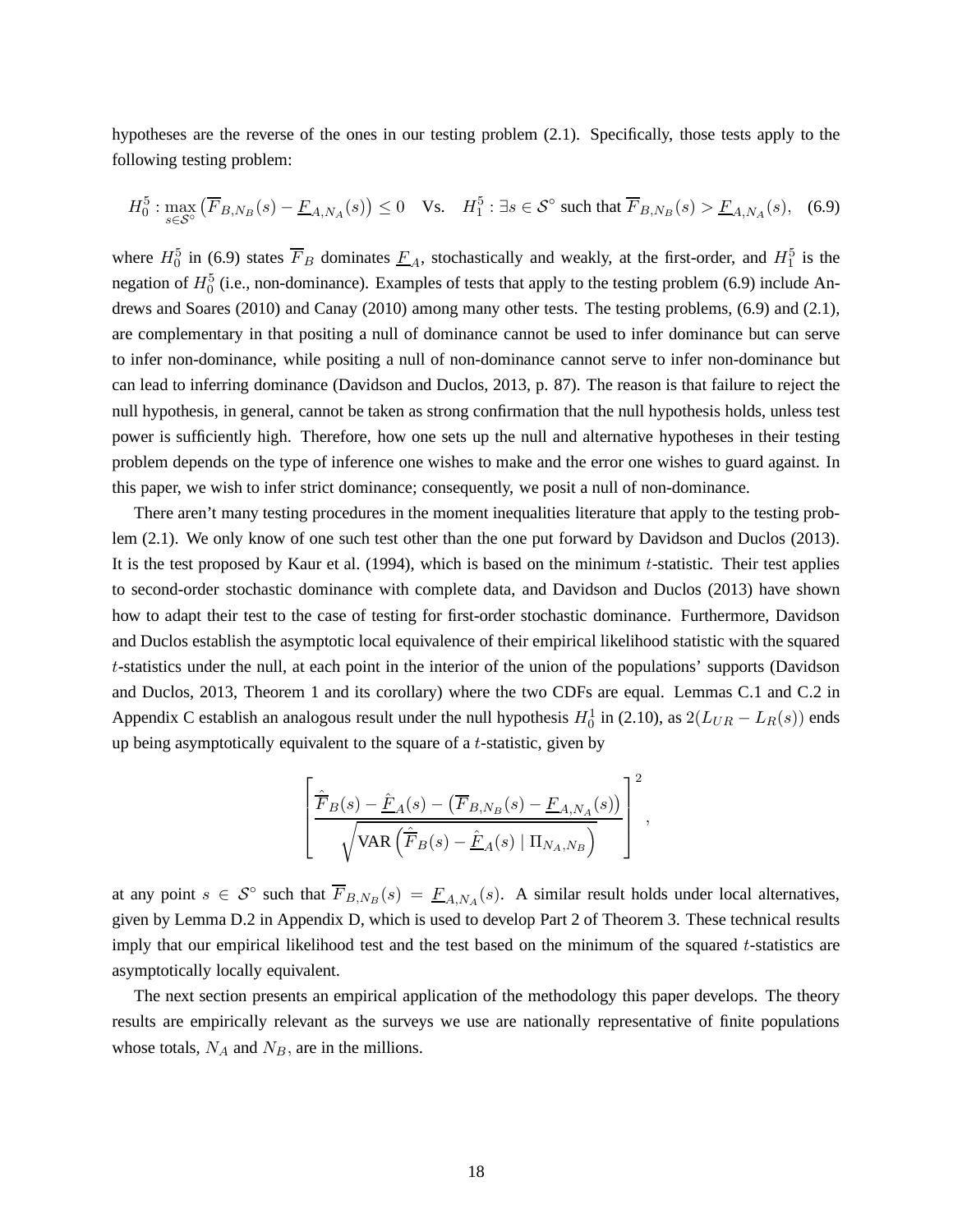| Year |        |        |        | Courts Government Parliament Political Party | Police Force |
|------|--------|--------|--------|----------------------------------------------|--------------|
| 2013 | 0.047  | 0.18   | 0.07   | 0.06                                         | 0.035        |
| 2016 | 0.004  | 0.0008 | 0.005  | 0.007                                        | 0.003        |
| 2018 | 0.0008 | 0.0025 | 0.0008 | 0.0058                                       | 0.0008       |

Table 1: Estimates of Nonresponse Fractions (i.e.,  $1 - N_Y^{-1}$  $\sum_{j=1}^{N_Y} D_{Y,j}$ 

# **7 Empirical Application**

This section applies the methodology of this paper to the comparison of trust levels in Lebanese public institutions. It is organised as follows. Section 7.1 describes the data, and reports the identified sets of the trust distributions for the institutions we consider. Section 7.2 applies the proposed methodology using this data, and Section 7.3 illustrates the practicality of a sensitivity analysis using the nonresponse mechanisms described in Examples 1 and 2 of Section 6.

#### **7.1 Description of the Data**

We would like to use waves 3 - 5 from the *Arab Barometer* survey to compare the patterns in the average confidence in Lebanese public institutions in the run up to the October 2019 mass protests. These waves correspond to the periods 2013, 2016, and 2018. Unfortunately, data on the trust variables we consider are not available in wave 3, but are included in waves 4 and 5. For this reason, we also use data from the *World Values Survey* for 2013, as the question on trust for the Lebanese institutions we have considered are identical in the two surveys.

Both surveys are nationally representative and report the level of confidence in courts, government, parliament, political parties and police force. Although there is a subtle difference between the words "trust" and "confidence" in English, both words are translated to "thiqa" in the Arabic questionnaire of both surveys, and we thus use the words "trust" and "confidence" interchangeably. Trust level data from these surveys is ordinal with four categories of responses: *"not at all"*, *"not very much"*, *"a lot"*, and *"a great deal"* to which a numerical scale is applied such that the variable takes integer values from 1 to 4, respectively. In terms of our notation, we have  $S = \{1, 2, 3, 4\}.$ 

The datasets' sizes are  $n_{13} = n_{16} = 1,200$  and  $n_{18} = 2,400$ . However, the question on trust in "Political Parties" was only asked on a subsample of size 1,215 in 2018. Table 1 reports the estimates of the nonresponse fractions. This estimate for trust in the "Government" in the 2013 survey is quite large (18%), and the rest are all less than 10%. Consequently, without any additional information on nonresponse, the finite population CDFs of the trust variables are not point-identified. While it is tempting to consider particular assumptions/models to explain these nonresponse estimates, they are unverifiable in practice and may yield biased inferences. Instead, we examine the information about those CDFs without imposing such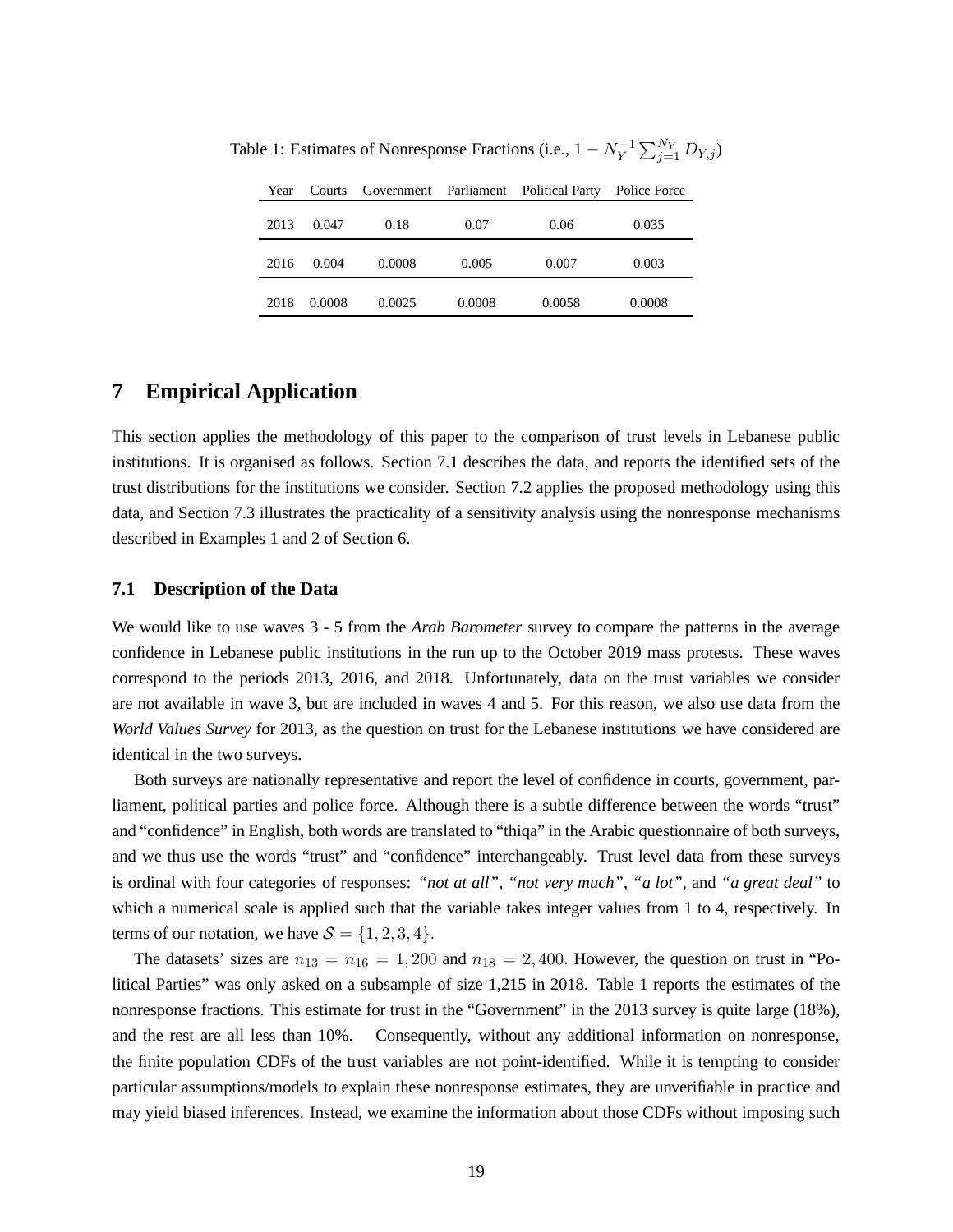

Figure 1: Estimated Identified Sets of Trust Distributions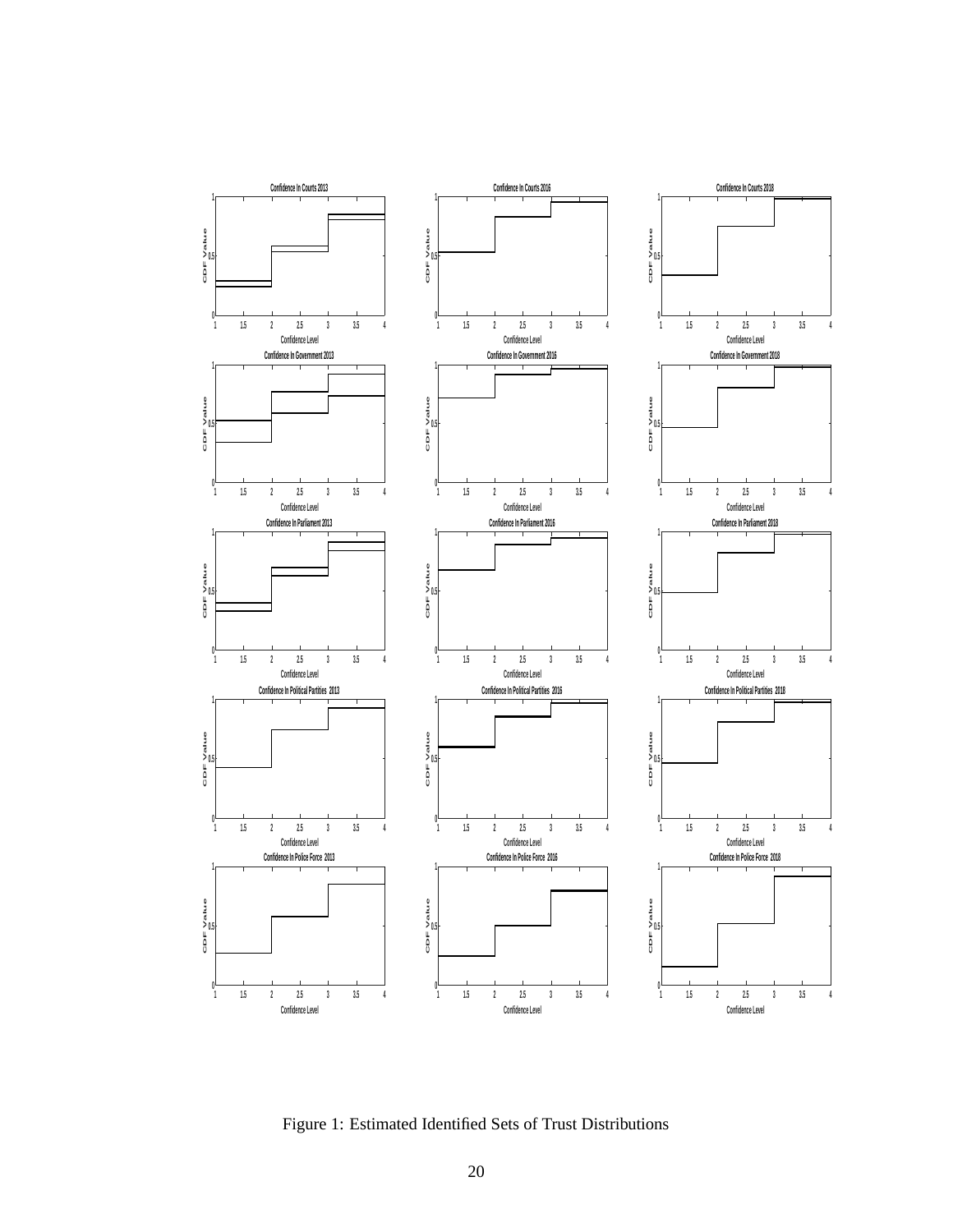assumptions on nonresponse. We represent this information graphically in Figure 1, which reports estimates of the identified sets of those CDFs based on the worst-case bounds described in (2.8) and (2.9).

The informativeness of the identified sets in Figure 1 is driven by the corresponding sizes of the nonresponse fraction estimates reported in Table 1. From the decomposition (2.6), the lower the estimates of the nonresponse fractions, the tighter are the bounds in Figure 1. Furthermore, the higher the estimates of the nonresponse fractions, the wider are the bounds in the figure. Because the estimates of the nonresponse fractions are quite small for all institutions in 2016 and 2018 (i.e., < 1%), their corresponding bounds in Figure 1 are quite tight.<sup>5</sup> By contrast, the 2013 estimates of the nonresponse fractions are orders of magnitude higher than their 2016 and 2018 counterparts, which yield wider, and hence, less informative bounds. Figure 1 reveals that except for "Police Force", the estimates of the identified sets reveal that there is much distrust of all of the Lebanese institutions during the period 2013-2018, as the probability mass at  $s_1 = 1$ based on the lower worst-case bound is either in the neighborhood of 50% or larger for those institutions. This empirical finding on "Police Force" is not unusual as the Internal Security Forces, which is the title of the police force in Lebanon, has been involved in trust building programs with local communities during this period (Slachmuijlder, 2015).

#### **7.2 Analysis**

Denoting the CDFs of trust levels in 2013, 2016, and 2018, by  $F_{13}$ ,  $F_{16}$  and  $F_{18}$ , respectively, for a given institution, the foregoing investigation of interest can be formulated as inference for the first-order (strict) stochastic dominance chain:

$$
F_{13}(s) < F_{16}(s) < F_{18}(s) \text{ for } s = 1, 2, 3. \tag{7.1}
$$

Using the worst-case bounds in inference, as we propose, permits the entire spectrum of models of nonresponse. This approach is especially useful when the incidence of nonresponse is large, like with "Government", as there can be a diversity of explanations for it including fear of retaliation from public authorities. Our approach circumvents this difficulty by comparing the CDFs  $F_{13}$ ,  $F_{16}$  and  $F_{18}$ , using their worst-case bounds, because it achieves robustness to the nature of the nonresponse-generating process. Denote the worst-case upper bounds on  $F_{13}$  and  $F_{16}$  by  $\overline{F}_{13}$  and  $\overline{F}_{16}$ , respectively, and the worst-case lower bounds on  $F_{16}$  and  $F_{18}$  by  $F_{16}$  and  $F_{18}$ , respectively. If we can establish

$$
\overline{F}_{13}(s) < \underline{F}_{16}(s)
$$
 and  $\overline{F}_{16}(s) < \underline{F}_{18}(s)$  for  $s = 1, 2, 3,$  (7.2)

then the chain of inequalities (7.1) holds, because the CDFs and their worst-case bounds would satisfy

$$
F_{13}(s) \le \overline{F}_{13}(s) < \underline{F}_{16}(s) \le F_{16}(s) \le \overline{F}_{16}(s) < \underline{F}_{18}(s) \le F_{18}(s) \quad \text{for } s = 1, 2, 3.
$$

A straightforward extension of the proposed testing procedure applies to testing the inequalities in (7.2)

 $5$ These bounds are so close that they appear to coincide. We would have to radically increase the resolution on their y-axes to visualise the bounds as two CDFs.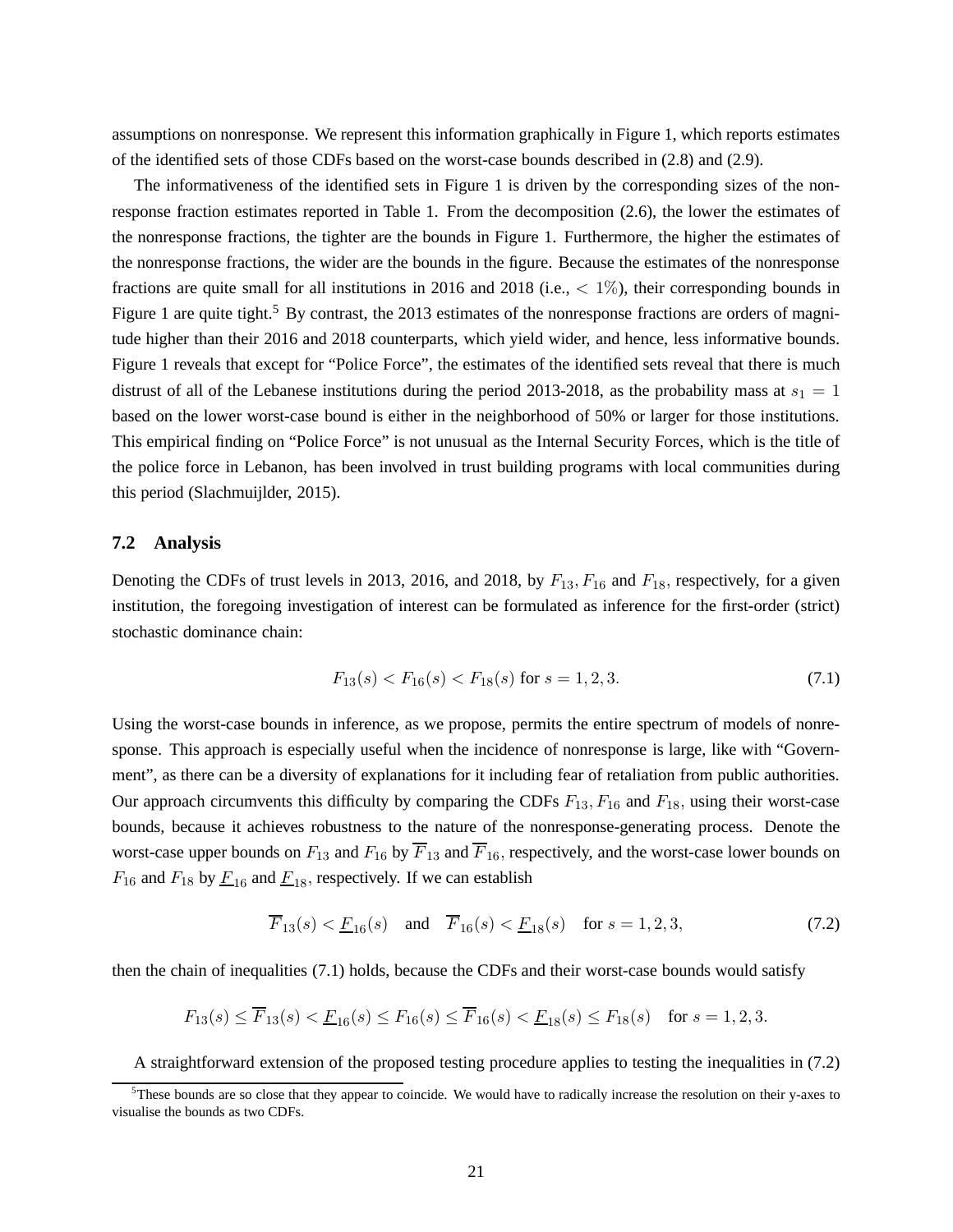| null hypothesis | Courts         | Government      | Parliament                                              | <b>Political Party</b> | Police Force  |
|-----------------|----------------|-----------------|---------------------------------------------------------|------------------------|---------------|
| $H_0^6$         |                |                 | Do not Reject Do not Reject Do not Reject Do not Reject |                        | Do not Reject |
| $H_0^{6,1}$     | 66.7<br>Reject | 21.66<br>Reject | 10.37<br>Reject                                         | 17.22<br>Reject        | Do not Reject |

Table 2: Realised values of test statistics and decisions based on 5% significance level

under the alternative. The null hypothesis in this setting is

$$
H_0^6: \max_{s \in \mathcal{S}^\circ} (\overline{F}_{13}(s) - \underline{F}_{16}(s)) \ge 0 \text{ or } \max_{s \in \mathcal{S}^\circ} (\overline{F}_{16}(s) - \underline{F}_{18}(s)) \ge 0,
$$

By treating  $H_0^6$  as the union of two sub-hypotheses  $H_0^{6,1}$  $\frac{6,1}{0}$  : max<sub>s∈S</sub>° ( $\overline{F}_{13}(s) - \underline{F}_{16}(s)$ ) ≥ 0 and  $H_0^{6,2}$  $\substack{0,2 \\ 0}$ :  $\max_{s \in S^{\circ}} (\overline{F}_{16}(s) - \underline{F}_{18}(s)) \ge 0$ , an intersection-union procedure applies to this testing problem. The test statistic is  $LR = \min \{LR^{(16,13)}, LR^{(18,16)}\}$  where  $LR^{(16,13)}$  and  $LR^{(18,16)}$  are the test statistics corresponding to the test problems  $H_0^{6,i}$  $_0^{6,i}$  versus  $H_1^{6,i}$  $_1^{6,i}$ : not  $H_0^{6,i}$  $\int_0^{0,i}$ , for  $i = 1, 2$ . The decision rule is to reject  $H_0^6$  if and only if  $LR > c(\alpha)$ , where  $c(\alpha)$  is the  $1 - \alpha$  quantile from the  $\chi_1^2$  distribution. By using  $LR^{(16,13)}$  $LR^{(18,16)}$  as the building blocks for  $LR$ , a straightforward extension of the framework of the previous section can be used to show that this testing problem is asymptotically valid with uniformity.<sup>6</sup>

The first row of Table 2 reports the realized values of  $LR$  and the conclusions of the hypothesis tests of  $H_0^6$ . Unfortunately, there is no evidence at the 5% level to reject  $H_0^6$  across all institutions. As the realized values of the test statistic are all equal to zero, it follows that this conclusion also holds for any significance level. Therefore, there is no evidence for the chain (7.2). This finding is mainly driven by the comparisons between  $\overline{F}_{16}$  and  $\underline{F}_{18}.$  For example, the right panel of Figure 2 reports  $\hat{\overline{F}}_{16}$  and  $\underline{\hat{F}}_{18}$  for trust in the government. From the figure, it is clear that the null hypothesis  $H_0^{6,2}$  $_{0}^{6,2}$  holds in the sample, implying that  $LR^{(18,16)}=0$ , and consequently,  $LR=0$ . We obtain similar results for trust in the other public institutions, indicating that we cannot robustly rank the trust levels in any public institutions between 2016 and 2018.

Contrastingly, dominance holds in the sample between 2013 and 2016 across all public institutions. For example, the left panel of Figure 2 reports  $\hat{F}_{13}$  and  $\underline{\hat{F}}_{16}$  for trust in the "Government", showing that  $\hat{F}_{13}(s) < \hat{F}_{16}(s)$   $\forall s \in S^{\circ}$ . The second row of Table 2 reports the realized values of  $LR^{(16,13)}$  with the conclusion of the hypothesis testing of  $H_0^{6,1}$  $_{0}^{6,1}$  for each institution. For confidence in courts, government, parliament and political parties, we reject the null hypothesis  $H_0^{6,1}$  $_{0}^{0,1}$  in favour of the alternative  $F_{13}(s)$  <  $\underline{F}_{16}(s)$   $\forall s \in S^\circ$ . It is also worth noting that for these variables,  $H_0^{6,1}$  $_0^{6,1}$  is also rejected at the 1% level.<sup>7</sup> However,  $H_0^{6,1}$  $_{0}^{6,1}$  cannot be rejected for trust in the police force.

We do not find evidence that confidence levels in public institutions have been diminishing or increasing between 2016 and 2018. However, the results provide very strong evidence that trust levels in the Lebanese

 $6N$ o multiplicity adjustment is required to asymptotically control the level of this intersection-union testing procedure, as it is invariant to a Bonferroni correction.

 $7$ The critical value in this case is approximately 6.63.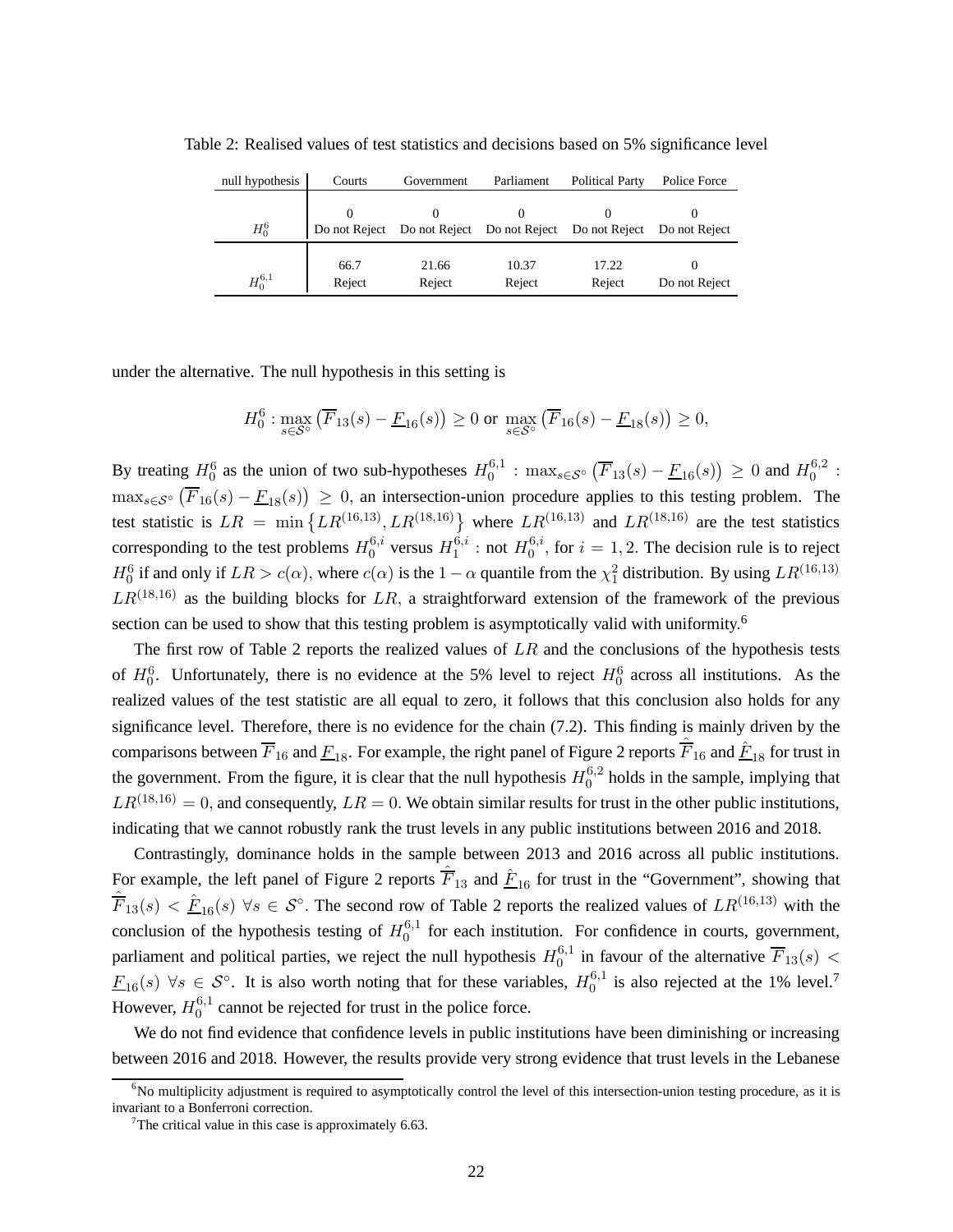

Figure 2: Trust in the government for the periods 2013-2016 and 2016-2018

courts, government, parliament and political parties have dropped between 2013 and 2016, as the dominance orderings are statistically significant at the 1% level for these institutions. Given that the test employs a conservative critical value, these findings are quite powerful. Furthermore, these conclusions are robust to any assumptions on (i) the numerical scale applied to the trust level categories, and (ii) the nonresponsegenerating process. Consequently, an analyst cannot obtain a different result with any set of reasonable assumptions on the numerical scale and nonresponse mechanism.

#### **7.3 Sensitivity Analysis Illustration**

Now we illustrate the force of a sensitivity analysis in this application using assumptions on nonresponse described in Examples 1 and 2 of Section 6. We focus on trust in "Government" where one is interested in inferring that  $F_{13}(s) < F_{18}(s)$ , holds, for each  $s \in \{1,2,3\}$ , because there is a high incidence of nonresponse with Government in 2013 ( $\approx$ 18%, see Table 1), which is in contrast to the years 2016 and 2018 where the nonresponse rates are substantially smaller than in 2013.

We begin by considering the situation where we are agnostic about the nature of nonresponse, leading us to the testing problem

$$
H_0^7: \max_{s \in \{1,2,3\}} \left( \overline{F}_{13}(s) - \underline{F}_{18}(s) \right) \ge 0 \quad \text{Vs.} \quad H_1^7: \overline{F}_{13}(s) < \underline{F}_{18}(s) \,\forall s \in \{1,2,3\}. \tag{7.3}
$$

The left panel in Figure 3 reports the Hájek estimates of  $\overline{F}_{13}$  and  $\overline{F}_{18}$ , showing that

$$
\max_{s \in \{1,2,3\}} \left( \hat{\overline{F}}_{13}(s) - \hat{\overline{F}}_{18}(s) \right) \ge 0,
$$

holds. Since  $\underline{\hat{F}}_{18}(s) \leq \overline{\hat{F}}_{18}(s)$  holds for each  $s \in \mathcal{S}$ , it follows that

$$
\max_{s \in \{1,2,3\}} \left( \hat{\overline{F}}_{13}(s) - \hat{\underline{F}}_{18}(s) \right) \ge \max_{s \in \{1,2,3\}} \left( \hat{\overline{F}}_{13}(s) - \hat{\overline{F}}_{18}(s) \right) \ge 0, \tag{7.4}
$$

holds. We thus conclude that  $H_0^7$  holds in the sample, and hence, fail to reject this null hypothesis. Consequently, we face an ambiguous situation where it is still possible that  $F_{13}(s) < F_{18}(s)$ , holds, for each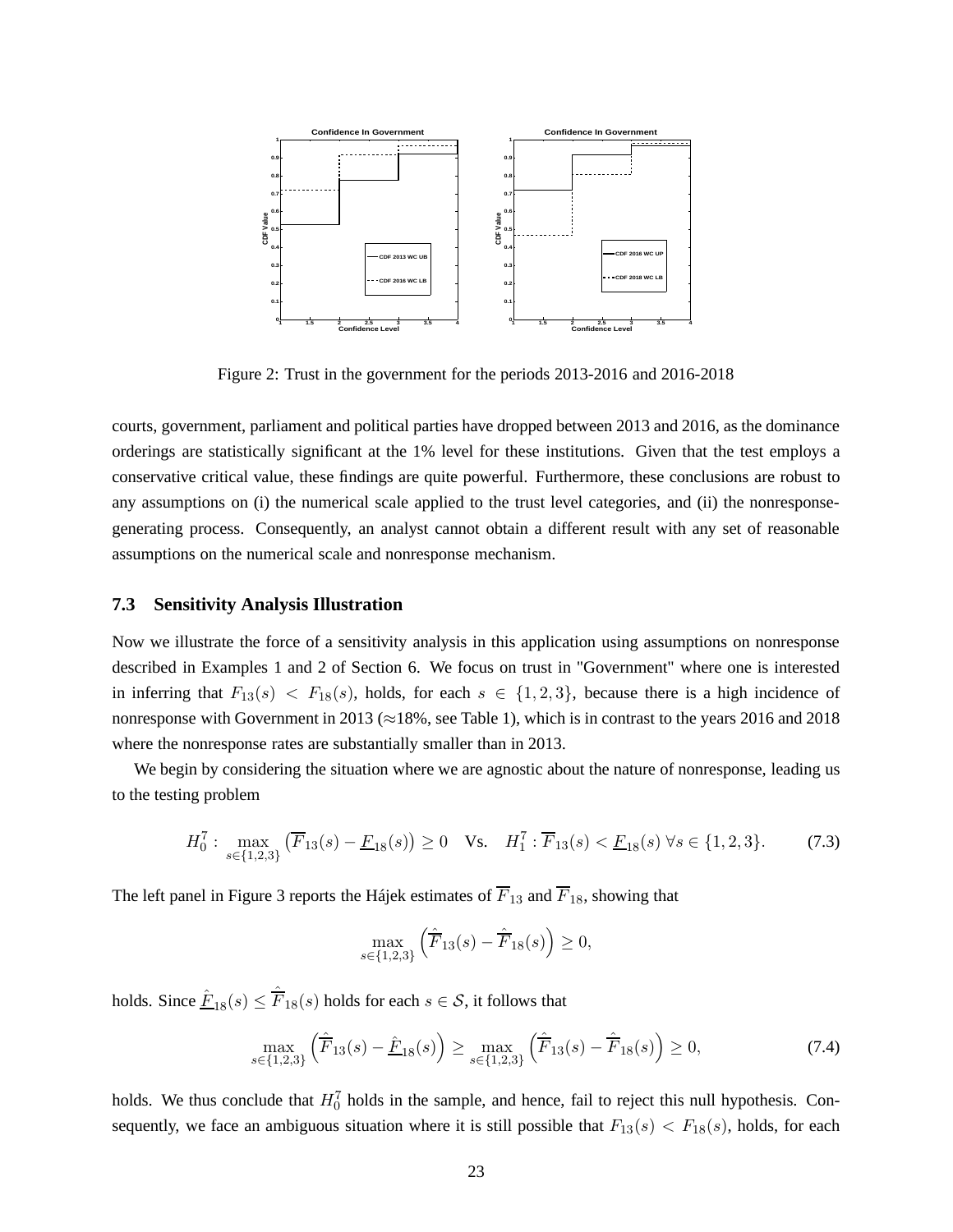

Figure 3: Trust in the Lebanese Government: period 2013-2018.

 $s \in \{1,2,3\}$ , under  $H_0^7$ . The inequalities (7.4) also indicate that a sensitivity analysis of this empirical conclusion with respect to assumptions on nonresponse for the 2018 population would not yield different conclusions. This includes, for instance, dominant selection discussed in Example 1, where it is plausible that in 2018, nonresponders are more likely to have lower levels of confidence/trust in the Lebanese Government in comparison to responders.

Next, we consider sensitivity with respect to assumptions on nonresponse for the 2013 population, based on the assumption in Example 2 of Section 6, using a specific value of  $(\beta_1, \beta_2, \beta_3, \beta_4)$ , because  $\overline{F}_{B}^M$ .  $_{B,N_B}$ depends only on those quantities. In practice, one can consider different values of that vector which are also plausible in performing a sensitivity analysis, and for illustration we consider only one value of this vector. Suppose that the value  $(\beta_1, \beta_2, \beta_3, \beta_4) = (1.05, 1.05, 1.1)$  is plausible in practice. Based on the discussion in Example 2, this view results in the use of the CDF  $\overline{F}_{13}^M$ , defined in (6.4) but with  $B = 13$ , instead of  $\overline{F}_{13}$ . Consequently, we consider the testing problem (6.7), with  $A = 18$ . The right panel in Figure 3 reports the Hájek estimates of  $\overline{F}_{13}$ ,  $\underline{F}_{18}$ , and  $\overline{F}_{13}^M$  showing that dominance holds in the sample, i.e.,  $\max_{s \in \{1,2,3\}} \left( \frac{\hat{\overline{F}}_{13}^M(s) - \hat{\underline{F}}_{18}(s) \right)$  < 0, so that we need to implement the pseudo-empirical likelihood test. Appendix E describes how to implement the test for this testing problem. It must be modified on account of the presence of a nuisance parameter in the estimating function. The realised value of the test statistic, described in (E.6) of the Appendix, is  $LR^{(13,18)} = 4.8906$ , which exceeds the 5%  $\chi_1^2$  critical value  $c(0.05) = 3.84$ . Hence, we reject  $H_0^3$  in (6.7) at the 5% significance level in favour of  $H_1^3$ , implying that  $F_{13}(s) < F_{18}(s)$ , holds, for each  $s \in \{1,2,3\}$  under this particular form of monotone sample selectivity. It should be noted that we have not provided a proof of the asymptotic validity of this adjustment of our testing procedure. However, we expect that it is true under appropriate modifications of the conditions of Assumption 1. Developing the asymptotic validity of this modified testing procedure goes beyond the intended scope of the paper and is left for a future project.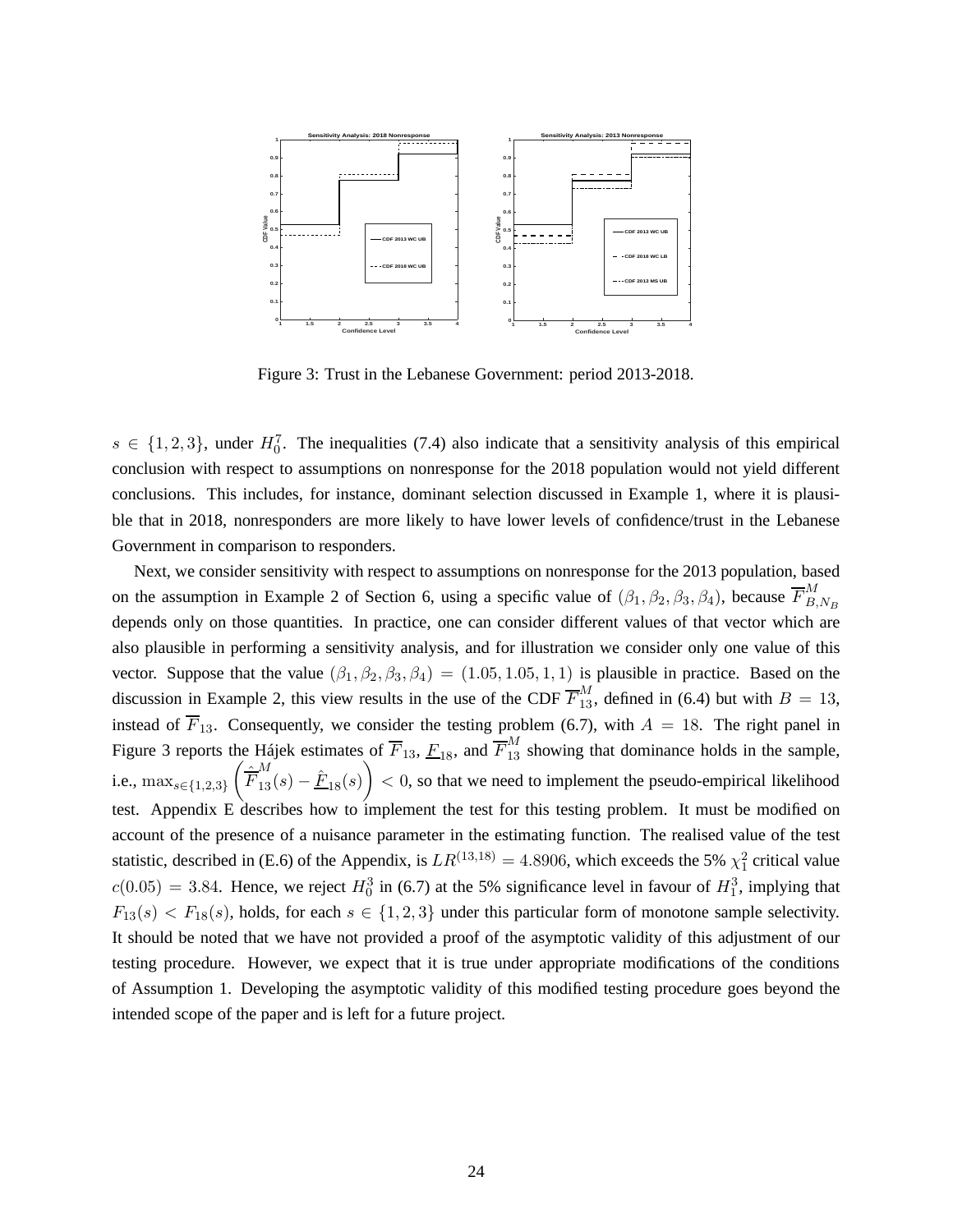## **8 Conclusion**

This paper extends the testing procedure of Davidson and Duclos (2013) for first-order stochastic dominance to the empirically relevant setting of survey sampling for ordinal data and uses worst-case bounds to account for nonresponse. Additionally, it presents evidence on erosion of trust in public institutions in Lebanon occurring prior to October 2019, showing that the worst-case bounds can be informative in practice.

There are a number of directions of future research. First, it would be interesting to extend our framework to incorporate bounds on the ordinal variables' distributions arising from plausible assumptions on the nonresponse-generating process. This extension would permit the implementation of a sensitivity analysis of empirical conclusions with respect to such assumptions, as we have illustrated in our paper. The main challenge with this extension is to develop the asymptotic theory for the pseudo-empirical likelihood-ratio testing procedure when the estimating functions under consideration include nuisance parameters. Second, it would be interesting to also extend the proposed method to second-order stochastic dominance as it is useful for robust comparisons based on classes of ordinal inequality indices (e.g., Jenkins, 2019). Third, while our focus has been on testing for stochastic dominance, the finite population/design-based framework we develop can be extended to a variety of settings, such as hypothesis testing for the sign of an average treatment effect using worst-case treatment effect bounds, based on survey samples with missing data.

## **9 Acknowledgement**

We are grateful to two referees and a co-editor for their speedy reports containing thoughtful and constructive remarks. Rami V. Tabri also thanks Matthew Joel Elias for helpful comments and feedback.

## **References**

- Allison, R. and J. E. Foster (2004). Measuring health inequality using qualitative data. *Journal of Health Economics 23*(3), 505 – 524.
- Alvarez-Esteban, P. C., E. del Barrio, J. A. Cuesta-Albertos, and C. Matran (2017, 08). Models for the assessment of treatment improvement: The ideal and the feasible. *Statist. Sci. 32*(3), 469–485.
- Andrews, D. W. and P. Guggenberger (2009, 6). Validity of subsampling and "plug-in asymptotic" inference for parameters defined by moment inequalities. *Econometric Theory 25*, 669–709.
- Andrews, D. W. and X. Shi (2017). Inference based on many conditional moment inequalities. *Journal of Econometrics 196*(2), 275 – 287.
- Andrews, D. W. K. and G. Soares (2010). Inference for Parameters Defined by Moment Inequalities using Generalized Moment Selection. *Econometrica 78*(1), 119–157.
- Aryal, G. and M. F. Gabrielli (2013). Testing for collusion in asymmetric first-price auctions. *International Journal of Industrial Organization 31*(1), 26–35.
- Baalbaki, N. (2018). Are the Lebanese happy? corruption and resilience in the light of the parliamentary elections. https://lb.boell.org/en/2018/03/27/are-lebanese-happy-corruption-and-resiliencelight-parliamentary-elections.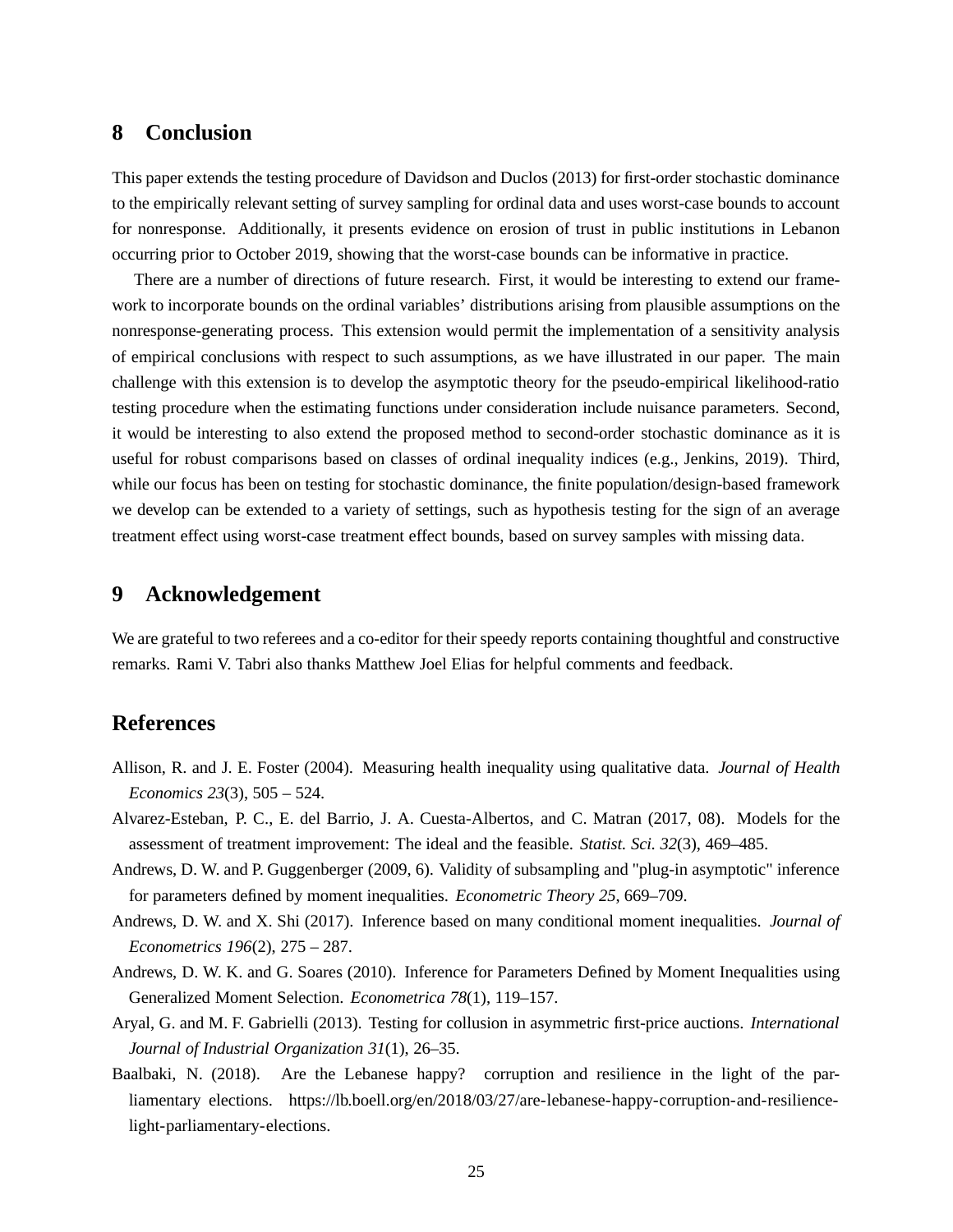- Berger, R. L. (1988). A nonparametric, intersection-union test for stochastic order. In *Statistical decision theory and related topics, IV, Vol. 2 (West Lafayette, Ind., 1986)*, pp. 253–264. Springer, New York.
- Blundell, R., A. Gosling, H. Ichimura, and C. Meghir (2007). Changes in the distribution of male and female wages accounting for employment composition using bounds. *Econometrica 75*(2), 323–363.
- Canay, I. A. (2010). EL Inference for Partially Identified Models:Large Deviations Optimality and Bootstrap Validity. *Journal of Econometrics 156*(2), 408–425.
- Chen, J. and R. R. Sitter (1999). A pseudo empirical likelihood approach to the effective use of auxiliary information in complex surveys. *Statistica Sinica 9*, 385–406.
- Cowell, F. A. and E. Flachaire (2017). Inequality with ordinal data. *Economica 84*(334), 290–321.
- Davidson, R. and J.-Y. Duclos (2013). Testing for Restricted Stochastic Dominance. *Econometric Reviews 32*(1), 84–125.
- Dutta, I. and J. Foster (2013). Inequality of happiness in the u.s.: 1972–2010. *Review of Income and Wealth 59*(3), 393–415.
- Fuller, W. A. (2009). *Sampling Statistics*. Wiley Series in Survey Methodology. John Wiley & Sons, Inc.
- Godambe, V. and M. E. Thompson (2009). Chapter 26 estimating functions and survey sampling. In C. Rao (Ed.), *Handbook of Statistics*, Volume 29 of *Handbook of Statistics*, pp. 83–101. Elsevier.
- González, X. and M. J. Moral (2019). Effects of antitrust prosecution on retail fuel prices. *International Journal of Industrial Organization 67*, 102537.
- Haile, P. and E. Tamer (2003). Inference with an incomplete model of english auctions. *Journal of Political Economy 111*(1), 1–51.
- Horowitz, J. L. and C. F. Manski (1995). Identification and robustness with contaminated and corrupted data. *Econometrica 63*(2), 281–302.
- Jenkins, S. P. (2019, November). Inequality comparisons with ordinal data. IZA Discussion Paper No.12811.
- Jenkins, S. P. (2020, March). Comparing distributions of ordinal data. IZA Discussion Paper No.13057.
- Kaur, A., B. Prakasa Rao, and H. Singh (1994). Testing for Second Order Stochastic Domiance of Two Distributions. *Econometric Theory 10*, 849–866.
- Lee, D. S. (2009, 07). Training, wages, and sample selection: Estimating sharp bounds on treatment effects. *The Review of Economic Studies 76*(3), 1071–1102.
- Madden, D. (2009). Mental stress in ireland, 1994–2000: a stochastic dominance approach. *Health Economics 18*(10), 1202–1217.
- Manski, C. F. (1994). *The selection problem*, Volume 1 of *Econometric Society Monographs*, pp. 143–170. Cambridge University Press.
- Manski, C. F. (2016). Credible interval estimates for official statistics with survey nonresponse. *Journal of Econometrics 191*(2), 293 – 301.
- Martinez-Marquina, A., M. Niederle, and E. Vespa (2019). Failures in contingent reasoning: The role of uncertainty. *American Economic Review 109*(10), 3437 – 3474.
- Owen, A. (2001). *Empirical Likelihood*, Volume 92 of *Monographs on Statistics and Applied Probability*. Chapman & Hall/CRC.
- Rubin-Bleuer, S. and I. S. Kratina (2005). On the two-phase framework for joint model and design-based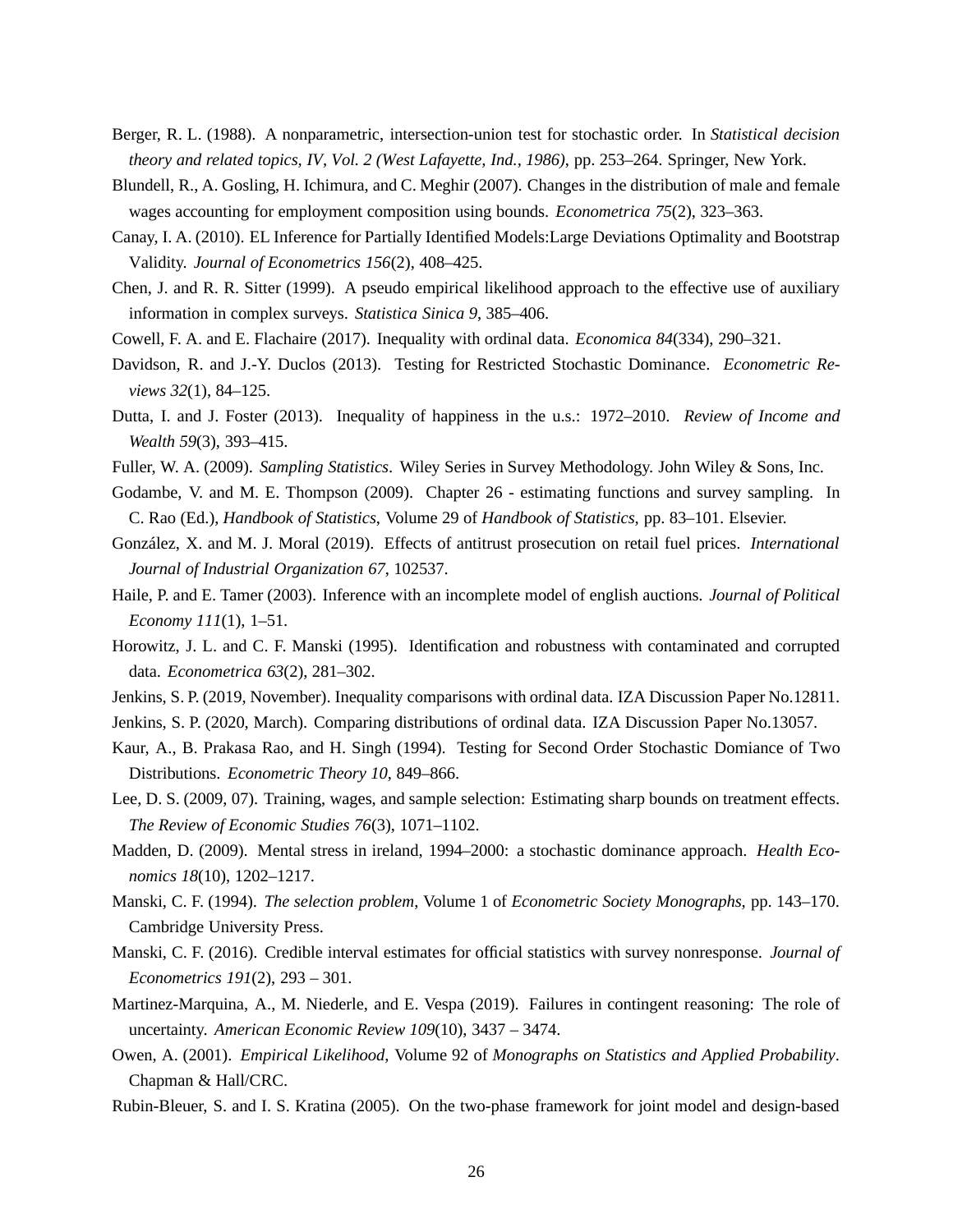inference. *The Annals of Statistics 33*(6), 2789–2810.

Shi, X. (2015). Model selection tests for moment inequality models. *Journal of Eonometrics 187*, 1–17.

- Slachmuijlder, L. (2015). Lebanon: Building trust between police and local communities. In *Local Ownership in Security: Case Studies of Peacebuilding Approaches*, pp. 68–70. Alliance for Peacebuilding, GPPAC, Kroc Institute.
- Tamer, E. (2010). Partial identification in econometrics. *Annual Review of Economics 2*(1), 167–195.
- Whang, Y.-J. (2019). *Econometric Analysis of Stochastic Dominance: Concepts, Methods, Tools, and Applications*. Themes in Modern Econometrics. Cambridge University Press.
- Wu, C. and J. N. K. Rao (2006). Pseudo-empirical likelihood ratio confidence intervals for complex surveys. *The Canadian Journal of Statistics / La Revue Canadienne de Statistique 34*(3), 359–375.
- Zhao, P., D. Haziza, and C. Wu (2020). Survey weighted estimating equation inference with nuisance functionals. *Journal of Econometrics 216*(2), 516–536.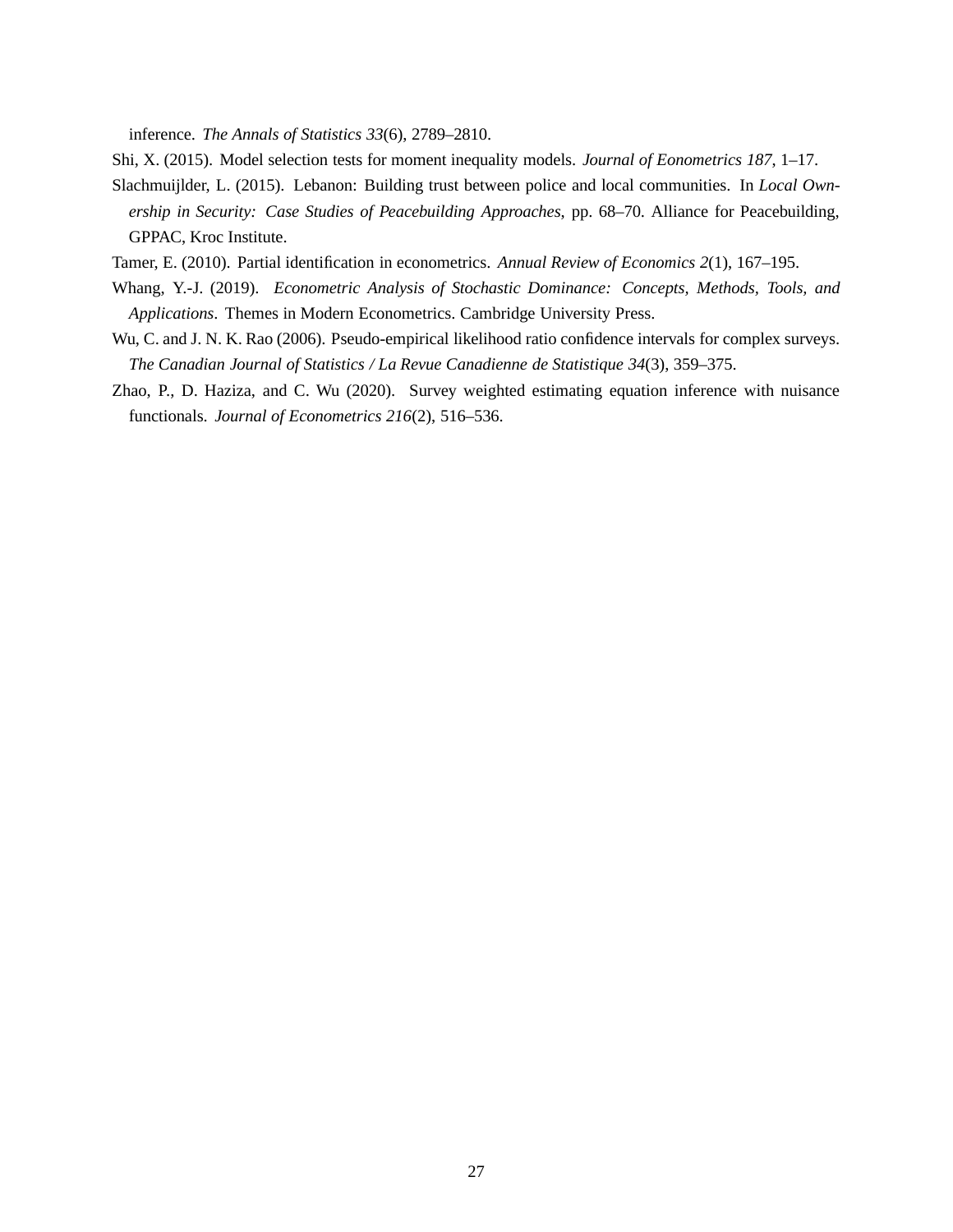## **A Supplementary Material: Outline**

This Appendix provides supplementary material to this paper. It is organized as follows.

- Appendix B presents the proofs of Theorems 1, 2 and 3.
- Appendix C presents technical lemmas that are used in the proof of Theorem 2.
- Appendix D presents technical lemmas that are used in the proof of Theorem 3.
- Appendix E presents technical details and results for the discussion in Section 6.

#### **B Proofs: Theorems 1, 2 and 3**

#### **B.1 Theorem 1**

*Proof.* We first show (4.1)  $\implies$  (4.2). The proof proceeds by the direct method. Suppose that (4.1) holds, and let  $\{\Pi_{N_A,N_B}\}_{N_A,N_B=1}^{+\infty} \in \mathbb{W}$ . Then

$$
E\left[\mathbb{1}[LR^{(A,B)} > c(\alpha)] \mid \Pi_{N_A,N_B}\right] \leq \sup_{\Pi \in \mathcal{M}_{N_A,N_B}^0} E\left[\mathbb{1}[LR^{(A,B)} > c(\alpha)] \mid \Pi\right] \; \forall N_A, N_B,
$$
 (B.1)

holds. Taking the limit superiors on both sides of the inequality (B.1) implies the inequality (4.2). As the sequence  ${\{\Pi_{N_A,N_B}\}}_{N_A,N_B=1}^{+\infty} \in \mathbb{W}$  was arbitrary, this inequality holds for all such sequences.

Now we shall prove the reverse direction:(4.2)  $\implies$  (4.1). The proof proceeds by contraposition. Suppose that (4.1) does not hold, i.e.,

$$
\limsup_{N_A,N_B \to +\infty} \sup_{\Pi \in \mathcal{M}_{N_A,N_B}^0} E\left[1[LR^{(A,B)} > c(\alpha)] \mid \Pi\right] > \alpha.
$$
 (B.2)

Then we have to construct a sequence  $\{\Pi_{N_A,N_B}\}_{N_A,N_B=1}^{+\infty} \in \mathbb{W}$  such that

$$
\limsup_{N_A,N_B\to+\infty} E\left[\mathbb{1}[LR^{(A,B)} > c(\alpha)] \mid \Pi_{N_A,N_B}\right] > \alpha
$$

to prove the result. To that end,the condition (B.2) implies the largest subsequential limit of the sequence  $\left\{\sup_{\Pi \in \mathcal{M}_{N_A,N_B}^0} E\left[\mathbb{1}[LR^{(A,B)} > c(\alpha)] \mid \Pi\right]\right\}_{N_A}^{+\infty}$  $N_A, N_B = 1$  exceeds  $\alpha$ . Thus, there is a sequence  $\{N_{A,m}, N_{B,m}\}_{m=1}^{+\infty}$ such that the limit of  $\left\{ \sup_{\Pi \in \mathcal{M}_{N_{A,m},N_{B,m}}^0} E\left[1[LR^{(A,B)} > c(\alpha)] \mid \Pi\right] \right\}_{m=0}^{+\infty}$  $m=1$ exceeds  $\alpha$ ,; e.g., the limit is equal to  $\alpha + \nu$  where  $\nu > 0$ . Now let  $\epsilon > 0$  be such that  $\nu > \epsilon > 0$ . For each m there exists  $\Pi'_{N_{A,m},N_{B,m}} \in \mathcal{M}_{N_{A,m},N_{B,m}}^{0}$  such that

$$
E\left[\mathbb{1}[LR^{(A,B)} > c(\alpha)] \mid \Pi'_{N_{A,m},N_{B,m}}\right] > \sup_{\Pi \in \mathcal{M}_{N_{A,m},N_{B,m}}^0} E\left[\mathbb{1}[LR^{(A,B)} > c(\alpha)] \mid \Pi\right] - \epsilon.
$$
 (B.3)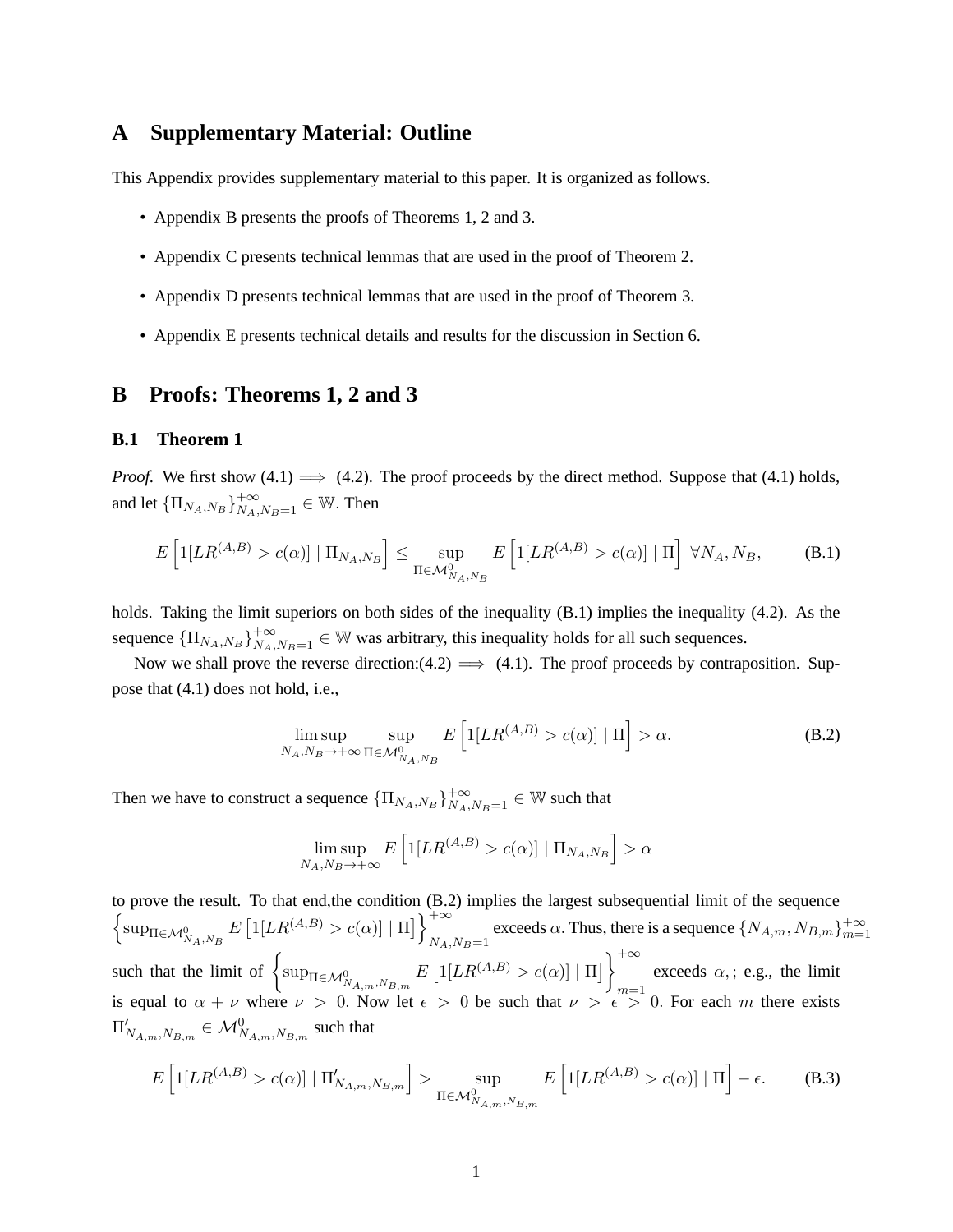Now taking limit superior of both sides of  $(B.3)$  with respect to m, yields

$$
\limsup_{m \to +\infty} E\left[1[LR^{(A,B)} > c(\alpha)] \mid \Pi'_{N_{A,m},N_{B,m}}\right] \ge \limsup_{m \to +\infty} \sup_{\Pi \in \mathcal{M}_{N_{A,m},N_{B,m}}^0} E\left[1[LR^{(A,B)} > c(\alpha)] \mid \Pi\right] - \epsilon
$$
\n
$$
> \alpha + \nu - \epsilon > \alpha.
$$

Thus, we have constructed a sequence of populations  $\left\{\Pi'_{N_{A,m},N_{B,m}}\right\}_{m=1}^{+\infty} \in \mathbb{W}$  with the desired property. This concludes the proof.

#### **B.2 Theorem 2**

*Proof.* The proof proceeds by the direct method. Let  ${\{\Pi_{N_A,N_B}\}}_{N_A,N_B=1}^{+\infty} \in \mathbb{W}$ . Denote by  $\beta$  the event of dominance in the sample. i.e.,  $\hat{F}_B(s) < \hat{F}_A(s) \,\forall s \in S^\circ$ . From the definition of the test statistic, the largest subsequential limit of the sequence  $\{E\left[1[LR^{(A,B)} > c(\alpha)] | \prod_{N_A,N_B}\right]\}_{N_A,N_B=1}^{+\infty}$  is along subsequences of populations that give the event  $\beta$  the highest probability and the largest values of the statistic on that event. Otherwise, the test statistics are more likely to equal to zero, implying the rejection probability would be smaller.

Let  $\{\Pi_{N_A,m,N_B,m}\}_{m=1}^{+\infty}$  denote a subsequence of  $\{\Pi_{N_A,N_B}\}_{N_A,N_B=1}^{+\infty}$ . Note that for each  $s \in S^{\circ}$ 

$$
\frac{\hat{\overline{F}}_B(s) - \hat{\underline{F}}_A(s)}{\sqrt{\text{VAR}\left(\hat{\overline{F}}_B(s) - \hat{\underline{F}}_A(s) \mid \Pi_{N_{A,m},N_{B,m}}\right)}} \mid \Pi_{N_{A,m},N_{B,m}}
$$

is equal to

$$
\frac{\hat{\overline{F}}_{B}(s) - \hat{\underline{F}}_{A}(s) - (\overline{F}_{B,m}(s) - \underline{F}_{A,m}(s))}{\sqrt{\text{VAR}\left(\hat{\overline{F}}_{B}(s) - \hat{\underline{F}}_{A}(s) \mid \Pi_{N_{A,m},N_{B,m}}\right)}} \mid \Pi_{N_{A,m},N_{B,m}} + \frac{\overline{\overline{F}}_{B,m}(s) - \underline{F}_{A,m}(s)}{\sqrt{\text{VAR}\left(\hat{\overline{F}}_{B}(s) - \hat{\underline{F}}_{A}(s) \mid \Pi_{N_{A,m},N_{B,m}}\right)}}.
$$
\n(B.4)

Therefore, by Assumption 1,  $\lim_{m\to+\infty} E[1[\beta] \mid \Pi_{N_{A,m},N_{B,m}}] = \text{Prob}\left[Z_s < 0 \ \forall s \in \mathcal{S}^{\circ}\right]$  where  $Z \stackrel{d}{\sim}$  $MVN(c, \Omega)$ , where  $c = [c_1, c_2, \dots, c_{K-1}]$  with

$$
c_j = \lim_{m \to +\infty} \frac{\overline{F}_{B,m}(s_j) - \underline{F}_{A,m}(s_j)}{\sqrt{\text{VAR}\left(\hat{F}_B(s_j) - \hat{F}_A(s_j) \mid \Pi_{N_{A,m},N_{B,m}}\right)}} \quad \text{for } j = 1,\dots, K-1,
$$

and  $\Omega$  is limiting covariance matrix of the first terms in (B.4). From this limiting multivariate normality, the event has highest probability along sequences where the vector  $c$  has the following structure: there exists a unique *i* such that  $c_i = 0$  and  $c_j = -\infty$  for all  $j \in \{1, 2, ..., K-1\} - \{i\}$ . Furthermore, this configuration of the vector  $c$  happens to also give the largest values of the test statistic as it corresponds to populations closest to  $H_1^1$  that satisfy the restrictions of the null hypothesis. Such populations are either on or get close to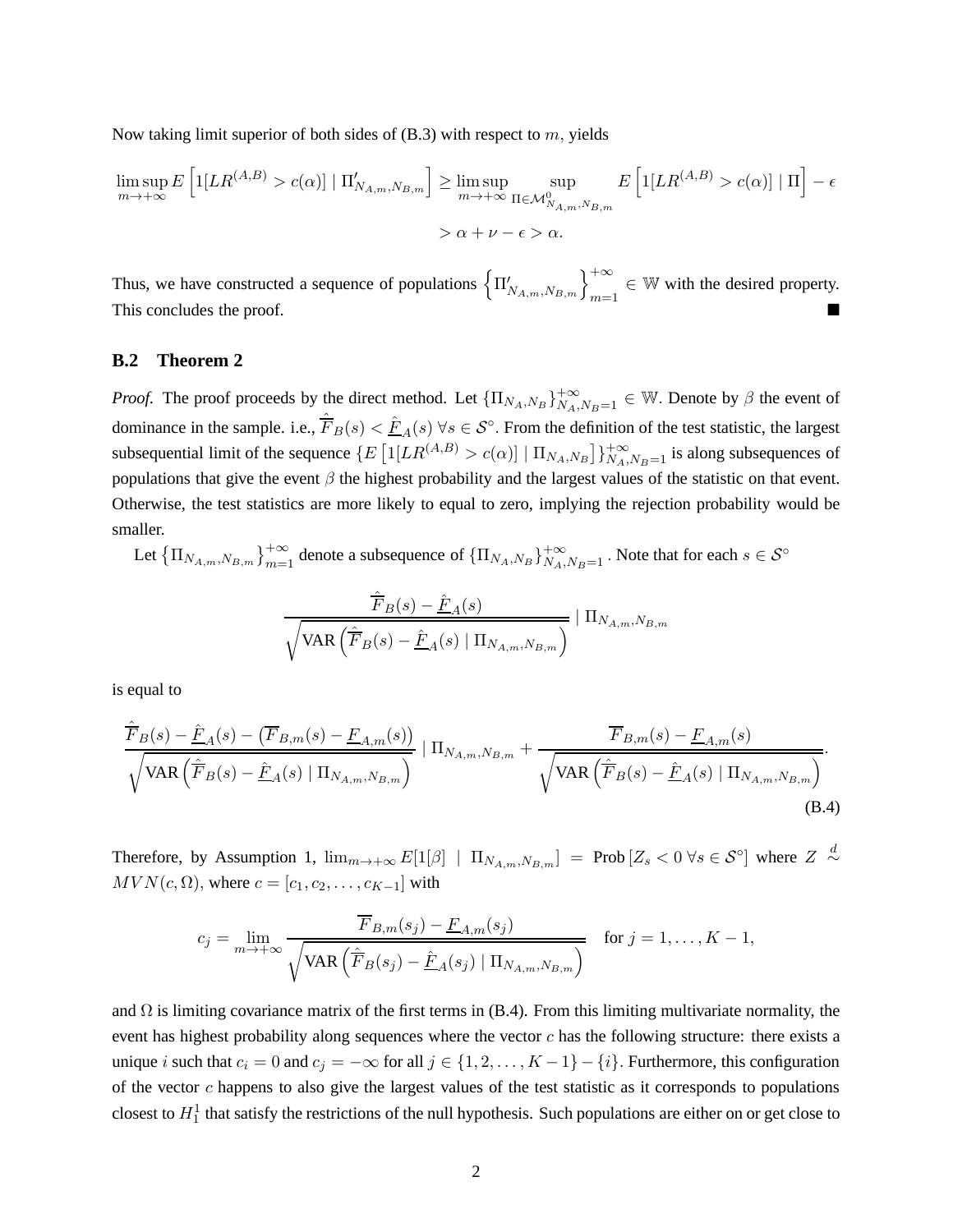the boundary of the null model  $\mathcal{M}_{N_A,N_B}^0$ , when  $N_A$  and  $N_B$  are large. Note that the boundary of  $\mathcal{M}_{N_A,N_B}^0$ is defined as

$$
\partial \mathcal{M}_{N_A,N_B}^0 = \left\{ \Pi \in \mathcal{M}_{N_A,N_B}^0 : \exists s \in \mathcal{S}^\circ \text{ such that } \overline{F}_B(s) = \underline{F}_A(s) \right\}.
$$

Let C denote the set of all vectors c, where one component is equal to zero and the rest equal to  $-\infty$ . There are two cases for the sequences to consider: infinitely many elements of  $\{\Pi_{N_A,N_B}\}_{N_A,N_B=1}^{+\infty}$  either satisfy (i)  $\Pi_{N_A,N_B} \in \partial \mathcal{M}_{N_A,N_B}^0$ , or (ii)  $\Pi_{N_A,N_B} \in \mathcal{M}_{N_A,N_B}^0 - \partial \mathcal{M}_{N_A,N_B}^0$ . In both of these cases we shall confine our analysis to subsequences  $\left\{\Pi_{N_{A,m},N_{B,m}}\right\}_{m=1}^{+\infty}$  that have the limiting structure on  $c \in \mathcal{C}$ . Note that the second case corresponds to subsequences that are in the interior of the model of the null which are drifting to the boundary.

We start with case (i) by considering a subsequence of populations  $\{\Pi_{N_{A,m},N_{B,m}}\}_{m=1}^{+\infty}$  that satisfies  $\Pi_{N_{A,m},N_{B,m}} \in \partial \mathcal{M}_{N_{A,m},N_{B,m}}^0$  for all m. Any subsequence of this sort has at least one component of c equal to zero. In fact this property is enough to obtain the desired result in this case. Let  $S_{N_{A,m},N_{B,m}}^{\circ} = \{s \in S^{\circ} : S^{\circ} \times S^{\circ} \}$  $\overline{F}_{B,N_{B,m}}(s) = \underline{F}_{A,N_{A,m}}(s)$  and  $s_{\min} = \min S_{N_{A,m},N_{B,m}}^{\circ}$ . Then from the definition of the test statistic

$$
E\left[1[LR^{(A,B)} > c(\alpha)] | \Pi_{N_{A,m},N_{B,m}}\right] \le E\left[1[2(L_{UR} - L_R(s_{\min})) > c(\alpha)] | \Pi_{N_{A,m},N_{B,m}}\right]
$$

holds. By taking the limit superior of both sides of this inequality, we obtain

$$
\limsup_{m \to +\infty} E\left[\mathbb{1}[LR^{(A,B)} > c(\alpha)] \mid \Pi_{N_{A,m},N_{B,m}}\right] \leq \limsup_{m \to +\infty} E\left[\mathbb{1}[2(L_{UR} - L_R(s_{\min})) > c(\alpha)] \mid \Pi_{N_{A,m},N_{B,m}}\right]
$$
\n
$$
= \alpha,
$$

where the equality follows from applying Lemma C.1 to the sequence  $\{2(L_{UR}-L_R(s_{min})) \mid \prod_{N_{A,m},N_{B,m}}\}_{m=1}^{+\infty}$ . Specifically, Lemma C.1 establishes the limiting distribution of this sequence of statistics is equal to  $\chi_1^2$ . The above derivations covers the case of subsequences whose corresponding vector  $c \in \mathcal{C}$ .

Next, we focus on case (ii). Let  $c \in C$  be such that  $c_e = 0$  and  $c_j = -\infty$  for all  $j \neq e$ . Then, from the definition of the test statistic

$$
E\left[1[LR^{(A,B)} > c(\alpha)] | \Pi_{N_{A,m},N_{B,m}}\right] \leq E\left[1[2(L_{UR} - L_R(s_e)) > c(\alpha)] | \Pi_{N_{A,m},N_{B,m}}\right],
$$

holds. By taking the limit superior of both sides of this inequality, we obtain

$$
\limsup_{m \to +\infty} E\left[1[LR^{(A,B)} > c(\alpha)] \mid \Pi_{N_{A,m},N_{B,m}}\right] \leq \limsup_{m \to +\infty} E\left[1[2(L_{UR} - L_R(s_e)) > c(\alpha)] \mid \Pi_{N_{A,m},N_{B,m}}\right]
$$

$$
= \alpha,
$$

where the equality follows from applying Lemma C.2 to the sequence  $\{2(L_{UR}-L_R(s_e)) \mid \prod_{N_{A,m},N_{B,m}}\}_{m=1}^{+\infty}$ . This concludes the proof.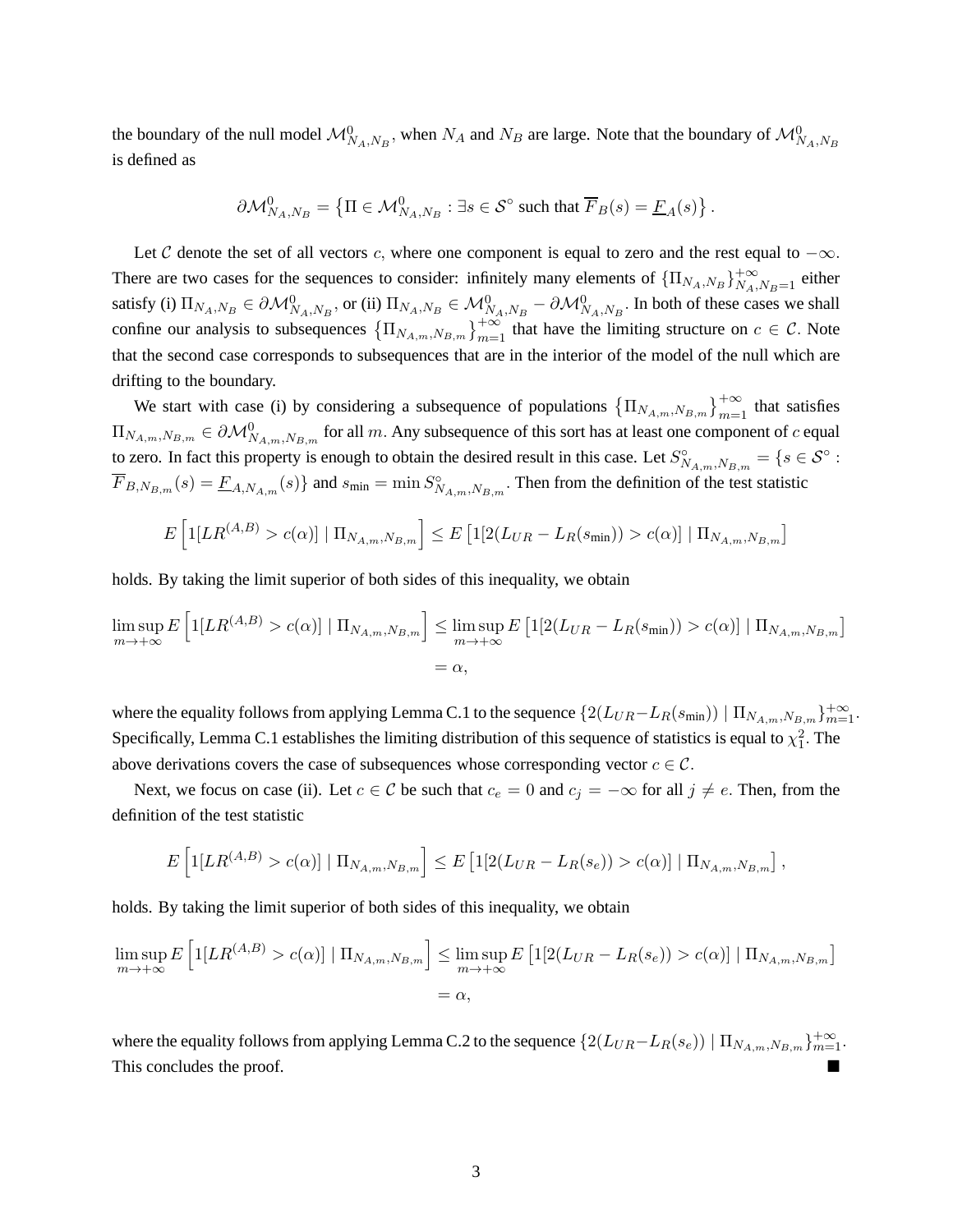#### **B.3 Proof of Theorem 3**

*Proof.* **Part 1**. The proof proceeds by the direct method. As in the proof of Theorem 2, denote by  $\beta$  the event of dominance in the sample. i.e.,  $\hat{F}_B(s) < \hat{F}_A(s)$   $\forall s \in S^\circ$ . By arguments identical to those in that theorem, we have  $\lim_{N_A,N_B\to+\infty} E[1[\beta] \mid \Pi_{N_A,N_B}] = \text{Prob}\left[Z_s + \tau(s) < 0 \,\forall s \in \mathcal{S}^{\circ}\right]$  where  $Z \stackrel{d}{\sim} MVN(\mathbf{0},\Omega)$ , and  $\Omega$  is limiting covariance matrix of the first terms in (B.4). Since  $\tau(s) = -\infty$  for each  $s \in S^{\circ}$ , this limit must be equal to unity. Consequently, the event  $\beta$  occurs with probability tending to unity as  $N_A, N_B \to +\infty$ . This means that  $LR^{(A,B)} = \min_{s \in \mathcal{S}^{\circ}} 2(L_{UR} - L_R(s))$ , with probability tending to unity as  $N_A, N_B \to +\infty$ .

Next, Fix an  $s \in S^{\circ}$ . Under the conditions of the theorem, we can apply Lemma D.1 to the sequence  $\{2(L_{UR}-L_R(s)) | \Pi_{N_A,N_B}\}_{N_A,N_B=1}^{+\infty}$  to conclude that  $2(L_{UR}-L_R(s)) | \Pi_{N_A,N_B} \stackrel{P}{\longrightarrow} +\infty$  as  $N_A, N_B \to N_A$  $+\infty$ . This argument applies to each  $s \in S^{\circ}$ , so that this divergence of  $\{2(L_{UR}-L_R(s)) \mid \prod_{N_A,N_B}\}_{N_A}^{+\infty}$  $N_A, N_B = 1$ holds for all  $s \in S^{\circ}$ . Consequently, the form of  $LR^{(A,B)}$ , which is given by (3.4), implies that this divergence yields  $LR^{(A,B)} | \Pi_{N_A,N_B} \longrightarrow +\infty$ . Since the critical value  $c(\alpha)$  is fixed and finite, it follows that  $\lim_{N_A,N_B\to+\infty} E\left[1[LR^{(A,B)} > c(\alpha)] \mid \Pi_{N_A,N_B}\right] = 1$ . This concludes the proof.

**Part 2**. The proof proceeds by the direct method. Fix an  $s \in S_0$ . Under the conditions of the theorem, we can apply Lemma D.2 to conclude that  $2(L_{UR} - L_R(s))$  |  $\Pi_{N_A,N_B} \stackrel{d}{\longrightarrow} \chi_1^2$ , as  $N_A, N_B \rightarrow +\infty$ . This argument applies to each  $s \in S_0$ , and note that the random variables  $\{2(L_{UR} - L_R(s)), s \in S_0\}$ are statistically dependent for each  $N_A$  and  $N_B$ . From the proof of Lemma D.2, the statistics  $\{2(L_{UR} L_R(s)$ ,  $s \in S_0$  are asymptotically equivalent to the squares of

$$
\frac{\hat{F}_B(s) - \hat{\underline{F}}_A(s) - (\overline{F}_{B,N_B}(s) - \underline{F}_{A,N_A}(s))}{\sqrt{\text{VAR}\left(\hat{\overline{F}}_B(s) - \hat{\underline{F}}_A(s) \mid \Pi_{N_A,N_B}\right)}}, \ s \in S_0,
$$

whose asymptotic distribution is  $MVN(0, \Xi)$  by Assumption 1, where  $\Xi$  is their limiting covariance matrix. Consequently, from the form of  $LR^{(A,B)}$ ,

$$
LR^{(A,B)} > c(\alpha) \iff 2(L_{UR} - L_R(s)) > c(\alpha) \ \forall s \in S_0 \ \text{and} \ \hat{\overline{F}}_B(s) < \hat{\underline{F}}_A(s) \ \forall s \in \mathcal{S}^\circ,
$$

asymptotically, as Lemma D.1 establishes that  $2(L_{UR} - L_R(s)) \parallel \Pi_{N_A,N_B} \stackrel{P}{\longrightarrow} +\infty$  for  $s \notin S_0$ . As in Part 1 above,  $\beta$  denotes the event of dominance in the sample. i.e.,  $\hat{F}_B(s) < \hat{F}_A(s) \ \forall s \in S^\circ$ . By arguments similar to those in the proof of Theorem 2, we have

$$
\lim_{N_A,N_B\to+\infty} E[1[\beta] \mid \Pi_{N_A,N_B}] = \text{Prob}\left[Z_s + \tau(s) < 0, \ s \in \mathcal{S}^\circ\right] = \text{Prob}\left[Z_s < 0, \ s \in S_0\right],
$$

where  $\{Z_s, s \in S_0\} \stackrel{d}{\sim} MVN(\mathbf{0}, \Xi)$ . Whence,

$$
\lim_{N_A,N_B\to+\infty} E\left[\mathbb{1}[LR^{(A,B)} > c(\alpha)] \mid \Pi_{N_A,N_B}\right] = \text{Prob}\left[Z_s^2 > c(\alpha), Z_s < 0, s \in S_0\right],
$$

This concludes the proof.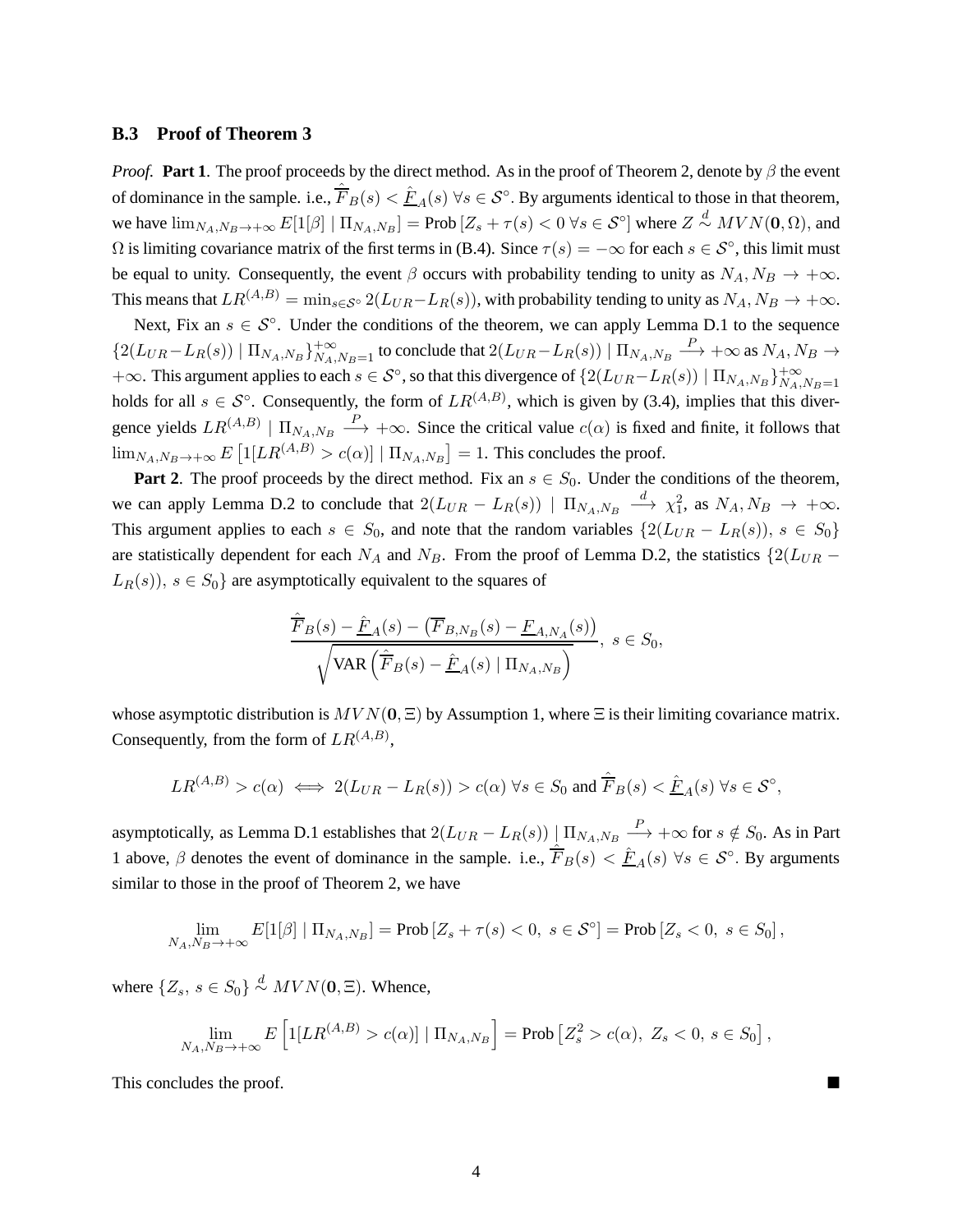# **C Technical Lemmas for Theorem 2**

Before presenting the technical results, we briefly develop the Lagrangian method for the PELF (3.2) and its first order conditions because the technical results are based upon it. Given a population  $\Pi$ , we have access to two independent survey samples from it given by  $U_A \in \mathcal{U}_A$  and  $U_B \in \mathcal{U}_B$ . The maximisation of the PELF corresponding to the restriction (3.1) at  $s \in S^{\circ}$  is thus

$$
\label{eq:1} \begin{aligned} &\max_{p_i^Y: \; i \in U_Y, \: Y \in \{A,B\}} \sum_{Y \in \{A,B\}} \sum_{i \in U_Y} W_{Y,i} \log p_i^Y \quad \text{subject to}\\ &p_i^Y > 0, \: \sum_{i \in U_Y} p_i^Y W_{Y,i} = 1 \quad \forall i \in U_Y \text{ and } Y = A,B, \text{ and } 0 = \sum_{i \in U_B} \sum_{j \in U_A} p_j^A p_i^B H_{i,j}(s). \end{aligned}
$$

The Lagrangian is

$$
\mathcal{L} = \sum_{Y \in \{A,B\}} \left[ \sum_{i \in U_Y} W_{Y,i} \log p_i^Y + \gamma_Y \left( 1 - \sum_{i \in U_Y} p_i^Y W_{Y,i} \right) \right] - \lambda \sum_{i \in U_B} \sum_{j \in U_A} p_j^A p_i^B H_{i,j}(s) \tag{C.1}
$$

in which  $\gamma_A, \gamma_B$  and  $\lambda$  are the multiplies on the constraints. The first order conditions are

$$
0 = \frac{\partial \mathcal{L}}{\partial p_i^B} \quad \forall i \in U_B \iff \frac{W_{B,i}}{p_i^B} = W_{B,i}\gamma_Y + \lambda \sum_{j \in U_A} p_j^A H_{i,j}(s) \quad \forall i \in U_B \tag{C.2}
$$

$$
0 = \frac{\partial \mathcal{L}}{\partial p_j^Y} \quad \forall j \in U_A \iff \frac{W_{A,i}}{p_i^A} = W_{A,i}\gamma_Y + \lambda \sum_{i \in U_B} p_i^B H_{i,j}(s) \quad \forall j \in U_A \tag{C.3}
$$

$$
0 = \frac{\partial \mathcal{L}}{\partial \gamma_Y} \quad Y = A, B \iff \sum_{i \in U_Y} p_i^Y W_{Y,i} = 1 \quad Y = A, B \tag{C.4}
$$

$$
0 = \frac{\partial \mathcal{L}}{\partial \lambda} \iff \sum_{i \in U_B} \sum_{j \in U_A} p_j^A p_i^B H_{i,j}(s) = 0.
$$
 (C.5)

By multiplying (C.2) by  $p_i^B$  and summing over  $i \in U_B$ , one obtains  $\gamma_B = n_B$  upon using the constraints. A similar argument can be used to show that  $\gamma_A = n_A$  by multiplying (C.3) by  $p_j^A$  and summing over  $j \in U_A$ . This yields

$$
p_i^B = \left[ n_B + \lambda \sum_{j \in U_A} p_j^A W_{A,j} h(\overline{X}_{B,i}, \underline{X}_{A,j}, s) \right]^{-1} \quad \forall i \in U_B,
$$
  

$$
p_j^A = \left[ n_A + \lambda \sum_{i \in U_B} p_i^B W_{B,i} h(\overline{X}_{B,i}, \underline{X}_{A,j}, s) \right]^{-1} \quad \forall j \in U_A.
$$

#### **C.1 Results**

**Lemma C.1.** Let  $\{\mathcal{M}_{N_A,N_B}^0, N_A, N_B = 1, 2, ...\}$  and W be as in Theorem 1, and let  $\alpha \in (0,1)$ . Given a sequence  ${\{\Pi_{N_A,N_B}\}}_{N_A,N_B=1}^{+\infty} \in \mathbb{W}$ , suppose that there is a subsequence of  ${\{\Pi_{N_{A,m},N_{B,m}}\}}_{m=1}^{+\infty}$  such that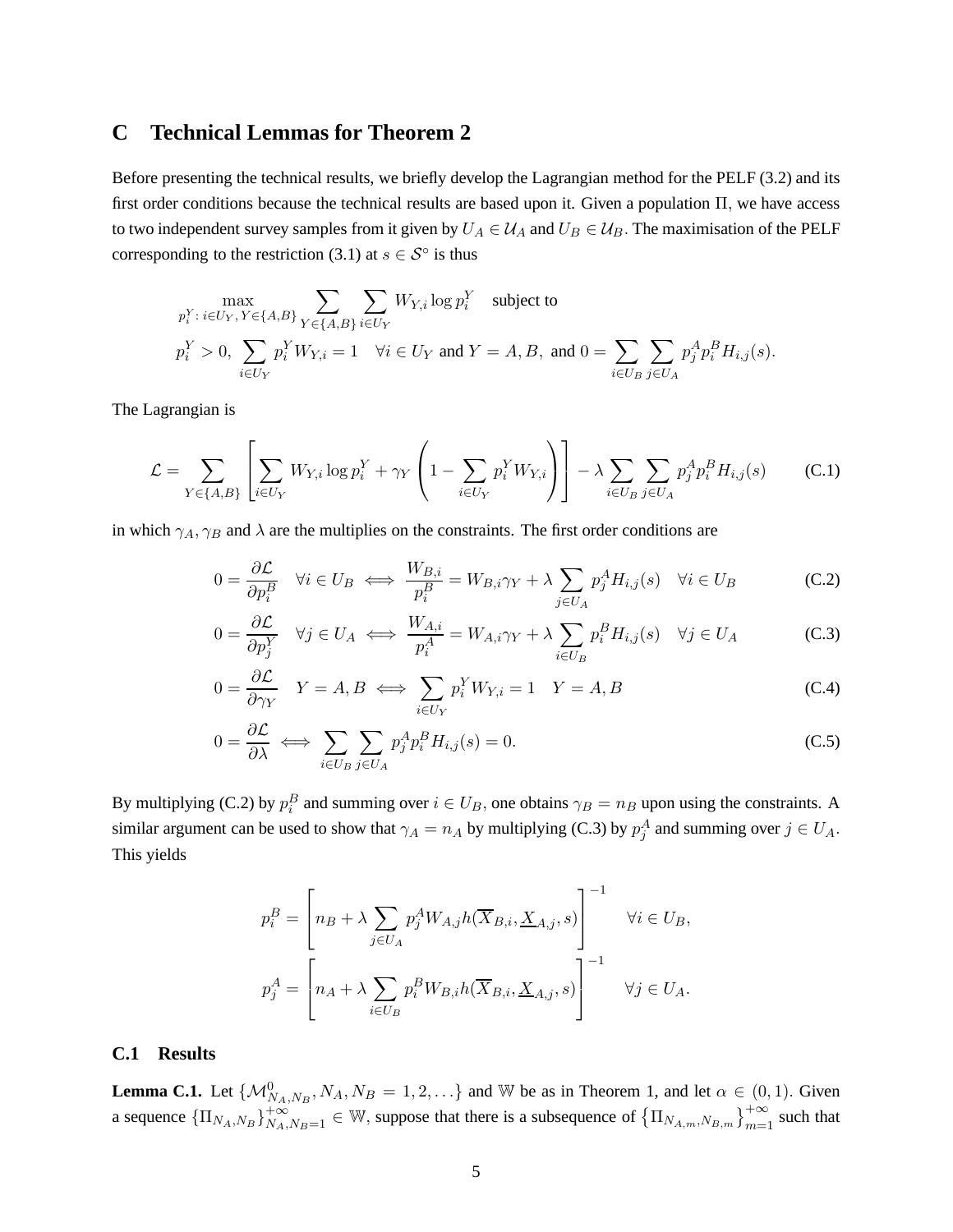$\Pi_{N_{A,m},N_{B,m}} \in \partial \mathcal{M}_{N_{A,m},N_{B,m}}^{0}$  for all m. Furthermore, let  $S_{N_{A,m},N_{B,m}}^{\circ} = \{s \in \mathcal{S}^{\circ} : \overline{F}_{B,N_{B,m}}(s) =$  $F_{A,N_{A,m}}(s)$ } and  $s_{\min} = \min S^{\circ}_{N_{A,m},N_{B,m}}$ . Then,  $2(L_{UR} - L_R(s_{\min})) | \Pi_{N_{A,m},N_{B,m}} \stackrel{d}{\longrightarrow} \chi_1^2$  as  $m \to +\infty$ .

*Proof.* We have the survey samples  $\{X_{Y,i}, D_{Y,i}, W_{Y,i} : i \in U_Y\}$  for  $Y = A, B$ , from population  $\Pi_{N_{A,m}, N_{B,m}}$ . For notational simplicity, we shall drop " $\prod_{N_A,m,N_B,m}$ " from the notation, as it is clear that we are taking limits along  $\{\Pi_{N_{A,m},N_{B,m}}\}_{m=1}^{+\infty}$ . Let  $S_{N_{A,m},N_{B,m}}^{\circ} = \{s \in S^{\circ} : \overline{F}_{B,N_{B,m}}(s) = \underline{F}_{A,N_{A,m}}(s)\}\$  and  $s_{\min} = \min S_{N_{A,m},N_{B,m}}^{\circ}$ . Note that  $s_{\min}$  is non-random and changes with the population sequence.

The corresponding samples we use in the testing procedure are  ${\{\overline{X}_{B,i}, W_{B,i} : i \in U_B\}}$  and  ${\{\underline{X}_{A,j}, W_{A,j} : i \in U_B\}}$  $j \in U_A$ . Using Lagrange multipliers for deriving the solutions to the PELF problem (3.2), we find

$$
p_i^B = \left[ n_B + \lambda \sum_{j \in U_A} p_j^A W_{A,j} h(\overline{X}_{B,i}, \underline{X}_{A,j}, s_{\min}) \right]^{-1} \quad \forall i \in U_B,
$$
 (C.6)

$$
p_j^A = \left[ n_A + \lambda \sum_{i \in U_B} p_j^B W_{B,i} h(\overline{X}_{B,i}, \underline{X}_{A,j}, s_{\min}) \right]^{-1} \quad \forall j \in U_A.
$$
 (C.7)

where  $\lambda$  is defined by  $\sum_i \sum_j p_j^A p_i^B W_{B,i} W_{B,j} h(\overline{X}_{B,i}, \underline{X}_{A,j}, s_{\min}) = 0.$ 

We simplify our notation by matching it to that in Section 11.4 of Owen (2001) and follow his derivations. In doing so, we shall also drop the index sets for summations:  $U_A$  for j and  $U_B$  for i. Introduce the terms

$$
\bar{H}_{i\bullet}(s_{\min}) = \frac{1}{n_A} \sum_{j} W_{A,j} h(\overline{X}_{B,i}, \underline{X}_{A,j}, s_{\min}), \quad \tilde{H}_{i\bullet}(s_{\min}) = \sum_{j} p_j^A W_{A,j} h(\overline{X}_{B,i}, \underline{X}_{A,j}, s_{\min}) \quad \text{(C.8)}
$$

$$
\bar{H}_{\bullet j}(s_{\min}) = \frac{1}{n_B} \sum_{i} W_{B,i} h(\overline{X}_{B,i}, \underline{X}_{A,j}, s_{\min}), \quad \tilde{H}_{\bullet j}(s_{\min}) = \sum_{i} p_i^B W_{B,j} h(\overline{X}_{B,i}, \underline{X}_{A,j}, s_{\min}), \quad \text{(C.9)}
$$

 $H_{ij}(s_{\min}) = W_{B,i}W_{A,j}h(\overline{X}_{B,i}, \underline{X}_{A,j}, s_{\min}),$  and  $\bar{H}_{\bullet \bullet}(s_{\min}) = \hat{\overline{F}}_B(s_{\min}) - \hat{\underline{F}}_A(s_{\min}).$  Then,

$$
p_i^B = \frac{1}{n_B} \left[ 1 - \left( \frac{\lambda \tilde{H}_{i\bullet}(s_{\min})}{n_B} \right) + \left( \frac{\lambda \tilde{H}_{i\bullet}(s_{\min})}{n_B} \right)^2 - \left( \frac{\lambda \tilde{H}_{i\bullet}(s_{\min})}{n_B} \right)^3 + \cdots \right] \ \forall i
$$
  

$$
p_j^A = \frac{1}{n_A} \left[ 1 - \left( \frac{\lambda \tilde{H}_{\bullet j}(s_{\min})}{n_A} \right) + \left( \frac{\lambda \tilde{H}_{\bullet j}(s)}{n_A} \right)^2 - \left( \frac{\lambda \tilde{H}_{\bullet j}(s_{\min})}{n_A} \right)^3 + \cdots \right] \ \forall j.
$$

Substituting these values into  $\sum_i \sum_j p_j^A p_i^B H_{ij}(s_{\text{min}}) = 0$ , we obtain

$$
0 = \bar{H}_{\bullet\bullet}(s_{\min}) - \lambda \left[ \frac{\sum_{i} \sum_{j} H_{ij}(s_{\min}) \tilde{H}_{i\bullet}(s_{\min})}{n_{B}^{2} n_{A}} + \frac{\sum_{i} \sum_{j} H_{ij}(s_{\min}) \tilde{H}_{\bullet j}(s_{\min})}{n_{A}^{2} n_{B}} \right]
$$
(C.10)  
+ 
$$
\lambda^{2} \left[ \frac{\sum_{i} \sum_{j} H_{ij}(s_{\min}) \tilde{H}_{i\bullet}^{2}(s_{\min})}{n_{B}^{3} n_{A}} + \frac{\sum_{i} \sum_{j} H_{ij}(s_{\min}) \tilde{H}_{\bullet j}(s_{\min})}{n_{A}^{3} n_{B}} + \frac{\sum_{i} \sum_{j} H_{ij}(s_{\min}) \tilde{H}_{i\bullet}(s_{\min}) \tilde{H}_{\bullet j}(s_{\min})}{n_{B}^{2} n_{A}^{2}} \right] + \cdots
$$

The equality (C.10) is equivalent to a convergent series in  $\lambda$ . Ignoring higher-order terms in  $\lambda$  to find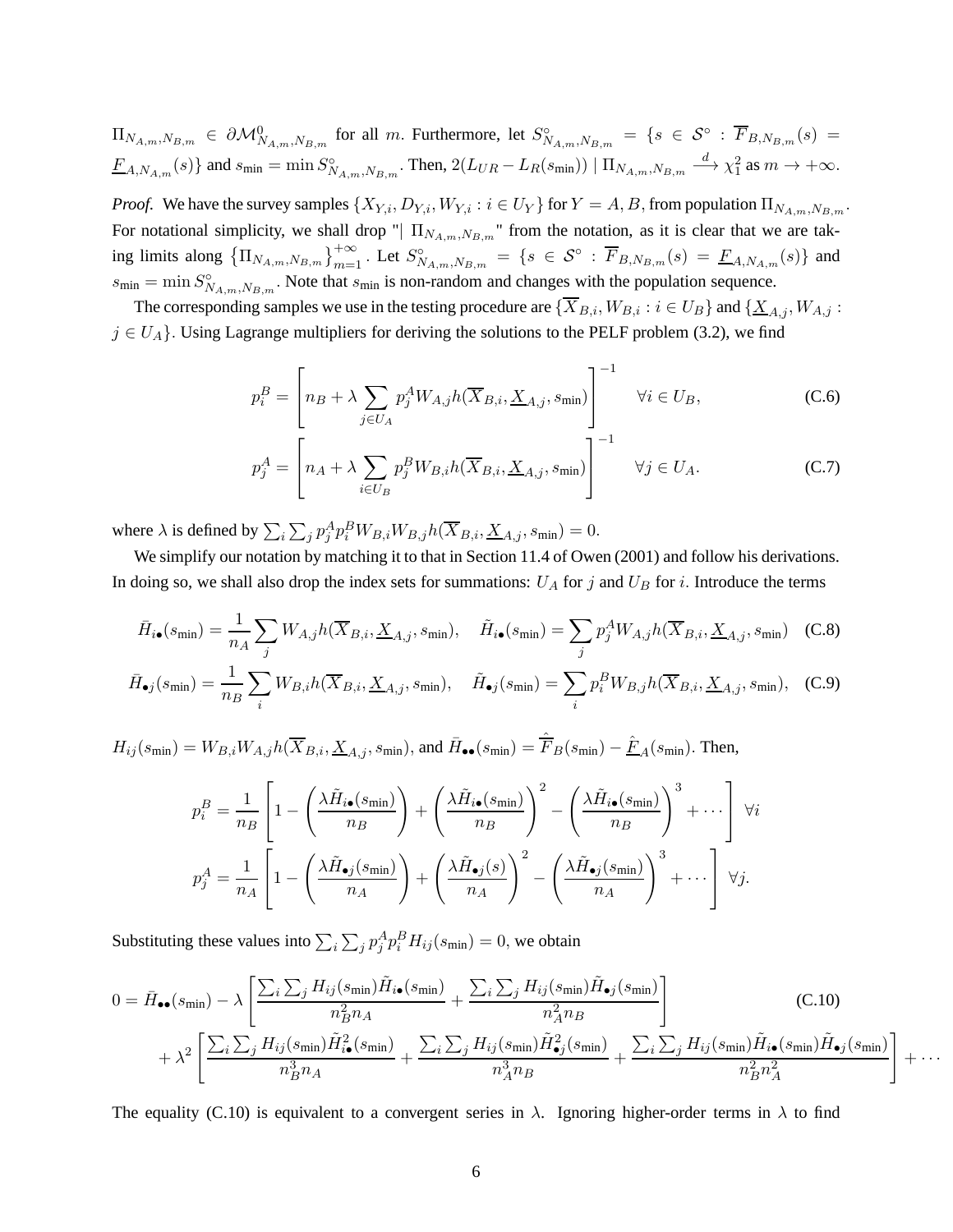$\lambda \stackrel{a}{=} \bar{H}_{\bullet \bullet}(s_{\min})/D(s_{\min}),$  where  $\stackrel{a}{=}$  denotes asymptotic equivalence as  $m \to +\infty$ , and

$$
D(s_{\min}) = \frac{1}{n_B^2 n_A} \sum_i \sum_j H_{ij}(s_{\min}) \bar{H}_{i\bullet}(s_{\min}) + \frac{1}{n_B n_A^2} \sum_i \sum_j H_{ij}(s_{\min}) \bar{H}_{\bullet i}(s_{\min})
$$
(C.11)

$$
=\frac{1}{n_B}\sum_{i}\frac{W_{B,i}}{n_B}\bar{H}_{i\bullet}^2(s_{\min})+\frac{1}{n_A}\sum_{j}\frac{W_{A,i}}{n_A}\bar{H}_{\bullet j}^2(s_{\min}).\tag{C.12}
$$

In finding this  $D(s_{\text{min}})$ , the term

$$
\tilde{H}_{i\bullet}(s_{\min}) = \bar{H}_{i\bullet}(s_{\min}) - \frac{\lambda}{n_A^2} \sum_j W_{A,j} h(\overline{X}_{B,i}, \underline{X}_{A,j}, s_{\min}) \tilde{H}_{\bullet j}(s_{\min})
$$
\n(C.13)

has been replaced by  $\bar{H}_{i\bullet}$  and  $\tilde{H}_{\bullet j}$  has been replaced by  $\bar{H}_{\bullet j}$ , with the differences being absorbed into the coefficient of  $\lambda^2$ .

Now keeping up to order  $\lambda^2$  in the profile PELF and using a standard expansion of the logarithm function  $log(1 + x)$  for  $|x| < 1$ , we find

$$
2(L_{UR} - L_R(s_{\min})) = 2\sum_{i} W_{B,i} \log \left( 1 + \frac{\lambda \tilde{H}_{i\bullet}(s_{\min})}{n_B} \right) + 2\sum_{j} W_{A,i} \log \left( 1 + \frac{\lambda \tilde{H}_{\bullet j}(s_{\min})}{n_A} \right)
$$

$$
\stackrel{a}{=} 2\sum_{i} W_{B,i} \left[ \frac{\lambda \tilde{H}_{i\bullet}(s_{\min})}{n_B} - \frac{1}{2} \left( \frac{\lambda \tilde{H}_{i\bullet}(s_{\min})}{n_B} \right)^2 \right]
$$

$$
+ 2\sum_{j} W_{A,i} \left[ \frac{\lambda \tilde{H}_{\bullet j}(s_{\min})}{n_A} - \frac{1}{2} \left( \frac{\lambda \tilde{H}_{\bullet j}(s_{\min})}{n_A} \right)^2 \right].
$$

Replacing  $\tilde{H}(s_{\text{min}})$ 's by corresponding  $\bar{H}(s_{\text{min}})$ 's and keeping terms to order  $\lambda^2$ , we get

$$
2(L_{UR} - L_R(s_{\min})) \stackrel{a}{=} 2 \sum_{i} \frac{W_{B,i} \lambda \bar{H}_{i\bullet}(s_{\min})}{n_B} - \frac{2\lambda^2}{n_A} \sum_{j} \frac{W_{A,i}}{n_A} \bar{H}_{\bullet j}^2(s_{\min}) - \sum_{i} W_{B,i} \left(\frac{\lambda \bar{H}_{i\bullet}(s_{\min})}{n_B}\right)^2
$$
  
+ 
$$
2 \sum_{j} \frac{W_{A,j} \lambda \bar{H}_{\bullet j}(s_{\min})}{n_A} - \frac{2\lambda^2}{n_B} \sum_{i} \frac{W_{B,i}}{n_B} \bar{H}_{i\bullet}^2(s_{\min}) - \sum_{j} W_{A,j} \left(\frac{\lambda \bar{H}_{\bullet j}(s_{\min})}{n_A}\right)^2
$$
  
= 
$$
4\lambda \bar{H}_{\bullet\bullet}(s_{\min}) - 3\lambda^2 D(s_{\min})
$$
  

$$
\stackrel{a}{=} \bar{H}_{\bullet\bullet}^2(s_{\min}) / D(s_{\min})
$$
  
= 
$$
\left(\frac{\bar{H}_{\bullet\bullet}(s_{\min})}{\sqrt{\text{VAR}(\bar{H}_{\bullet\bullet}(s_{\min}) \mid \Pi_{N_{A,m},N_{B,m}})}}\right)^2 \frac{\text{VAR}(\bar{H}_{\bullet\bullet}(s_{\min}) \mid \Pi_{N_{A,m},N_{B,m}})}{D(s_{\min})}
$$

by Condition (iii) of Assumption 1. Now Conditions (ii) and (vi) along this subsequence in the model of the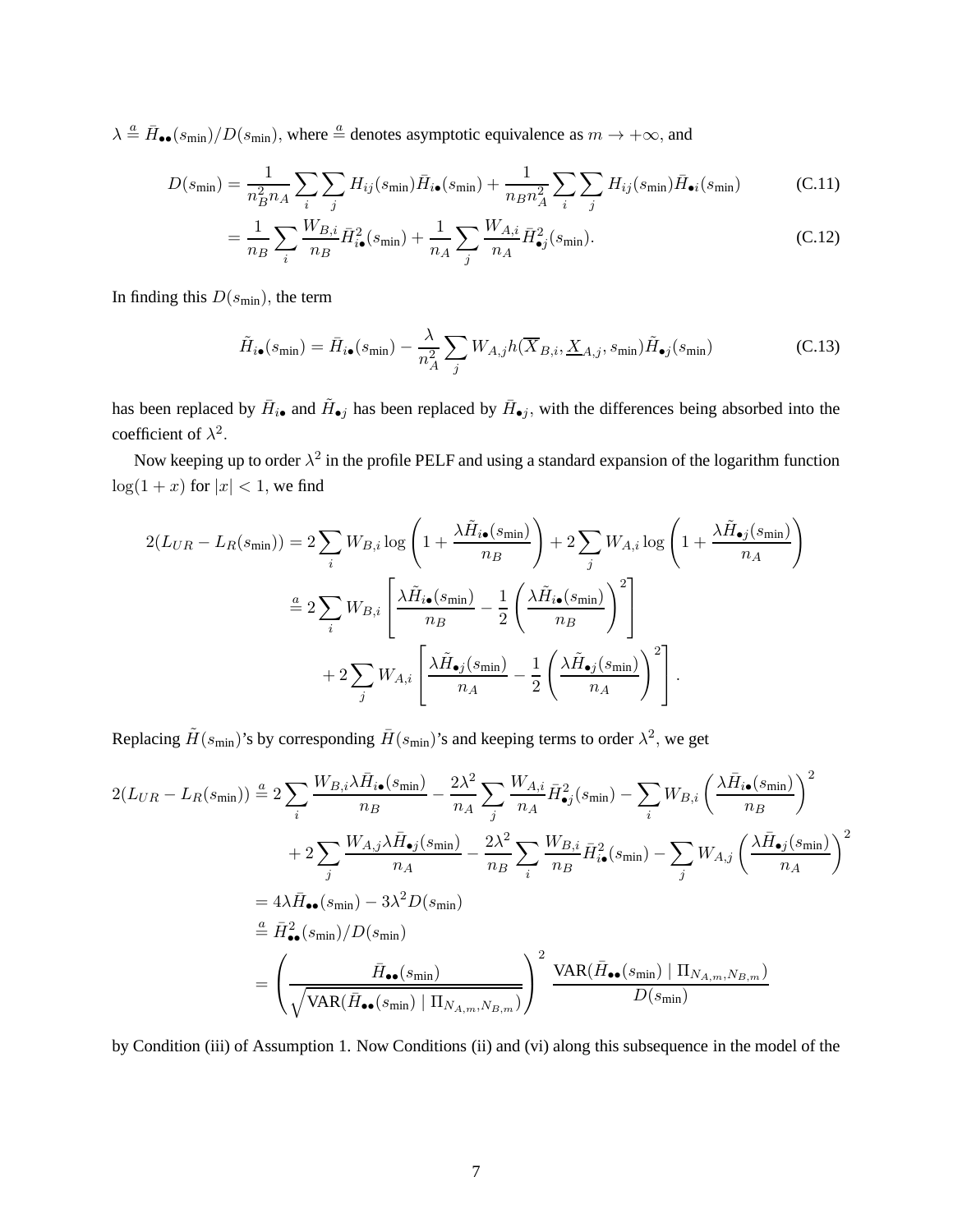null imply that  $\bar{H}_{\bullet\bullet}(s_{\min}) \stackrel{P}{\longrightarrow} 0$  as  $m \to +\infty$ , so that under the conditions of Assumption 1,

$$
\left(\frac{\bar{H}_{\bullet\bullet}(s_{\min})}{\sqrt{\text{VAR}(\bar{H}_{\bullet\bullet}(s_{\min}) \mid \Pi_{N_{A,m},N_{B,m}})}}\right)^2 \stackrel{d}{\longrightarrow} \chi_1^2,
$$

as  $m \to +\infty$ , holds, along this subsequence in the model of the null. Thus, to complete the argument, we need to show that

$$
\text{VAR}(\bar{H}_{\bullet \bullet}(s_{\min}) \mid \Pi_{N_{A,m}, N_{B,m}})/D(s_{\min}) \stackrel{P}{\longrightarrow} 1,
$$

as  $m \to +\infty$ , holds, under Assumption 1. Unpacking the form of  $D(s_{\text{min}})$  reveals that it is equal to

$$
D(s_{\min}) = \frac{1}{n_A} \sum_{i \in U_A} \frac{W_{A,i}}{n_A} \left( 1[\underline{X}_{A,i} \le s_{\min}] - \hat{\overline{F}}_{B,N_B}(s_{\min}) \right)^2
$$
  
+ 
$$
\frac{1}{n_B} \sum_{i \in U_B} \frac{W_{B,i}}{n_B} \left( 1[\overline{X}_{B,i} \le s_{\min}] - \hat{\underline{F}}_{A,N_A}(s_{\min}) \right)^2
$$
  
= 
$$
\frac{1}{n_A} \sum_{i \in U_A} \frac{W_{A,i}}{n_A} \left( 1[\underline{X}_{A,i} \le s_{\min}] - \hat{\underline{F}}_{A,N_A}(s_{\min}) - \bar{H}_{\bullet \bullet}(s_{\min}) \right)^2
$$
  
+ 
$$
\frac{1}{n_B} \sum_{i \in U_B} \frac{W_{B,i}}{n_B} \left( 1[\overline{X}_{B,i} \le s_{\min}] - \hat{\overline{F}}_{B,N_B}(s_{\min}) + \bar{H}_{\bullet \bullet}(s_{\min}) \right)^2.
$$

Now Conditions (ii) and (vi) along this subsequence in the model of the null imply that  $\bar{H}_{\bullet\bullet}(s_{\min}) \stackrel{P}{\longrightarrow} 0$  as  $m \to +\infty$ , so that

$$
D(s_{\min}) \stackrel{a}{=} \frac{1}{n_A} \sum_{i \in U_A} \frac{W_{A,i}}{n_A} \left( 1[\underline{X}_{A,i} \le s_{\min}] - \underline{\hat{F}}_{A,N_A}(s_{\min}) \right)^2 + \frac{1}{n_B} \sum_{i \in U_B} \frac{W_{B,i}}{n_B} \left( 1[\overline{X}_{B,i} \le s_{\min}] - \overline{\hat{F}}_{B,N_B}(s_{\min}) \right)^2.
$$

Consequently,  $VAR(\bar{H}_{\bullet \bullet}(s_{\min}) | \Pi_{N_{A,m}, N_{B,m}})/D(s_{\min})$  is asymptotically equivalent to

$$
\frac{\text{VAR}\left(\hat{\overline{F}}_B(s) - \hat{\underline{F}}_A(s) \mid \Pi_{N_A,N_B}\right)}{n_A^{-1} \sum_{i \in U_A} \frac{W_{A,i}}{n_A} \left(1[\underline{X}_{A,i} \le s] - \hat{\underline{F}}_{A,N_A}(s)\right)^2 + n_B^{-1} \sum_{i \in U_B} \frac{W_{B,i}}{n_B} \left(1[\overline{X}_{B,i} \le s] - \hat{\overline{F}}_{B,N_B}(s)\right)^2}.
$$

and we can apply Conditions (v) and (iv) to show that it converges to unity along the subsequence in the model of the null hypothesis. This concludes the proof.

For the next result, we need some additional notation. Given a sequence,  $\{\Pi_{N_A,N_B}\}_{N_A,N_B=1}^{+\infty}$  and a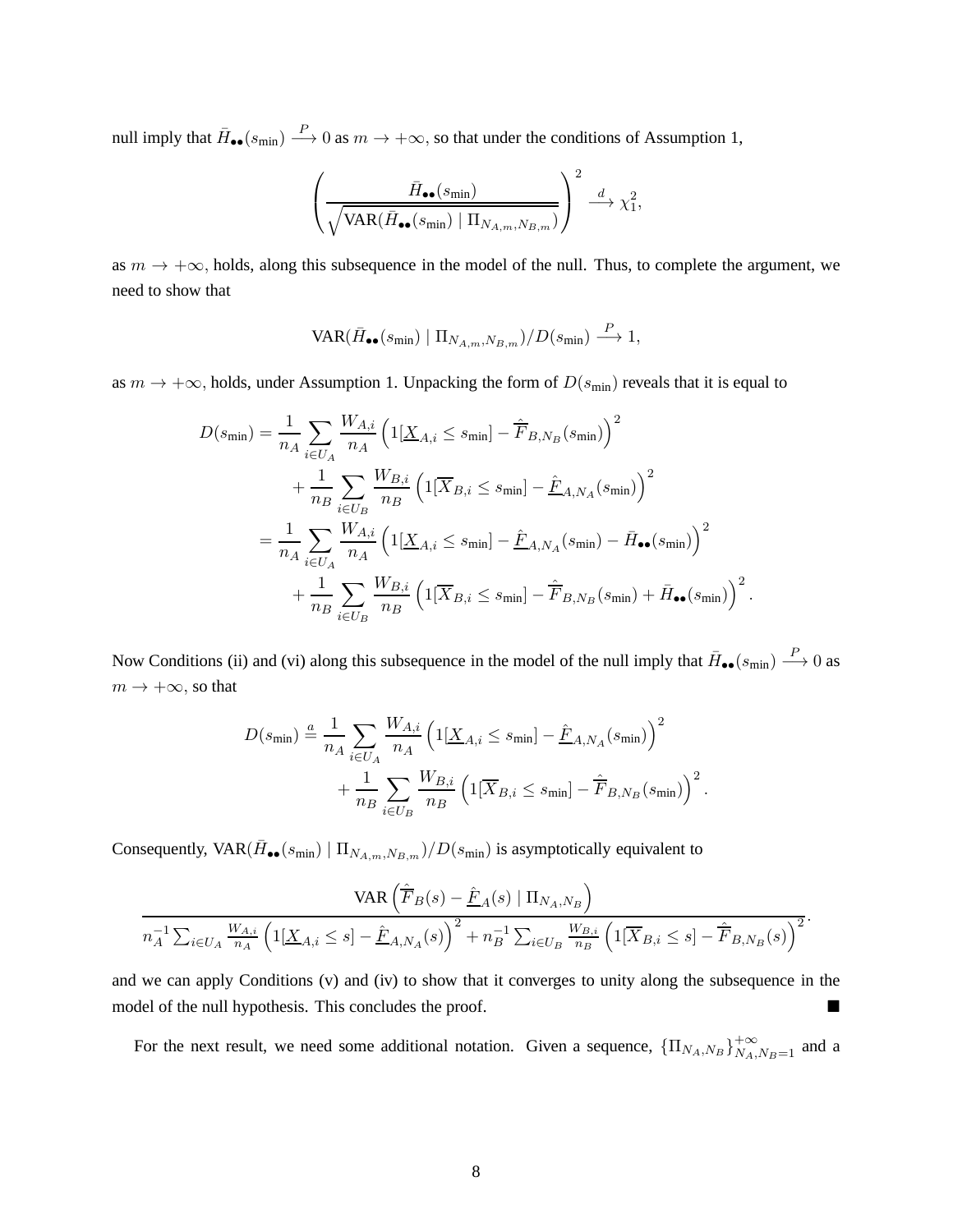subsequence of it,  $\left\{\Pi_{N_{A,m},N_{B,m}}\right\}_{m=1}^{+\infty}$  , define

$$
c_j = \lim_{m \to +\infty} \frac{\overline{F}_{B,m}(s_j) - \underline{F}_{A,m}(s_j)}{\sqrt{\text{VAR}\left(\hat{\overline{F}}_B(s_j) - \hat{\underline{F}}_A(s_j) \mid \Pi_{N_{A,m},N_{B,m}}\right)}} \quad \text{for } j = 1, \dots, K-1.
$$
 (C.14)

Conditions on these limits is how we demarcate the subsequences we consider.

**Lemma C.2.** Let  $\{\mathcal{M}_{N_A,N_B}^0, N_A, N_B = 1, 2, ...\}$  and W be as in Theorem 1, and let  $\alpha \in (0,1)$ . Given a sequence  ${\{\Pi_{N_A,N_B}\}}_{N_A,N_B=1}^{+\infty} \in \mathbb{W}$ , suppose that there is a subsequence  ${\{\Pi_{N_{A,m},N_{B,m}}\}}_{m=1}^{+\infty}$  such that (i)  $\Pi_{N_{A,m},N_{B,m}} \in \mathcal{M}_{N_A,N_B}^0 - \partial \mathcal{M}_{N_{A,m},N_{B,m}}^0$  for all m, and (ii)  $c_e = 0$  and  $c_j = -\infty$  for all  $j \neq e$ , where these constants are defined in (C.14). Then,  $2(L_{UR} - L_R(s_e)) | \Pi_{N_{A,m}, N_{B,m}} \stackrel{d}{\longrightarrow} \chi_1^2$  as  $m \to +\infty$ .

*Proof.* We have the survey samples  $\{X_{Y,i}, D_{Y,i}, W_{Y,i} : i \in U_Y\}$  for  $Y = A, B$ , from population  $\Pi_{N_{A,m}, N_{B,m}}$ . For notational simplicity, we shall drop " $\prod_{N_{A,m},N_{B,m}}$ " from the notation, as it is clear that we are taking limits along  $\left\{\Pi_{N_{A,m},N_{B,m}}\right\}_{m=1}^{+\infty}$ . Let  $s_e \in S^{\circ}$  correspond to the constant  $c_e$ . Note that  $s_e$  is non-random and does not change with the population sequence.

We follow steps identical to those in Lemma C.1 to obtain

$$
2(L_{UR} - L_R(s_e)) \triangleq \left(\frac{\bar{H}_{\bullet \bullet}(s_e) - (\overline{F}_{B,N_{B,m}}(s_e) - \underline{F}_{A,N_{A,m}}(s_e)) + (\overline{F}_{B,N_{B,m}}(s_e) - \underline{F}_{A,N_{A,m}}(s_e))}{\sqrt{\text{VAR}(\bar{H}_{\bullet \bullet}(s_e) \mid \Pi_{N_{A,m},N_{B,m}})}}
$$

Noting that  $c_e = 0$  means

$$
0 = c_e = \lim_{m \to +\infty} \frac{\overline{F}_{B,m}(s_e) - \underline{F}_{A,m}(s_e)}{\sqrt{\text{VAR}\left(\hat{\overline{F}}_B(s_e) - \hat{\underline{F}}_A(s_e) \mid \Pi_{N_{A,m},N_{B,m}}\right)}},
$$

the second term under the square in

$$
\left(\frac{\bar{H}_{\bullet\bullet}(s_e) - (\overline{F}_{B,N_{B,m}}(s_e) - \underline{F}_{A,N_{A,m}}(s_e))}{\sqrt{\text{VAR}(\bar{H}_{\bullet\bullet}(s_e) \mid \Pi_{N_{A,m},N_{B,m}})} } + \frac{\overline{F}_{B,N_{B,m}}(s_e) - \underline{F}_{A,N_{A,m}}(s_e)}{\sqrt{\text{VAR}(\bar{H}_{\bullet\bullet}(s_e) \mid \Pi_{N_{A,m},N_{B,m}})}}\right)^2
$$

does not affect the limiting behavior of  $2(L_{UR} - L_R(s_e))$ . Consequently, to complete the arguments, the conditions of Assumption 1 and  $c_e = 0$  can be combined in steps similar to those of Lemma C.1 to deduce that

$$
\left(\frac{\bar{H}_{\bullet\bullet}(s_e) - (\overline{F}_{B,N_{B,m}}(s_e) - \underline{F}_{A,N_{A,m}}(s_e)) + (\overline{F}_{B,N_{B,m}}(s_e) - \underline{F}_{A,N_{A,m}}(s_e))}{\sqrt{\text{VAR}(\bar{H}_{\bullet\bullet}(s_e) \mid \Pi_{N_{A,m},N_{B,m}})}}\right)^2 \mid \Pi_{N_{A,m},N_{B,m}} \stackrel{d}{\longrightarrow} \chi_1^2
$$
\nand\n
$$
\text{VAR}(\bar{H}_{\bullet\bullet}(s_e) \mid \Pi_{N_{A,m},N_{B,m}})/D(s_e) \mid \Pi_{N_{A,m},N_{B,m}} \stackrel{P}{\longrightarrow} 1,
$$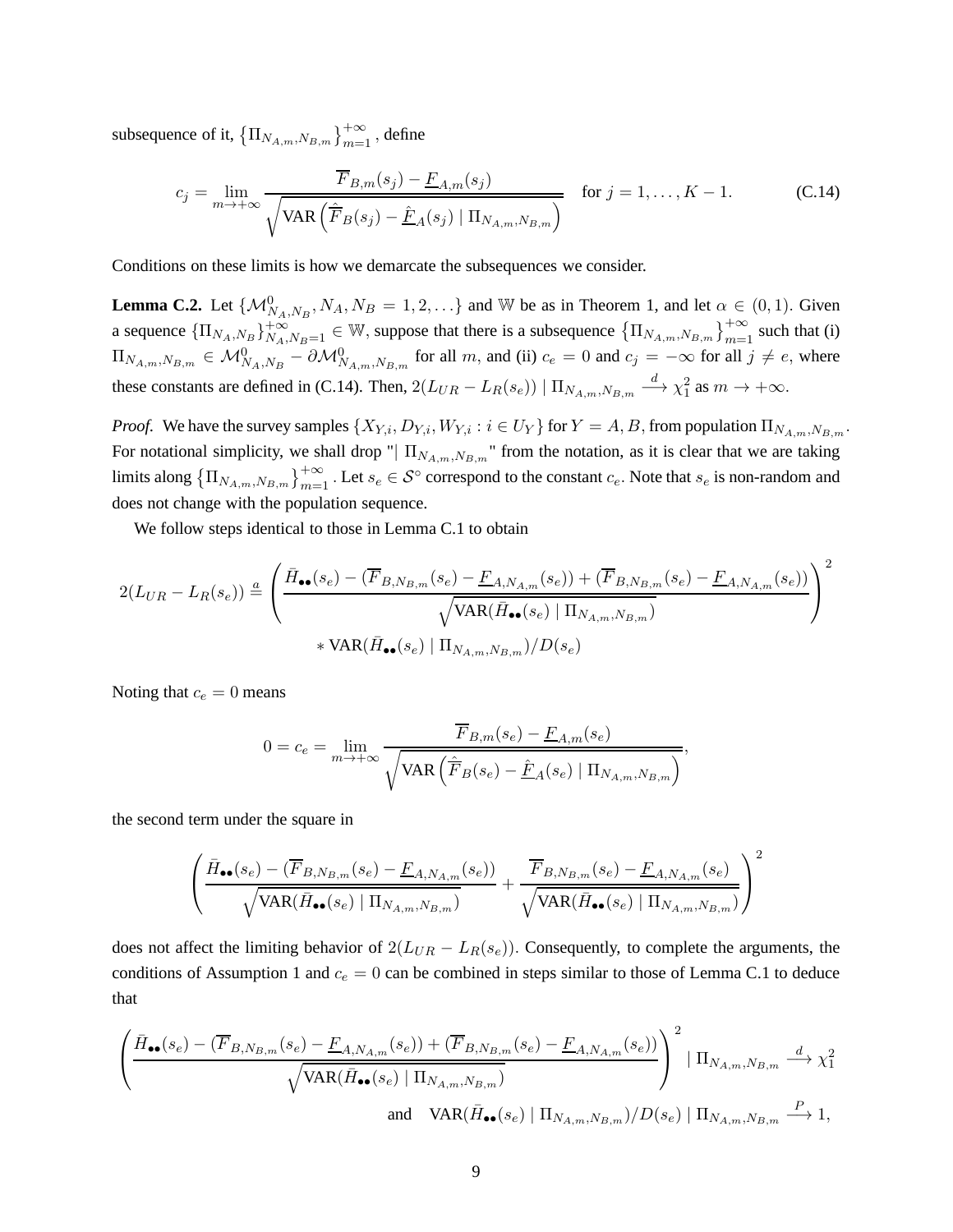as  $m \to +\infty$ , hold. We omit these details for brevity.

## **D Technical Lemmas for Theorem 3**

The first result describes the asymptotic behavior of  $\{2(L_{UR} - L_R(s)) | \Pi_{N_A,N_B}\}_{N_A,N_B=1}^{+\infty}$ , for a given  $s \in S^{\circ}$ , when the limit in (5.2) equals negative infinity.

**Lemma D.1.** Let  $\{M_{N_A,N_B}^1, N_A, N_B = 1, 2, ...\}$  be as described above, and  $s \in S^\circ$ . Furthermore let  $\tau(s)$  be given by (5.2). For each sequence of finite populations  $\{\Pi_{N_A,N_B}\}_{N_A,N_B=1}^{+\infty}$  such that  $\Pi_{N_A,N_B} \in$  $\mathcal{M}_{N_A,N_B}^1$  for each  $N_A$  and  $N_B$ , satisfying Assumptions 1 and 2, and  $\tau(s) = -\infty$ , we have  $2(L_{UR}-L_R(s))$  |  $\Pi_{N_A,N_B} \stackrel{P}{\longrightarrow} +\infty$ , as  $N_A, N_B \to +\infty$ .

*Proof.* The proof proceeds by the direct method. We have the survey samples  $\{X_{Y,i}, D_{Y,i}, W_{Y,i} : i \in U_Y\}$ for  $Y = A, B$ , from population  $\Pi_{N_A, N_B}$ . For notational simplicity, we shall drop " $\Pi_{N_A, N_B}$ " from the notation, as it is clear that we are taking limits along  $\{\Pi_{N_A,N_B}\}_{N_A,N_B=1}^{+\infty}$ . Note that  $s \in S^{\circ}$  is non-random and does not change with the population sequence.

We follow steps identical to those in Lemma C.1 of the manuscript's appendix to obtain

$$
2(L_{UR} - L_R(s)) = 2\sum_i W_{B,i} \log \left(1 + \frac{\lambda \tilde{H}_{i\bullet}(s)}{n_B}\right) + 2\sum_j W_{A,i} \log \left(1 + \frac{\lambda \tilde{H}_{\bullet j}(s)}{n_A}\right),
$$

where  $\lambda \stackrel{a}{=} \bar{H}_{\bullet \bullet}(s_{\text{min}})/D(s)$ . Note that by duality arguments,

$$
2(L_{UR} - L_R(s)) = \max_{\ell \in \mathbb{R}} \left[ 2 \sum_i W_{B,i} \log \left( 1 + \frac{\ell \acute{H}_{i\bullet}(s;\ell)}{n_B} \right) + 2 \sum_j W_{A,i} \log \left( 1 + \frac{\ell \acute{H}_{\bullet j}(s;\ell)}{n_A} \right) \right]
$$

where

$$
\hat{H}_{i\bullet}(s;\ell) = \sum_{j} p_j^A(\ell) W_{A,j} h(\overline{X}_{B,i}, \underline{X}_{A,j}, s), \quad \hat{H}_{\bullet j}(s;\ell) = \sum_{i} p_i^B(\ell) W_{B,j} h(\overline{X}_{B,i}, \underline{X}_{A,j}, s),
$$

and the  $p_i^B(\ell)$  and  $p_j^A(\ell)$  solve the system

$$
p_i^B = \left[ n_B + \ell \sum_{j \in U_A} p_j^A W_{A,j} h(\overline{X}_{B,i}, \underline{X}_{A,j}, s) \right]^{-1} \quad \forall i \in U_B,
$$
  

$$
p_j^A = \left[ n_A + \ell \sum_{i \in U_B} p_j^B W_{B,i} h(\overline{X}_{B,i}, \underline{X}_{A,j}, s) \right]^{-1} \quad \forall j \in U_A.
$$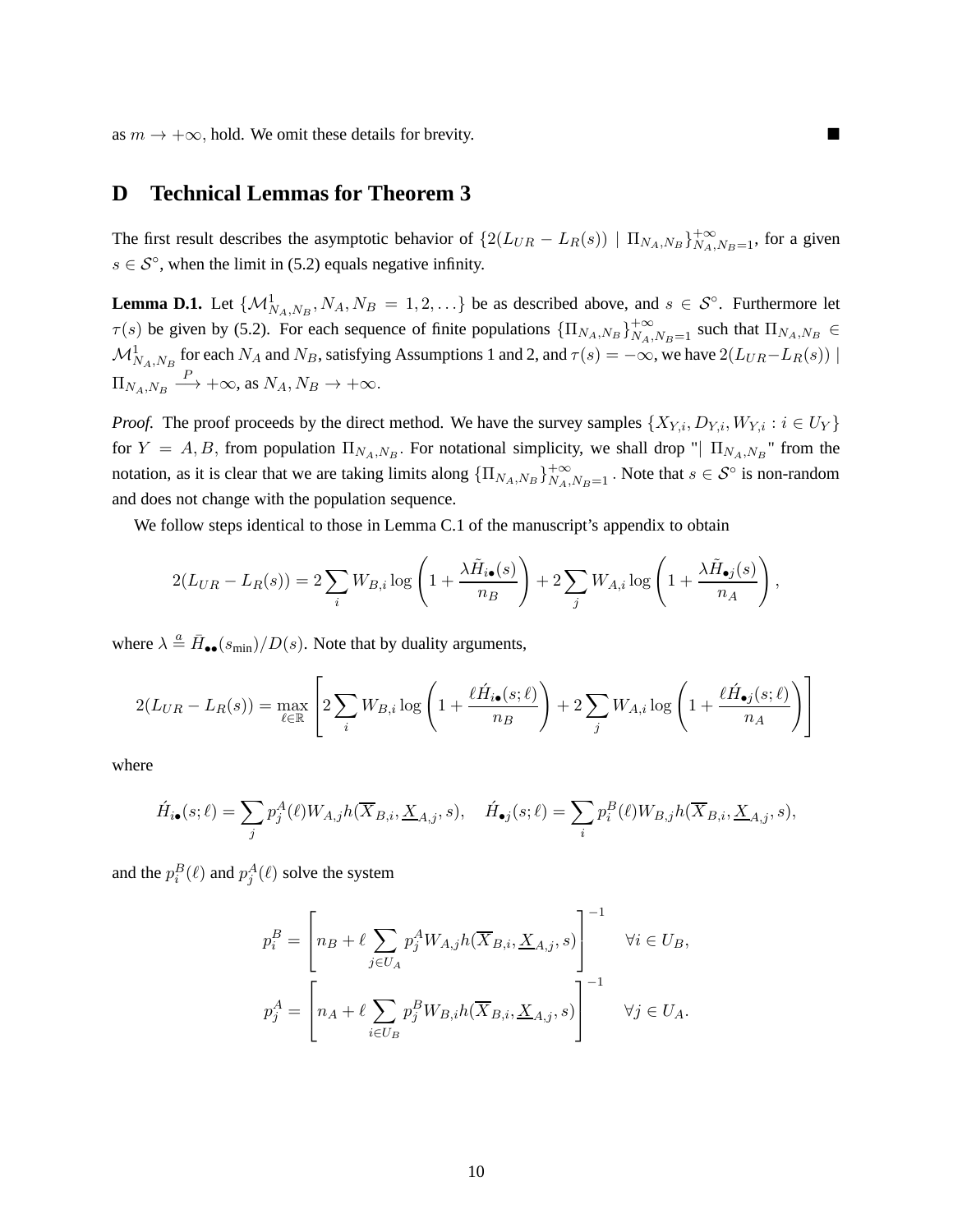Consequently,

$$
2(L_{UR} - L_R(s)) \ge 2\sum_i W_{B,i} \log\left(1 + \frac{\ell \hat{H}_{i\bullet}(s;\ell)}{n_B}\right) + 2\sum_j W_{A,i} \log\left(1 + \frac{\ell \hat{H}_{\bullet j}(s;\ell)}{n_A}\right),\tag{D.1}
$$

for any  $\ell \in \mathbb{R}$ . We shall pick  $\ell$  based on the sequence in (5.2), but suffice it for now, we just need  $\ell = o_P(n_Y)$ as  $N_A, N_B \to +\infty$ , for  $Y \in \{A, B\}$ . This property ensures that

$$
\frac{\ell \acute{H}_{i\bullet}(s;\ell)}{n_B}, \frac{\ell \acute{H}_{\bullet j}(s;\ell)}{n_A} \in (-1,1)
$$

for each i and j, holds in large population sizes, since  $H_{i\bullet}(s;\ell), H_{\bullet j}(s;\ell) \in (-1,1)$  is always true for each i and j. The importance of this point is that we can now legitimately apply the same expansion of  $\log(1+x)$ for  $|x| < 1$ , as in Lemma C.1, but to the right side of (D.1) and keep the terms up to order  $\ell^2$ . In doing so, we obtain

$$
2(L_{UR} - L_R(s)) \ge 2\sum_{i} W_{B,i} \log \left( 1 + \frac{\ell \hat{H}_{i\bullet}(s;\ell)}{n_B} \right) + 2\sum_{j} W_{A,i} \log \left( 1 + \frac{\ell \hat{H}_{\bullet j}(s;\ell)}{n_A} \right),
$$

$$
\stackrel{a}{=} 2\sum_{i} W_{B,i} \left[ \frac{\ell \hat{H}_{i\bullet}(s;\ell)}{n_B} - \frac{1}{2} \left( \frac{\ell \hat{H}_{i\bullet}(s;\ell)}{n_B} \right)^2 \right]
$$

$$
+ 2\sum_{j} W_{A,i} \left[ \frac{\ell \hat{H}_{\bullet j}(s;\ell)}{n_A} - \frac{1}{2} \left( \frac{\ell \hat{H}_{\bullet j}(s;\ell)}{n_A} \right)^2 \right].
$$

Noting that

$$
\hat{H}_{i\bullet}(s;\ell) = \bar{H}_{i\bullet}(s) - \frac{\ell}{n_A^2} \sum_j W_{A,j} h(\overline{X}_{B,i}, \underline{X}_{A,j}, s) \hat{H}_{\bullet j}(s;\ell) \text{ and } (D.2)
$$

$$
\acute{H}_{\bullet j}(s;\ell) = \bar{H}_{\bullet j}(s) - \frac{\ell}{n_B^2} \sum_i W_{B,i} h(\overline{X}_{B,i}, \underline{X}_{A,j}, s) \acute{H}_{i\bullet}(s;\ell), \tag{D.3}
$$

the choice of  $\ell = o_P(n_Y)$  for  $Y \in \{A, B\}$ , also allows us to replace  $H(s; \ell)$ 's by corresponding  $\bar{H}(s)$ 's, to obtain

$$
2(L_{UR} - L_R(s)) \stackrel{a}{\geq} 2\sum_{i} \frac{W_{B,i}\ell\bar{H}_{i\bullet}(s)}{n_B} - \frac{2\ell^2}{n_A} \sum_{j} \frac{W_{A,i}}{n_A} \bar{H}_{\bullet j}^2(s) - \sum_{i} W_{B,i} \left(\frac{\ell\bar{H}_{i\bullet}(s)}{n_B}\right)^2
$$

$$
+ 2\sum_{j} \frac{W_{A,j}\ell\bar{H}_{\bullet j}(s)}{n_A} - \frac{2\ell^2}{n_B} \sum_{i} \frac{W_{B,i}}{n_B} \bar{H}_{i\bullet}^2(s) - \sum_{j} W_{A,j} \left(\frac{\ell\bar{H}_{\bullet j}(s)}{n_A}\right)^2
$$

$$
= 4\ell\bar{H}_{\bullet\bullet}(s) - 3\frac{\ell^2}{n_A} \sum_{j} \frac{W_{A,i}}{n_A} \bar{H}_{\bullet j}^2(s) - 3\frac{\ell^2}{n_B} \sum_{i} \frac{W_{B,i}}{n_B} \bar{H}_{i\bullet}^2(s).
$$
 (D.4)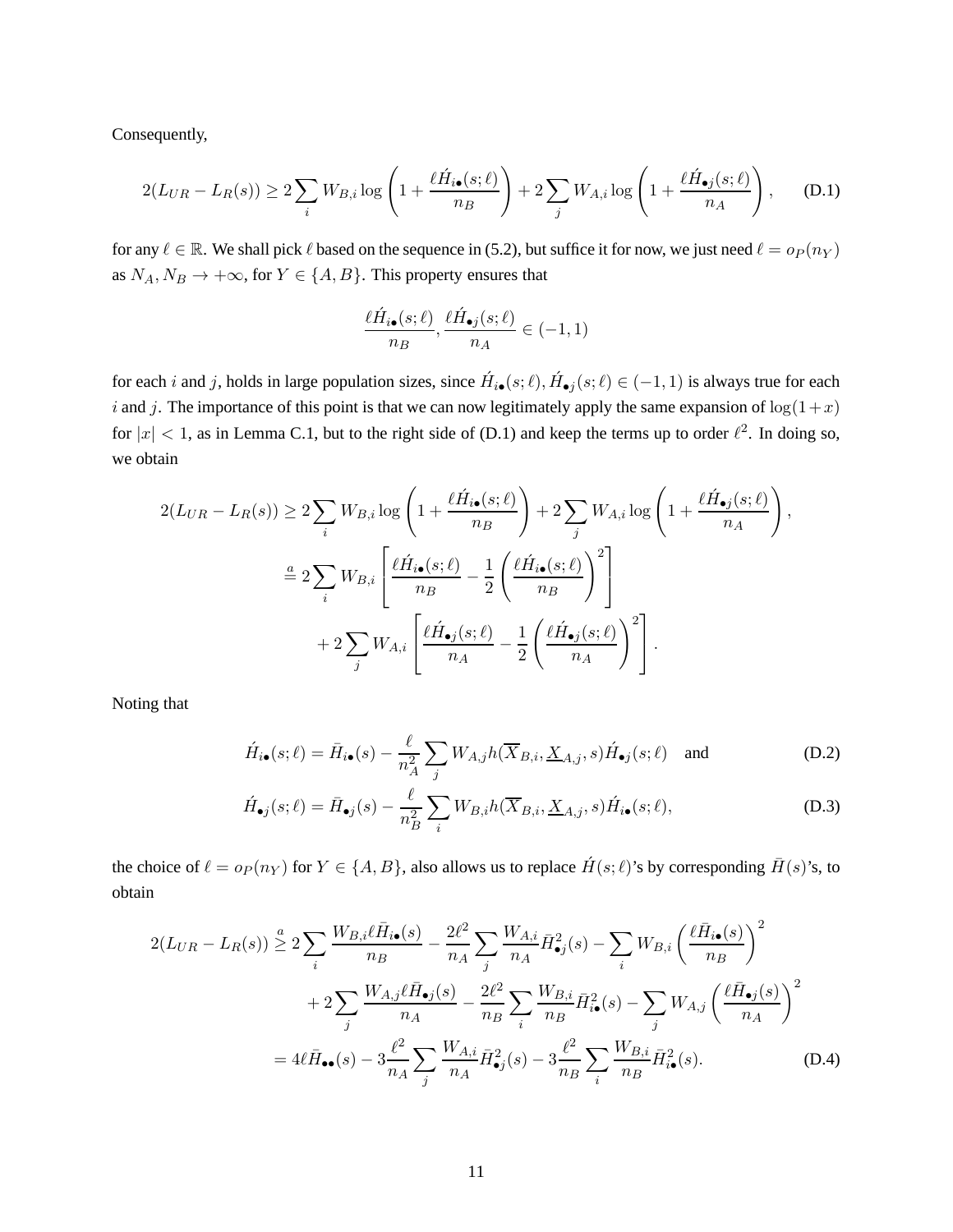By setting  $\ell$  as

$$
\ell = \frac{-1}{\sqrt{\text{VAR}\left(\hat{F}_B(s) - \hat{F}_A(s) \mid \Pi_{N_A, N_B}\right)}},\tag{D.5}
$$

the last two terms on the right side of  $(D.4)$  are  $O_P(1)$  because

$$
\sum_{j} \frac{W_{A,i}}{n_A} \bar{H}_{\bullet j}^2(s), \sum_{i} \frac{W_{B,i}}{n_B} \bar{H}_{i\bullet}^2(s) \in [0,1] \quad \text{with probability 1}
$$

and

$$
\frac{\ell^2}{n_Y}=\frac{1}{n_y\, \text{VAR}\left(\hat{\overline{F}}_B(s)-\hat{\underline{F}}_A(s)\mid \Pi_{N_A,N_B}\right)}=\frac{K_{N_A,N_B}/n_Y}{K_{N_A,N_B}\, \text{VAR}\left(\hat{\overline{F}}_B(s)-\hat{\underline{F}}_A(s)\mid \Pi_{N_A,N_B}\right)}
$$

is bounded in probability by Assumption 2, for  $Y = A, B$ . That is, Condition (ii) of that assumption ensures the denominator has a positive and finite limit, and Condition (i) of that assumption implies that the numerator satisfies

$$
\frac{K_{N_A,N_B}}{n_Y} \stackrel{a}{=} \frac{K_{N_A,N_B}}{E[n_Y|\mathcal{P}_{Y,N_Y}]} \le 1,
$$

which holds for  $Y = A, B$ .

Now we shall focus on the first term on the right side of (D.4):  $4\ell\bar{H}_{\bullet\bullet}(s)$ , but with  $\ell$  given by (D.5). We have

$$
4\ell\bar{H}_{\bullet\bullet}(s) = 4\ell\left(\bar{H}_{\bullet\bullet}(s) - \left(\overline{F}_{B,N_B}(s) - \underline{F}_{A,N_A}(s)\right)\right) + 4\ell\left(\overline{F}_{B,N_B}(s) - \underline{F}_{A,N_A}(s)\right).
$$

Substituting out  $\ell$  yields

$$
4\ell\bar{H}_{\bullet\bullet}(s) = -4\left(\frac{\bar{H}_{\bullet\bullet}(s) - (\overline{F}_{B,N_B}(s) - \underline{F}_{A,N_A}(s))}{\sqrt{\text{VAR}\left(\hat{F}_B(s) - \hat{F}_A(s) \mid \Pi_{N_A,N_B}\right)}}\right) + \frac{4\left(\underline{F}_{A,N_A}(s) - \overline{F}_{B,N_B}(s)\right)}{\sqrt{\text{VAR}\left(\hat{F}_B(s) - \hat{F}_A(s) \mid \Pi_{N_A,N_B}\right)}}.
$$
\n(D.6)

The first term on the right side of (D.6) converges in distribution to  $N(0, 16)$  by Part (iv) of Assumption 2, and the second term diverges to  $-\tau(s) = +\infty$ . Consequently,  $2(L_{UR} - L_R(s))$  diverges to  $+\infty$  as  $N_A, N_B \rightarrow +\infty.$ 

Finally, all we need to complete the proof is to establish that the choice of  $\ell$  in (D.5) satisfies  $\ell = o_P(n_Y)$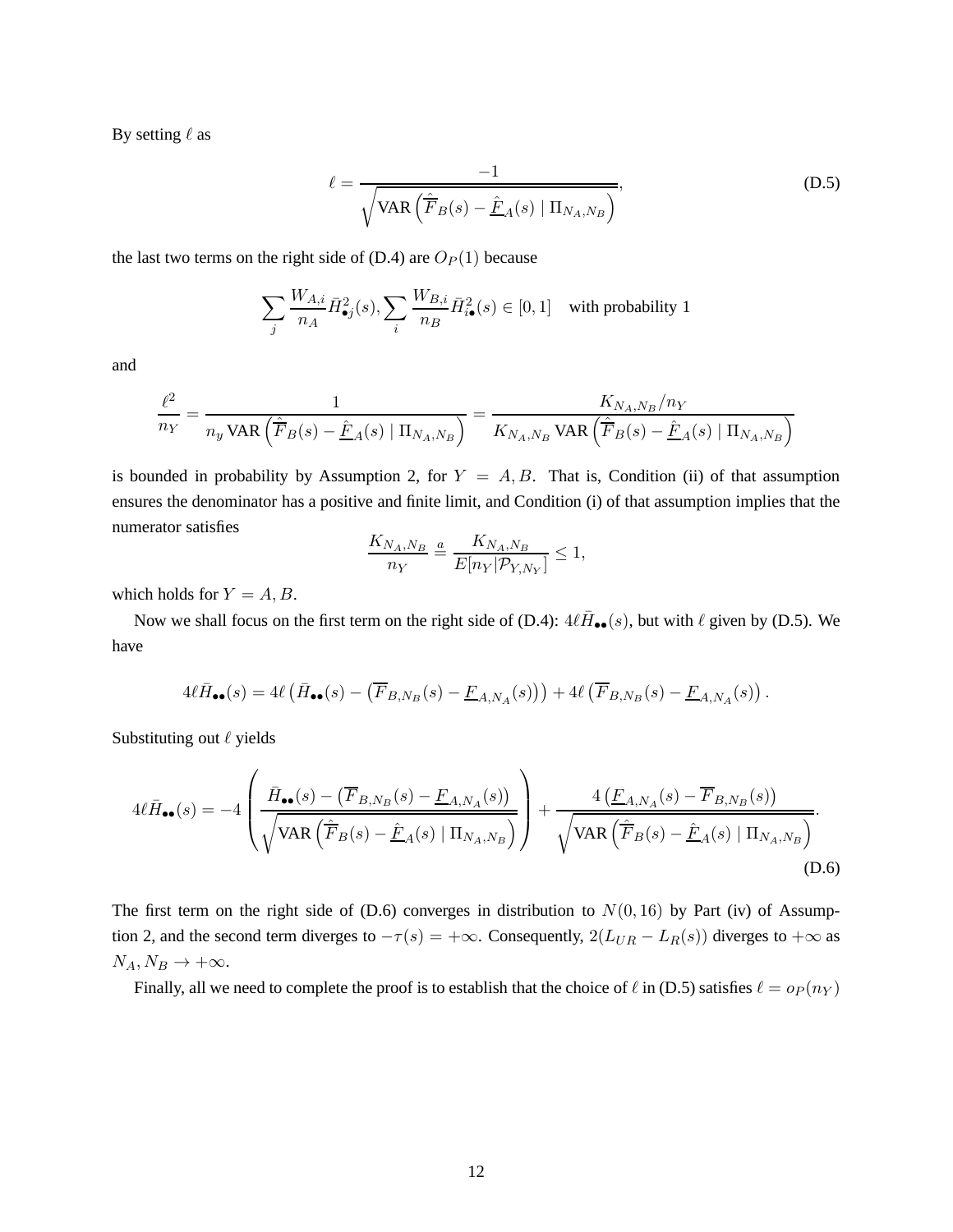as  $N_A$ ,  $N_B \rightarrow +\infty$ , under Assumptions 1 and 2. To that end, consider the case  $Y = A$ . Then note that

$$
\left| \frac{\ell}{n_A} \right| = \frac{1}{n_A \sqrt{\text{VAR} \left( \hat{F}_B(s) - \hat{F}_A(s) \mid \Pi_{N_A, N_B} \right)}} = \frac{\sqrt{K_{N_A, N_B}/n_A} \left( 1/\sqrt{n_A} \right)}{\sqrt{K_{N_A, N_B} \text{VAR} \left( \hat{F}_B(s) - \hat{F}_A(s) \mid \Pi_{N_A, N_B} \right)}}
$$

$$
= \frac{\sqrt{K_{N_A, N_B}/E[n_A|\mathcal{P}_{A,N_A}]} \left( 1/\sqrt{n_A} \right)}{\sqrt{K_{N_A, N_B} \text{VAR} \left( \hat{F}_B(s) - \hat{F}_A(s) \mid \Pi_{N_A, N_B} \right)}}
$$
(D.7)

by Part (i) of Assumption 2. Since

$$
\lim_{N_A, N_B \to +\infty} \sqrt{\frac{K_{N_A, N_B}}{E[n_A | \mathcal{P}_{A, N_A}]} = \lim_{N_A, N_B \to +\infty} \sqrt{\frac{E[n_B | \mathcal{P}_{B, N_B}]}{E[n_B | \mathcal{P}_{B, N_B}] + E[n_A | \mathcal{P}_{A, N_A}]}}}
$$
\n
$$
\leq \limsup_{N_A, N_B \to +\infty} \sqrt{\frac{E[n_B | \mathcal{P}_{B, N_B}]}{E[n_B | \mathcal{P}_{B, N_B}] + E[n_A | \mathcal{P}_{A, N_A}]} \leq 1},
$$

and Part (ii) of Assumption 2 sets  $\lim_{N_A,N_B\to+\infty} K_{N_A,N_B}$ VAR  $\left(\hat{\overline{F}}_B(s)-\hat{\underline{F}}_A(s)\mid\prod_{N_A,N_B}\right)$  to be positive and finite, the expression (D.7) converges to zero in probability, because Part (i) of Assumption 1 implies that

$$
\frac{1}{\sqrt{n_A}} \mid \mathcal{P}_{A,N_A} \stackrel{P}{\longrightarrow} 0.
$$

Therefore,  $\ell = o_P(n_A)$  as  $N_A, N_B \to +\infty$ , and an identical argument applies to the case  $Y = B$ , which we omit for brevity. This concludes the proof.

The next result describes the asymptotic behavior of  $\{2(L_{UR} - L_R(s)) | \Pi_{N_A,N_B}\}_{N_A,N_B=1}^{+\infty}$ , for a given  $s \in S^{\circ}$ , when the limit in (5.2) does not diverge to  $-\infty$ .

**Lemma D.2.** Let  $\{M^1_{N_A,N_B}, N_A, N_B = 1, 2, ...\}$  be as described above, and  $\tau(\cdot)$  be given by (5.2). Suppose that the sequence of finite populations  $\{\Pi_{N_A,N_B}\}_{N_A,N_B=1}^{+\infty}$  is such that  $\Pi_{N_A,N_B} \in \mathcal{M}_{N_A,N_B}^1$  for each  $N_A$  and  $N_B$ , and satisfies Assumptions 1 and 2. Let  $s \in S^\circ$  be such that  $\tau(s) = 0$  for this sequence. Then  $2(L_{UR} - L_R(s)) | \Pi_{N_A, N_B} \stackrel{d}{\longrightarrow} \chi_1^2$ , as  $N_A, N_B \to +\infty$ .

*Proof.* The proof proceeds by the direct method. We have the survey samples  $\{X_{Y,i}, D_{Y,i}, W_{Y,i} : i \in U_Y\}$ for  $Y = A, B$ , from population  $\Pi_{N_A, N_B}$ . For notational simplicity, we shall drop " $\Pi_{N_A, N_B}$ " from the notation, as it is clear that we are taking limits along  $\{\Pi_{N_A,N_B}\}_{N_A,N_B=1}^{+\infty}$ .

We follow steps identical to those in Lemma C.1 in the manuscript to obtain

$$
2(L_{UR} - L_R(s)) \stackrel{a}{=} \left( \frac{\bar{H}_{\bullet \bullet}(s) - (\overline{F}_{B,N_B}(s) - \underline{F}_{A,N_A}(s)) + (\overline{F}_{B,N_B}(s) - \underline{F}_{A,N_A}(s))}{\sqrt{\text{VAR}(\bar{H}_{\bullet \bullet}(s) \mid \Pi_{N_A,N_B})}} \right)^2
$$
  
 
$$
\times \text{VAR}(\bar{H}_{\bullet \bullet}(s) \mid \Pi_{N_A,N_B}) / D(s)
$$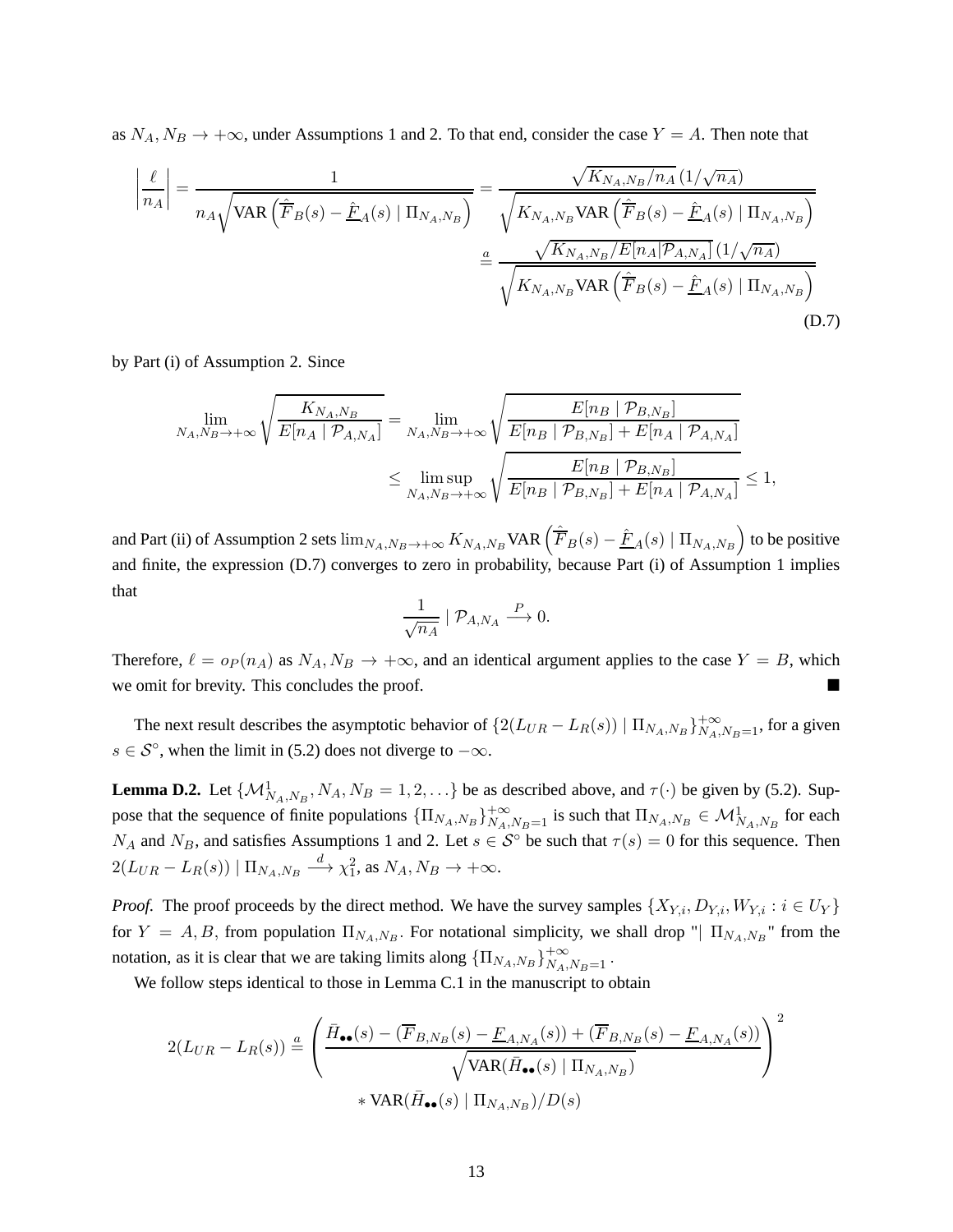Now the conditions of Assumption 1 (in the manuscript), Assumption 2, and  $\tau(s) = 0$  imply

$$
\left(\frac{\bar{H}_{\bullet\bullet}(s) - (\overline{F}_{B,N_B}(s) - \underline{F}_{A,N_A}(s)) + (\overline{F}_{B,N_B}(s) - \underline{F}_{A,N_A}(s))}{\sqrt{\text{VAR}(\bar{H}_{\bullet\bullet}(s) \mid \Pi_{N_A,N_B})}}\right)^2 \mid \Pi_{N_A,N_B} \stackrel{d}{\longrightarrow} Z_s^2
$$

as  $N_A$ ,  $N_B \to +\infty$ , hold, where  $Z_s \sim N(0, 1)$ . All that remains is to complete the proof is to establish that

and 
$$
VAR(\bar{H}_{\bullet \bullet}(s) | \Pi_{N_A, N_B}) / D(s) | \Pi_{N_A, N_B} \xrightarrow{P} 1
$$
,

as  $N_A, N_B \to +\infty$ .

Unpacking the form of  $D(s)$  reveals that it is equal to

$$
D(s) = \frac{1}{n_A} \sum_{i \in U_A} \frac{W_{A,i}}{n_A} \left( 1[\underline{X}_{A,i} \le s] - \hat{F}_{B,N_B}(s) \right)^2 + \frac{1}{n_B} \sum_{i \in U_B} \frac{W_{B,i}}{n_B} \left( 1[\overline{X}_{B,i} \le s] - \hat{F}_{A,N_A}(s) \right)^2 = \frac{1}{n_A} \sum_{i \in U_A} \frac{W_{A,i}}{n_A} \left( 1[\underline{X}_{A,i} \le s] - \hat{F}_{A,N_A}(s) - \bar{H}_{\bullet \bullet}(s) - \gamma(s) + \gamma(s) \right)^2 + \frac{1}{n_B} \sum_{i \in U_B} \frac{W_{B,i}}{n_B} \left( 1[\overline{X}_{B,i} \le s] - \hat{F}_{B,N_B}(s) + \bar{H}_{\bullet \bullet}(s) - \gamma(s) + \gamma(s) \right)^2.
$$

where  $\gamma(s) = \lim_{N_A, N_B \to +\infty} (F_{B,N_B}(s) - F_{A,N_A}(s))$ . Now Conditions (ii) and (vi) of Assumption 1 along this sequence in the alternative hypothesis imply that  $(\bar{H}_{\bullet \bullet}(s) - \gamma(s)) \stackrel{P}{\longrightarrow} 0$  as  $N_A, N_B \to +\infty$ , and  $\tau(s) = 0$  implies that  $\gamma(s) = 0$ , so that

$$
D(s) \stackrel{a}{=} \frac{1}{n_A} \sum_{i \in U_A} \frac{W_{A,i}}{n_A} \left( 1[\underline{X}_{A,i} \le s] - \underline{\hat{F}}_{A,N_A}(s) \right)^2 + \frac{1}{n_B} \sum_{i \in U_B} \frac{W_{B,i}}{n_B} \left( 1[\overline{X}_{B,i} \le s] - \overline{\hat{F}}_{B,N_B}(s) \right)^2.
$$

Consequently,  $VAR(\bar{H}_{\bullet \bullet}(s) | \Pi_{N_A,N_B})/D(s)$  is asymptotically equivalent to the design-effect,  $Deff(s)$ , which is defined in Condition (v) of Assumption 1. Therefore, this ratio converges in probability to 1. Thus,  $2(L_{UR} - L_R(s)) | \Pi_{N_A, N_B} \stackrel{d}{\longrightarrow} \chi_1^2$ , as  $N_A, N_B \to +\infty$ .

 $\blacksquare$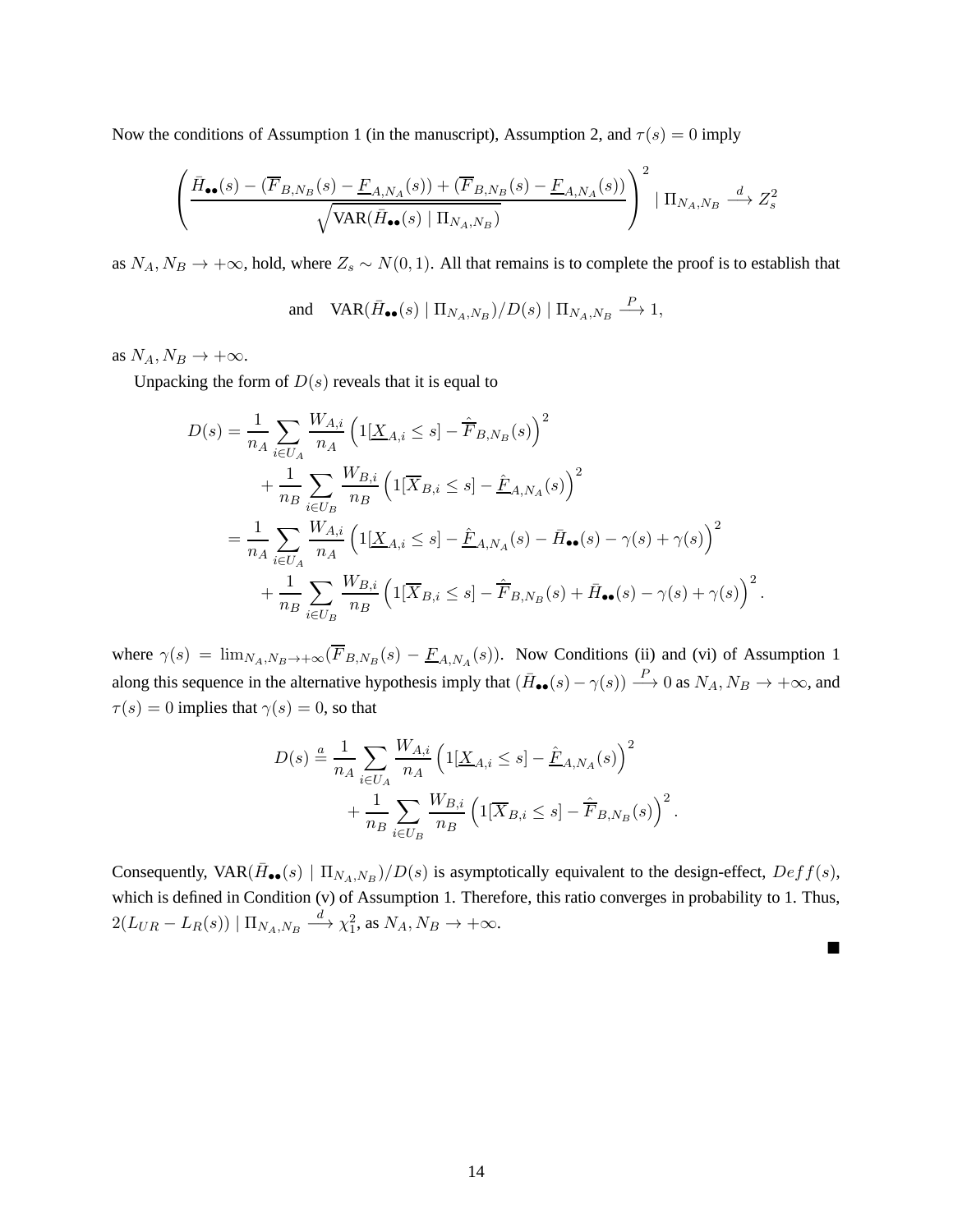# **E Example 2 in Section 6**

This section develops the bounds in (6.4), and describes the testing procedure for the test problem (6.7). The point of departure is following representation of  $F_{A,N_A,0}$ , which holds for each for each  $s \in S^{\circ}$ ,

$$
F_{A,N_A,0}(s) = \left[\frac{\sum_{j=1}^{N_Y} \frac{D_{Y,j}}{N_Y}}{1 - \sum_{j=1}^{N_Y} \frac{D_{Y,j}}{N_Y}}\right] \left[\frac{R_Y(s)}{1 - R_Y(s)}\right] F_{A,N_A,1}(s) \text{ where } (E.1)
$$

$$
R_Y(s) = \frac{N_Y^{-1} \sum_{i=1}^{N_Y} 1 \left[ D_{Y,i} = 0, X_{Y,i} \le s \right]}{N_Y^{-1} \sum_{j=1}^{N_Y} 1 \left[ X_{Y,i} \le s \right]}.
$$
\n(E.2)

By substituting the inequalities (6.3) into this representation, we deduce the following bounds:

$$
F_{A,N_A,0}(s) \leq \left[ \frac{\sum_{j=1}^{N_Y} \frac{D_{Y,j}}{N_Y}}{1 - \sum_{j=1}^{N_Y} \frac{D_{Y,j}}{N_Y}} \right] \left[ \frac{\beta_s \left( 1 - \sum_{j=1}^{N_Y} \frac{D_{Y,j}}{N_Y} \right)}{1 - \beta_s \left( 1 - \sum_{j=1}^{N_Y} \frac{D_{Y,j}}{N_Y} \right)} \right] F_{A,N_A,1}(s)
$$
  
\n
$$
= \left[ \frac{\beta_s \sum_{j=1}^{N_Y} \frac{D_{Y,j}}{N_Y}}{1 - \beta_s \left( 1 - \sum_{j=1}^{N_Y} \frac{D_{Y,j}}{N_Y} \right)} \right] F_{A,N_A,1}(s), \text{ and}
$$
  
\n
$$
F_{A,N_A,0}(s) \geq \left[ \frac{\sum_{j=1}^{N_Y} \frac{D_{Y,j}}{N_Y}}{1 - \sum_{j=1}^{N_Y} \frac{D_{Y,j}}{N_Y}} \right] \left[ \frac{\alpha_s \left( 1 - \sum_{j=1}^{N_Y} \frac{D_{Y,j}}{N_Y} \right)}{1 - \alpha_s \left( 1 - \sum_{j=1}^{N_Y} \frac{D_{Y,j}}{N_Y} \right)} \right] F_{A,N_A,1}(s)
$$
  
\n
$$
= \left[ \frac{\alpha_s \sum_{j=1}^{N_Y} \frac{D_{Y,j}}{N_Y}}{1 - \alpha_s \left( 1 - \sum_{j=1}^{N_Y} \frac{D_{Y,j}}{N_Y} \right)} \right] F_{A,N_A,1}(s).
$$

Now we can substitute the aforementioned bounds into the representation (2.6) to obtain bounds on the CDF  $F_{Y, N_Y}$ , given by (6.4).

Next, we describe the steps for implementing our testing procedure but for the test problem (6.7). The testing procedure we have developed, which is based on the worst-case bounds, must be adjusted to now account for the presence of a nuisance parameter  $v\bar{\kappa}$ . In particular, for a given  $s \in S^{\circ}$ , the equality restriction in the pseudo-empirical likelihood problem now becomes

$$
0 = \sum_{\{i \in U_B : D_{B,i} = 1\}} \sum_{j \in U_A} p_j^A p_i^B \hat{W}_{B,i} W_{A,j} w \left(X_{B,i}, \underline{X}_{A,j}, 0; \hat{\pi}(s)\right) \text{ where}
$$
(E.3)  

$$
\hat{\pi}(s) = \left(n_B^{-1} \sum_{i \in U_B} W_{B,i} 1 \left[D_{B,i} = 1\right] + \left(n_B^{-1} \sum_{i \in U_B} W_{B,i} 1 \left[D_{B,i} = 0\right]\right) \frac{\frac{\beta_s}{n_B} \sum_{i \in U_B} W_{B,i} 1 \left[D_{B,i} = 0\right]}{1 - \frac{\beta_s}{n_B} \sum_{i \in U_B} W_{B,i} 1 \left[D_{B,i} = 0\right]}\right)
$$
(E.4)

is the plug-in estimator of  $\overline{\kappa}(s)$ , the estimating function w is given by (6.8), and the survey weights  $\{\hat{W}_{B,i}:\}$  $i \in U_B$  and  $D_{B,i} = 1$  are normalised versions of their counterparts in  $\{W_{B,i} : i \in U_B \text{ and } D_{B,i} = 1\}$ , so